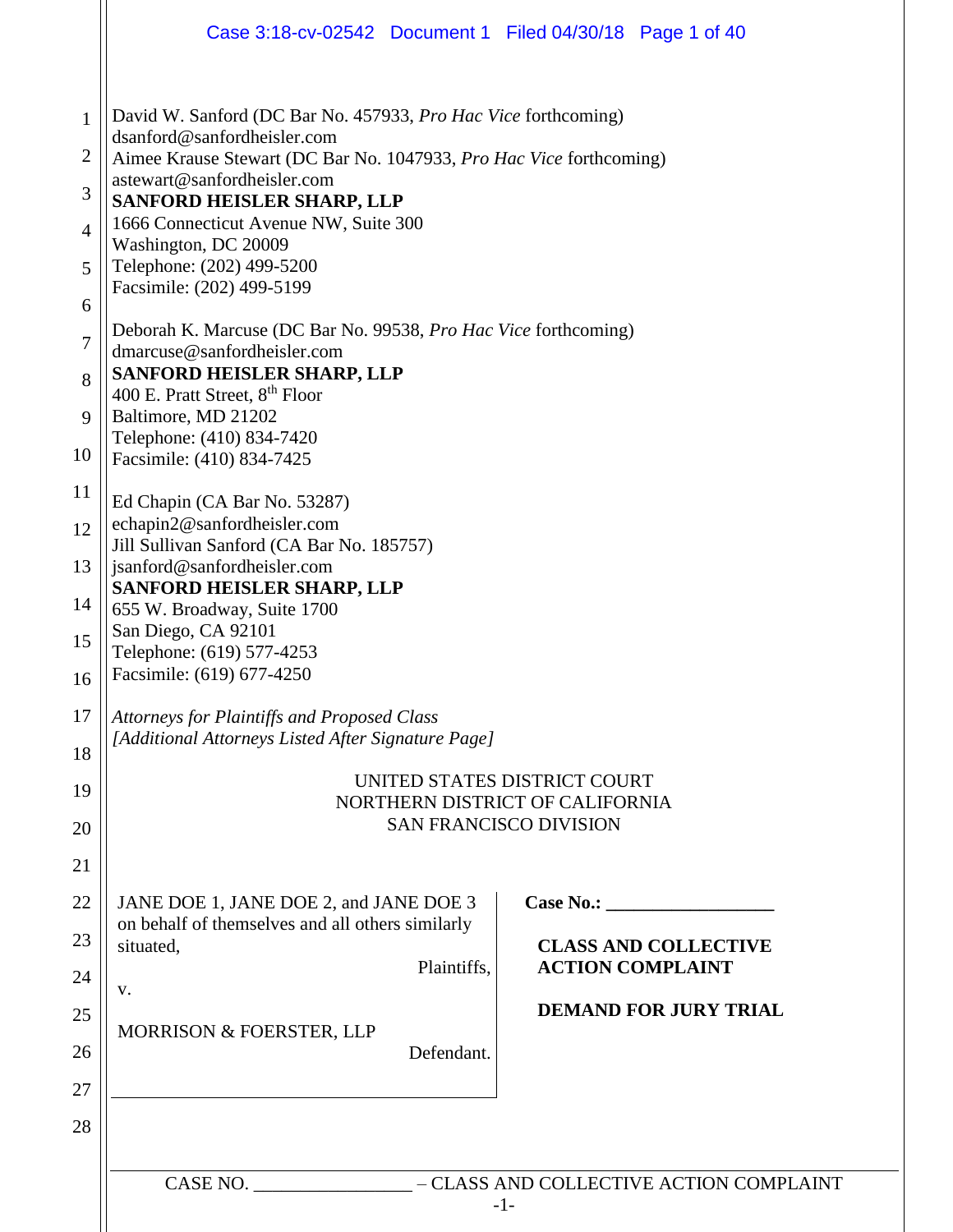1 2 3 4 5 Plaintiffs Jane Doe 1, Jane Doe 2, and Jane Doe 3 ("Plaintiffs" or "Class Representatives"), by and through their attorneys, Sanford Heisler Sharp, LLP, bring this action on behalf of themselves and all similarly situated female attorneys against Defendant Morrison & Foerster. Plaintiffs allege, upon knowledge as to themselves and otherwise upon information and belief, that Defendant engages in systemic discrimination based on gender, pregnancy, and maternity, as follows:

6

7

8

9

10

11

12

19

20

21

#### **I. INTRODUCTION**

1. Defendant Morrison & Foerster, LLP ("Defendant," "MoFo," or "the Firm"), is one of the largest law firms in the nation, employing nearly 800 attorneys across the country, with sixteen offices globally. MoFo specializes in a wide range of practice areas, including defense-side labor and employment law, in which the Firm defends clients against individual and class action employment lawsuits, including discrimination actions. The Firm markets itself as a progressive firm with policies and initiatives that champion the advancement of its female employees. However, this is far from the truth.

13 14 15 16 17 18 2. At MoFo, female attorneys who become pregnant, have children, and take maternity leave are denied opportunities for advancement and higher pay. MoFo's standard operating procedure is to hold back women who take maternity leave, regardless of their performance before or after leave. Continuing to bill out these attorneys at the same higher rate as their peers until the rate is contested, MoFo fails to pay these women on par with their seniority and, by holding them back, creates a lasting stain on their careers.

3. Faced with effective demotion, mothers are forced to prove their commitment to the Firm in a way no one else is. They risk isolation, work droughts, and even being pushed out of their group if they do not meet the new, and impossibly high, standards that are set for them after they return from leave.

22 23 24 4. MoFo's policies and practices are emblematic of the "old boys' club" that permeates law firms, suppresses female advancement, and stereotypes women. When female attorneys become mothers, their constrained roles in a workplace culture built on gender stereotypes become even more evident.

25 26 5. Persistent stereotypes about working mothers have serious financial and social consequences for women. Women in law who have children and take maternity leave return to face a

-2-

27

**\\**

**\\**

28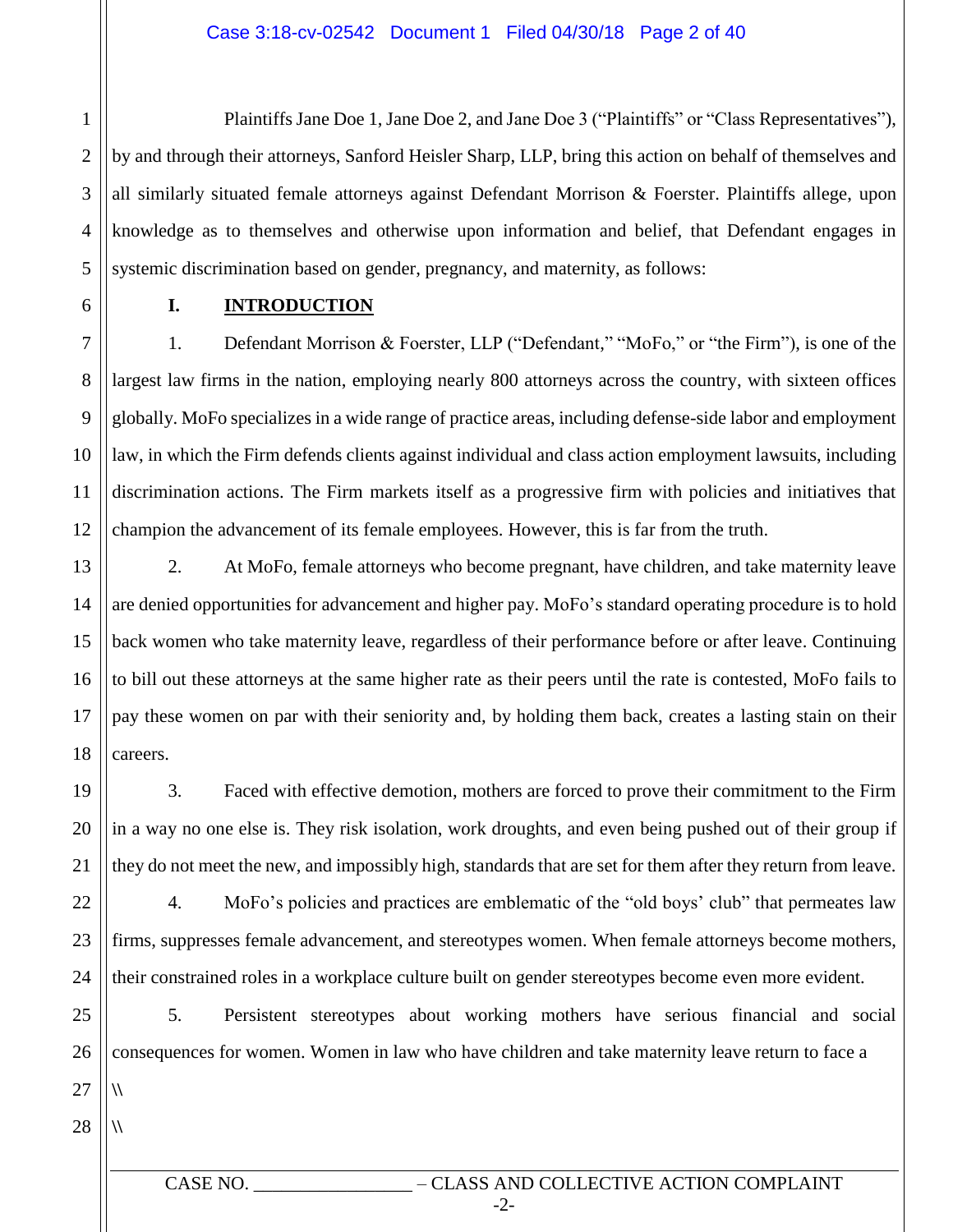#### Case 3:18-cv-02542 Document 1 Filed 04/30/18 Page 3 of 40

1 2 3 4 5 6 7 lower volume of work, a lower level of interesting work, and fewer opportunities for advancement.<sup>1</sup> More often than not, their employers are acting on stereotypes they place on working mothers: mothers are uncommitted to their jobs, overwhelmed, or no longer competent. When working mothers are viewed through the warped lens of employer stereotypes, their actual commitment or output becomes irrelevant. Consigned to the "mommy track," pregnant women and mothers are steered away from the opportunities for professional development that would permit them to reach the same levels of pay and promotion as their male peers.

8 9 10 11 12 13 14 15 6. At MoFo, the mommy track is a dead end. Not only are pregnant attorneys and mothers routinely prevented from advancing with their class years, but the Firm forces women to work harder to prove that they are dedicated to their positions and to the Firm, setting unreasonably high expectations for them. Those who avail themselves of the Firm's maternity leave or flexible work schedule policy—which permits attorneys to work part-time to care for their newborn children, purportedly without fear of repercussions for their career—are particularly vulnerable. Adding insult to injury, women are often denied even the chance to meet these expectations when they return from maternity leave and find themselves without sufficient work to meet the billable hour expectations set by the Firm.

7. Women in the law already face significant challenges based on their gender. Women are regularly excluded from the upper echelons of law firms country-wide, and continue to encounter the "glass ceiling" at large law firms. A recent American Bar Association study found that at law firms nationwide, female attorneys comprise about 45% of law firm associates, but only 21.5% of partners and 18% of equity partners.<sup>2</sup> Men also far outpace women in their representation on firm-wide decisionmaking bodies.<sup>3</sup> Female attorneys across the board are paid significantly less than their male counterparts. A 2017 survey by the National Association for Women Lawyers found that the typical female attorney earns less than a typical male attorney at the same level, from lower ranks of associates all the way up to

 $\overline{a}$ 

16

17

18

19

20

CASE NO.  $-CLASS AND COLLECTIVE ACTION COMPLAINT$ 

<sup>1</sup> *See, e.g.*, Marc Tracy, *What Happens to Pregnant Women at a Big Law Firm*, New Republic (Jul. 25, 2013), https://newrepublic.com/article/114026/why-big-law-firms-lag-behind-parental-leave.

<sup>2</sup> Comm'n on Women in the Profession, Am. Bar Ass'n, *A Current Glance at Women in the Law 2017* (January 2017), http://www.americanbar.org/groups/women/resources/statistics.html

<sup>3</sup> Na'l Ass'n of Women Lawyers, *Annual Survey on Promotion and Retention of Women in Law Firms* (2017), http://www.nawl.org/p/cm/ld/fid=1163.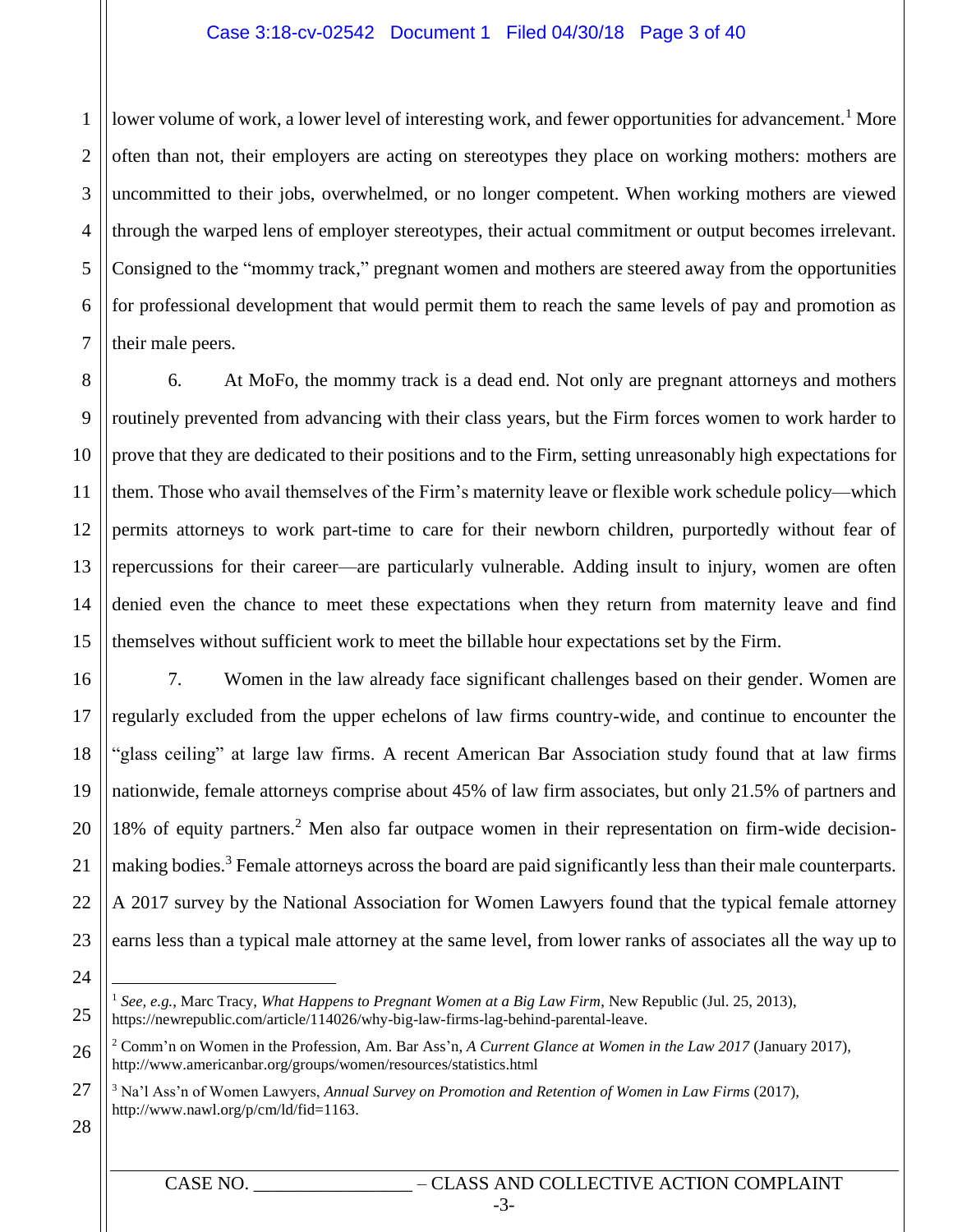1 2 equity partners.<sup>4</sup> Even for associates, the median man makes on average \$10,000 more per year than the median woman.<sup>5</sup>

3 4 5 6 7 8 9 10 11 8. At MoFo, pregnancy and maternity only amplify the costs of doing business as a woman. MoFo subjects female attorneys to discrimination based on their gender, pregnancy, and maternity. The Firm has subjected Plaintiffs and other similarly situated employees to (a) unwarranted suppression of pay, professional development, and promotions after taking federal and state protected leave; (b) disparate treatment based on pregnancy and/or maternity; (c) discriminatory career and development opportunities and promotion denials; (d) discriminatory policies and procedures implemented by a male-dominated leadership that have a disparate impact on female attorneys, especially pregnant women and mothers; (e) lower pay for substantially equal work requiring equal skill, effort, and responsibility; and (f) other adverse terms and conditions of employment.

12 13 9. Upon information and belief, MoFo has long been aware of these problems but has failed to take remedial measures to prevent or correct them.

14 15 16 17 18 19 20 21 22 10. To remedy the gender and pregnancy discrimination they witnessed and experienced at the Firm, Plaintiffs and the class are seeking all legal and equitable relief available under state and federal anti-discrimination, equal pay, and retaliation statutes, including Title VII of the Civil Rights Act of 1964, 42 U.S.C. § 2000(e) *et seq.*, as amended; the Family and Medical Leave Act, 29 U.S.C § 2601 *et seq.*; the Equal Pay Act of 1963, 29 U.S.C. § 201 *et seq.*; the California Equal Pay Act, Cal. Lab. Code § 1197.5; the California Fair Employment and Housing Act, ("FEHA"), Cal. Gov. Code § 12940 *et seq.*; and the California Family Rights Act, Cal. Gov. Code § 12945.2. Plaintiffs seek monetary and injunctive relief to rectify the Firm's discriminatory practices and policies and to ensure that, going forward, the Firm abides by the law.

#### **II. THE PARTIES**

24 25 26 11. **Plaintiff Jane Doe 1** is a woman who, at all times relevant to this action, lived and worked in California. At present, Jane Doe 1 is an attorney employed in one of Defendant's California offices. **\\**

27

23

28 5 *Id.*

 $\overline{a}$ 4 *Id.*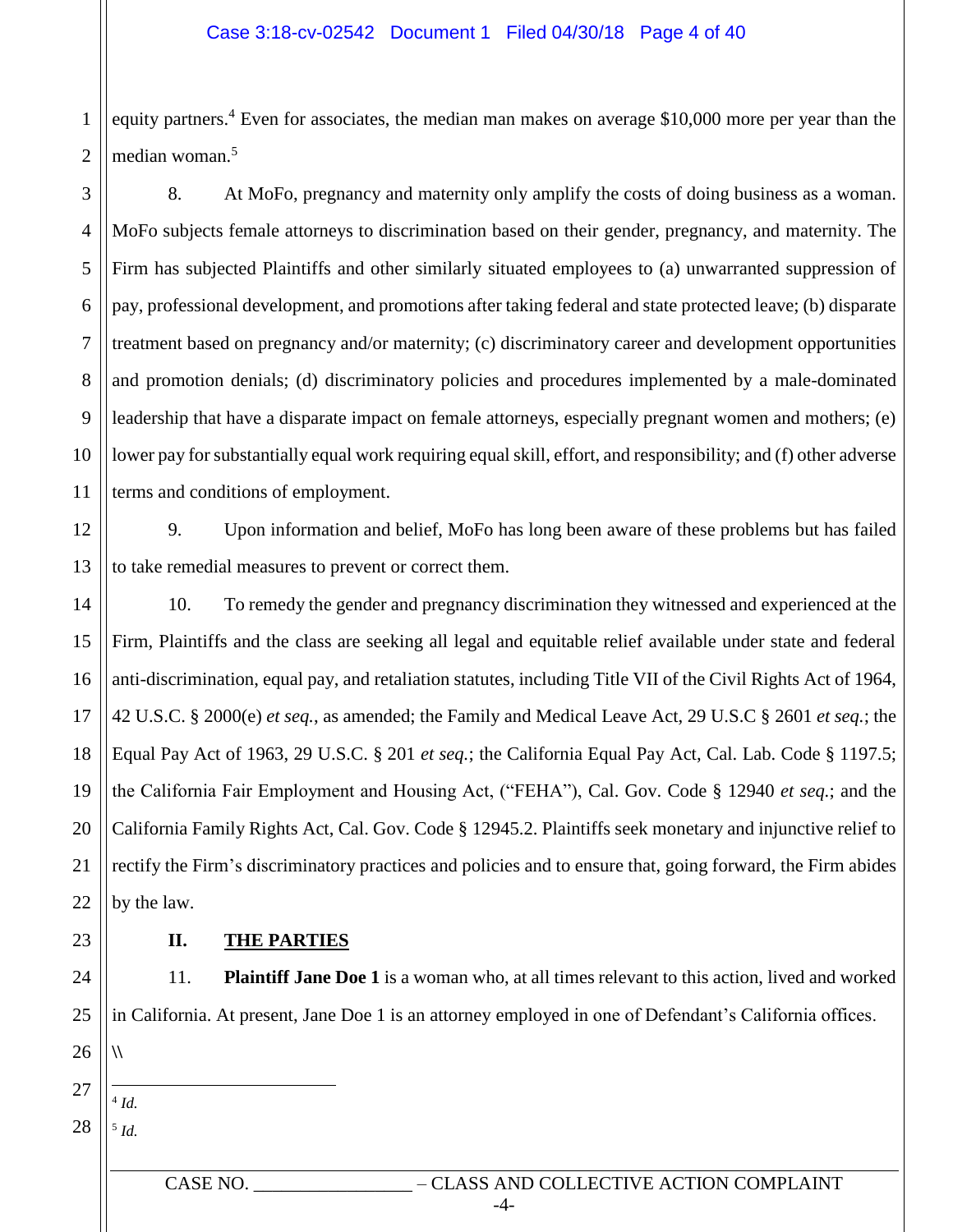1 2 12. **Plaintiff Jane Doe 2** is a woman who, at all times relevant to this action, lived and worked in California. At present, Jane Doe 2 is an attorney employed in one of Defendant's California offices.

13. **Plaintiff Jane Doe 3** is a woman who, at all times relevant to this action, lived and worked in California. At present, Jane Doe 3 is an attorney employed in one of Defendant's California offices.

14. **Defendant Morrison & Foerster** is a law firm with offices worldwide, including four offices in California. The Firm's California offices are located in Los Angeles, Palo Alto, San Diego, and San Francisco. According to its web site, Morrison & Foerster employs over 400 attorneys in California. During all relevant times, Morrison & Foerster was Plaintiffs' employer within the meaning of all applicable federal and state statutes.

10

3

4

5

6

7

8

9

#### **III. JURISDICTION AND VENUE**

11 12 13 15. This Court has subject matter jurisdiction over this suit pursuant to 28 U.S.C. § 1331, and has supplemental jurisdiction over Plaintiffs' state law claims. The claims constitute the same case and controversy raised in the claims under federal law.

14 15 16. The Northern District of California has personal jurisdiction over the Firm because the Firm has headquarters in and transacts significant business in the State of California and in this District.

16 17 18 17. Venue is proper in this District pursuant to 28 U.S.C. § 1391(b) and 42 U.S.C. § 2000e-5(f) because Defendant conducts substantial business in the Northern District of California, and because, upon information and belief, unlawful employment practices originated in this District.

19 20 21 22 18. Plaintiffs duly filed their administrative charges before the California Department of Fair Employment and Housing ("DFEH") and the U.S. Equal Employment Opportunity Commission ("EEOC") on April 24, 2018, and are currently perfecting their right to sue; upon receipt of Notices of Case Closure and Right to Sue they will serve such notices on opposing counsel.

23

24

25

26

27

28

### **IV. FACTUAL ALLEGATIONS**

## **A. What Happened When She Became a Mommy: MoFo Routinely Holds Back Women Who Are Pregnant, Have Children, and Take Maternity Leave**

19. Pregnant women and mothers, even those attorneys who are considered the "best," cannot last long at MoFo. Indeed, these women are strikingly absent from the upper ranks of management. To  $\sqrt{}$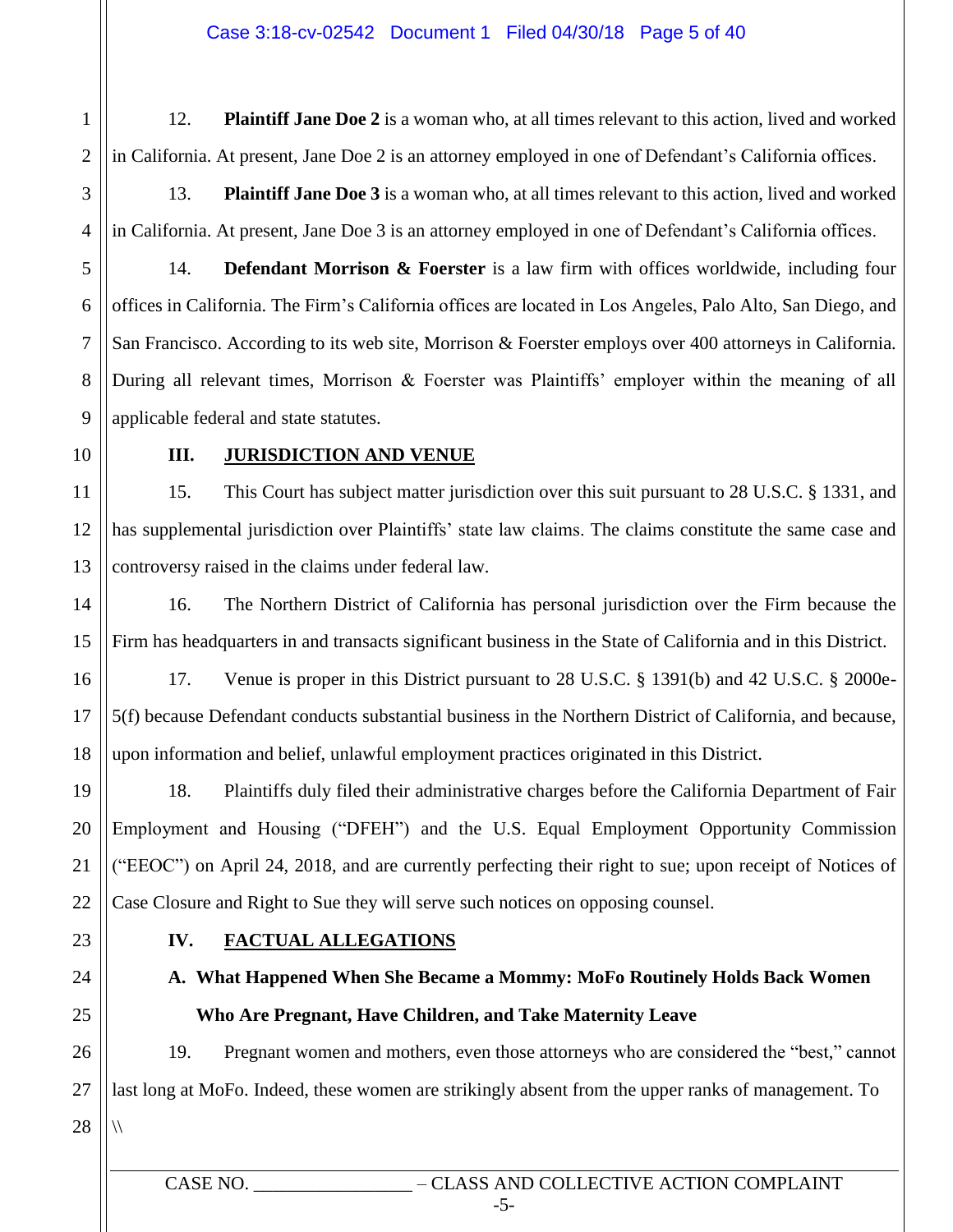1 2 understand what happens to high-performing women at the Firm, one need only refer to the words of one partner: "She became a mommy."

3 4 5 6 7 8 20. The Firm boasts of its "work-life programs" for employees, including parental and adoption leave, parental transition time upon returning from leave, backup caregiving, flexible work options, and a reduced hours program. Through these benefits, the Firm ostensibly allows, and even encourages, its female employees to take up to six months of maternity leave. Indeed, MoFo recently received recognition for offering the greatest number of weeks for paid primary caregiver leave amongst big law firms.<sup>6</sup>

9 10 11 12 13 21. However, MoFo remained absent from Yale Law Women's Top Ten Family-Friendly Firms list, and rightly so. The reality for female attorneys, especially for those who have or wish to have children, is far from the Firm's family-friendly façade. MoFo may allow maternity leave on paper, but when women take advantage of the Firm's "generous" maternity leave, or notify the Firm that they have children, they are routinely held back and set up to fail.

14 15 16 17 18 19 20 21 22 23 22. Morrison & Foerster discriminates against Plaintiffs and other female attorneys, especially pregnant attorneys and women with children, with respect to compensation and promotions through the use of common policies and procedures. When a female attorney at MoFo is pregnant, has children, or takes maternity leave, the Firm's standard operating procedure is to hold her back from advancement with her peers, denying her opportunities for greater pay and limiting her progression. This Firm practice reinforces stereotypes that mothers are worse at and less committed to their jobs, and sets in motion a chain of events that leads to the dead end of the mommy track: when female attorneys become mothers, the Firm demands they prove their commitment by working more hours; when they seek additional work, they are denied assignments because of stereotype-driven perceptions that they lack commitment to their jobs.

24 25 26 23. The stereotype becomes self-reinforcing, and women become stuck. They now face a Hobson's choice: pay a motherhood penalty in the form of slower rates of progression and correspondingly  $\sqrt{ }$ 

27

 $\overline{a}$ 

<sup>28</sup> <sup>6</sup> Yale Law Women, *The Top Ten Female & Family Friendly Firms Lists of 2018* (2018), http://yalelawwomen.org/wpcontent/uploads/2012/11/2018-FFFFI-Report\_Final-2.pdf. Notably, the survey includes no data on how women are paid as compared to their male peers.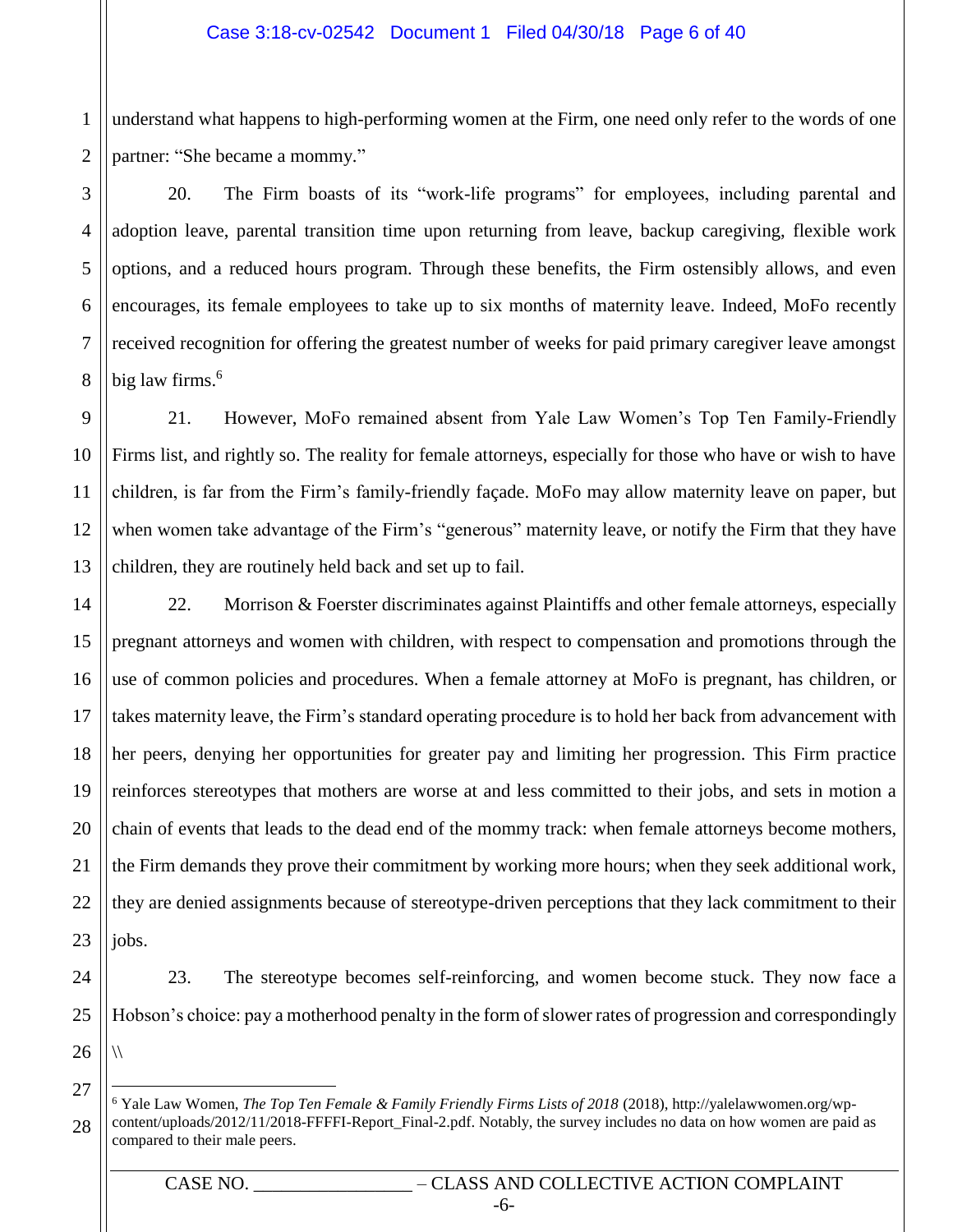1 2 lesser compensation, thus accepting lower pay for substantially equal work requiring equal skill, effort, and responsibility as their male colleagues; or, in the alternative, resign from their roles altogether.

24. In some cases, female attorneys are not even given the courtesy of receiving prior notification that they will be held back or not promoted. Only through checking the Firm's online portal do they find the news: despite meeting expectations, or even stellar performance, they will not be progressing with their peers.

25. In one California office alone, Plaintiffs are aware that, since 2013, at least seven female attorneys have been held back upon their return from maternity leave.

26. These policies disparately impact the Firm's female attorneys, who represent an increasingly lower percentage of each tier of the Firm as title and compensation rise. Because the Firm does not progress women, especially pregnant attorneys and women with children, at rates equal to those of similarly situated men, there is a dwindling proportion of women at each successive level of the Firm's hierarchy. For example, while women represent approximately 46% of the Firm's associates, only 22% of MoFo's 248 partners are women.<sup>7</sup>

27. Upon information and belief, men who become fathers or take advantage of the Firm's paternity leave policy do not face similar automatic disqualification from advancement and higher pay.

## **B. The Firm's Male-Dominated Hierarchy Sets Policies that Disparately Impact Female Attorneys, in Particular Pregnant Women and Women with Children**

28. Men dominate MoFo's leadership and management. Out of the six attorneys on MoFo's leadership team, only one woman holds a seat as a Managing Partner. As noted above, while women represent approximately 46% of the Firm's Associates, only 22% of MoFo's 248 Partners are female. MoFo's own website acknowledges that only 27% of the Partner Compensation Committee and 39% of the Board of Directors are women. The disproportionately large representation of men in leadership roles at MoFo facilitates discrimination against women, especially pregnant women and women with children, throughout the Firm.

26  $\sqrt{ }$ 

3

4

5

6

7

8

9

10

11

12

13

14

15

16

17

18

19

20

21

22

23

24

25

27

 $\frac{1}{2}$ 

28

 $\overline{a}$ <sup>7</sup> Firm demographics are reflected as of December 31, 2016.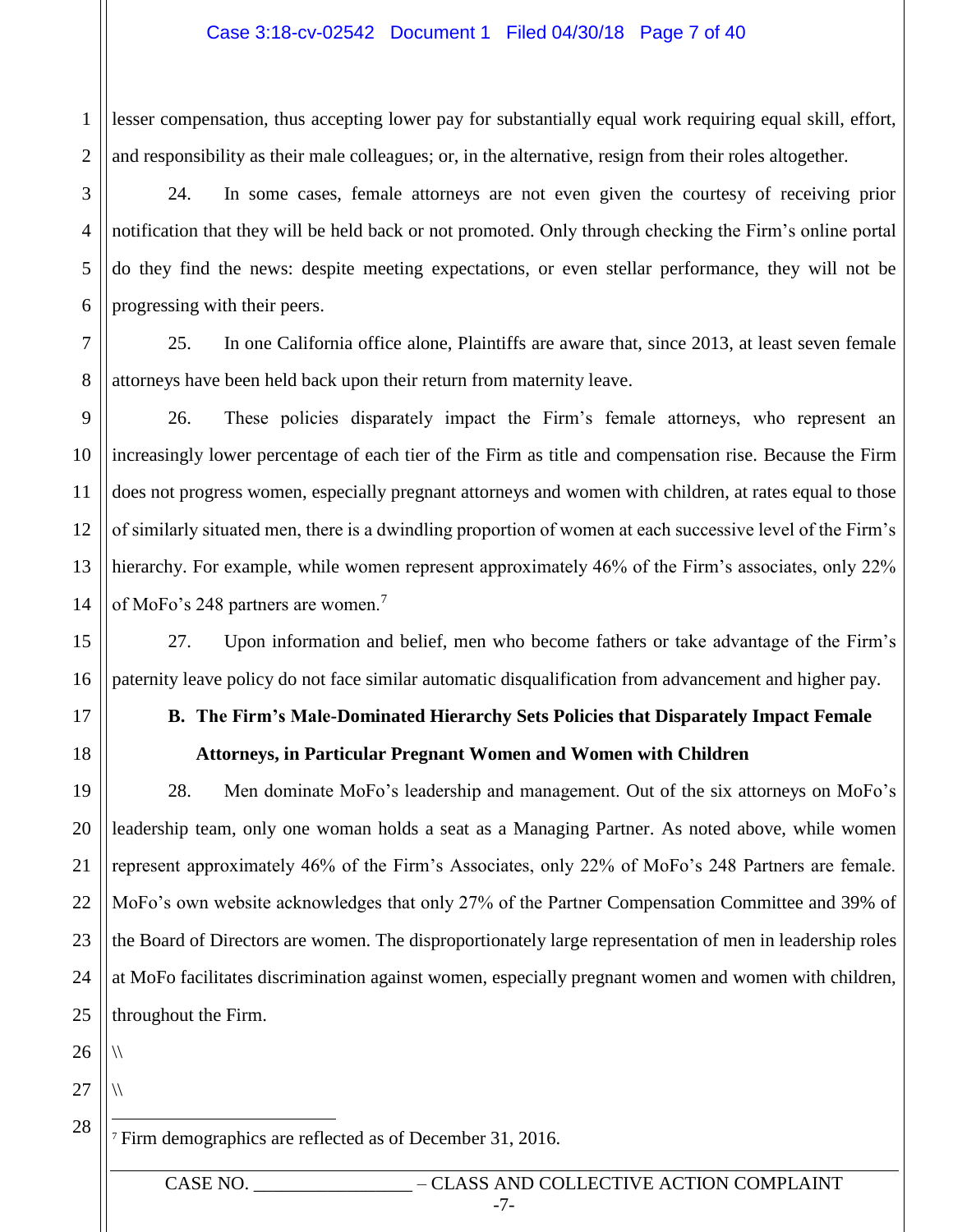#### Case 3:18-cv-02542 Document 1 Filed 04/30/18 Page 8 of 40

1 2 29. Upon information and belief, the overrepresentation of men and employees who are not pregnant or mothers is both the source and a product of continuing systemic discrimination against female attorneys, especially those who are pregnant or have children.

30. Promotion and compensation decisions at Morrison & Foerster are controlled by a practice group's chair or head partner. In the Firm's San Francisco office alone, less than one third of the partners are female. Similarly, in the Los Angeles office, there are only nine female partners out of a total of 24. In the Palo Alto office, there are eight female partners out of 28; in San Diego, there are only three female partners out of 13. The predominantly male leadership facilitates favoritism towards men and women who are not pregnant or have no children in promotions and other opportunities, regardless of their qualifications. In some offices, it is also not uncommon to see an entire practice group consisting primarily of female attorneys with a male chair or head who controls all compensation and promotion decisions for his team.

31. MoFo discriminates against women by permitting its predominantly male leadership to favor men overtly in pay, promotions, and other opportunities regardless of their qualifications and to otherwise discriminate against women, pregnant women, and mothers. MoFo leadership fosters or condones a Firm culture that marginalizes, demeans, and undervalues women and mothers.

32. Upon information and belief, Morrison & Foerster's leadership is aware of the Firm's inequitable promotion, pay, job assignment, and other practices but have taken no steps to remedy the root causes of the disparity. Defendant is aware of the demographics of its workforce, including the underrepresentation of women in different levels and functions. Despite several initiatives the Firm has taken in the recent past to address this disparity, the problem still persists at Morrison & Foerster due to its culture and common practices and policies.

33. Upon information and belief, Defendant is aware of its own misconduct, but it has failed to rectify the discrimination.

**C. The Firm's Common Business Development and Job Assignment Practices Disfavor Women, Particularly Pregnant Women and Mothers**

34. Female attorneys throughout the Firm are given less substantive and less desirable work than their male counterparts. Prominent members of Morrison & Foerster's predominantly male leadership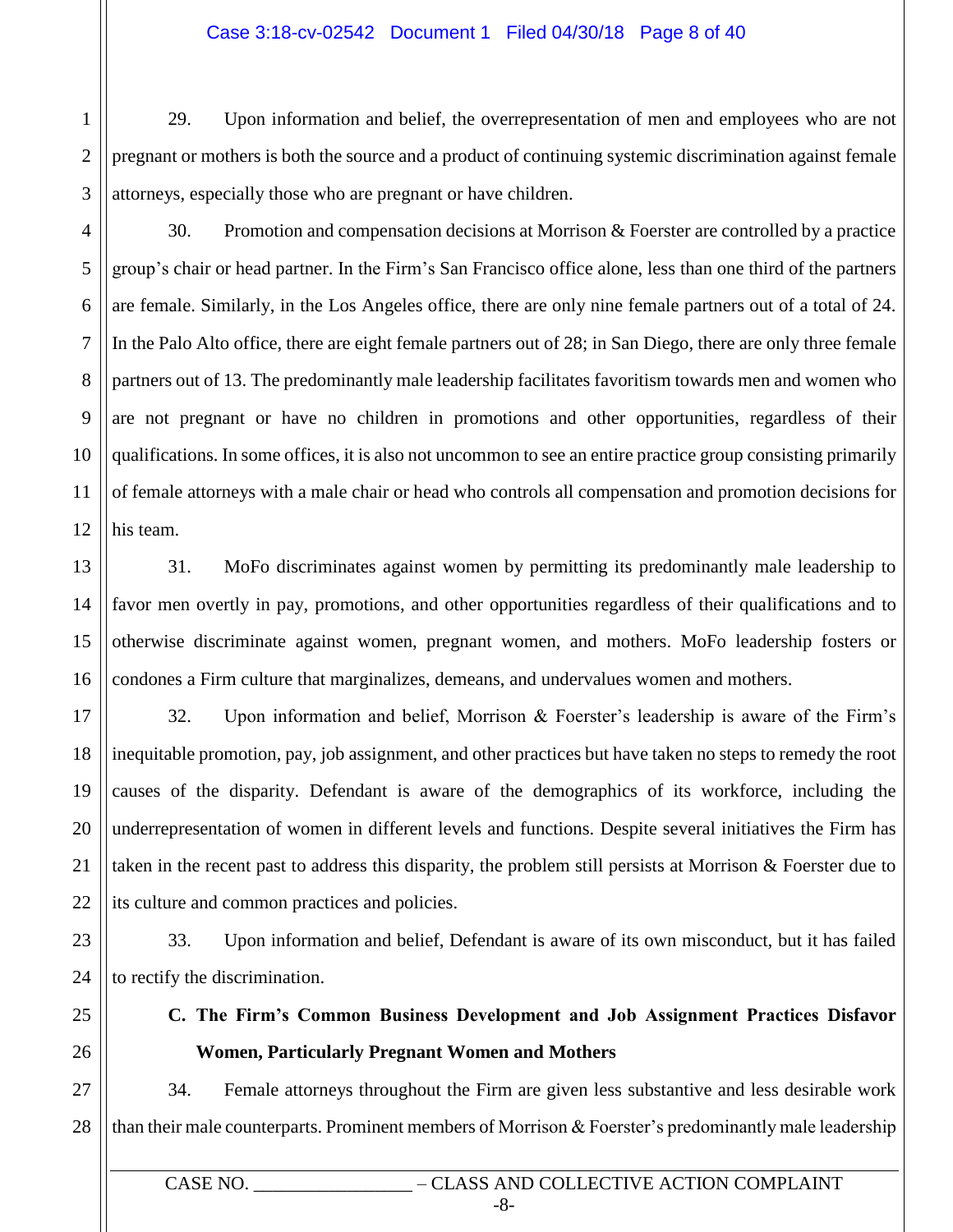#### Case 3:18-cv-02542 Document 1 Filed 04/30/18 Page 9 of 40

1 2 3 4 5 have shown a preference for working with other male attorneys. Thus, male attorneys, non-pregnant women and women without children are given significantly more access to partners at any given time, allowing them to thrive under a partner's close tutelage and to stay on track to attain partnership themselves. This common practice ensures that women are underrepresented in more senior or leadership roles, while perpetuating the "old boys' club" culture at the Firm.

6 7 8 35. The lack of substantive work coupled with higher expectations together make progression and promotion extremely difficult for women. After returning from maternity leave, female attorneys at the Firm are punished and held to a higher standard than their male counterparts.

9

10

11

12

13

14

15

17

#### **V. PLAINTIFF JANE DOE 1**

36. Plaintiff Jane Doe 1 currently works in one of Morrison & Foerster's California offices.

37. Plaintiff Jane Doe 1 has a B.A. and a J.D., and is admitted to the California bar. Jane Doe 1 joined MoFo as a mid-level associate after several years of practicing law elsewhere.

38. Jane Doe 1 excelled at her duties at the Firm.

**A. Becoming a Mommy: Once She Returned From Maternity Leave, MoFo Took Adverse Employment Action Against Plaintiff Jane Doe 1** 

16 18 39. Knowing that the Firm permitted, and believing that it encouraged, its female employees to take maternity leave, Plaintiff Jane Doe 1 went on maternity leave during the statutory period about two years after she joined the Firm.

19 20 21 22 23 24 40. On January 9, 2018, Jane Doe 1 discovered through the Firm's online portal for employees that her salary no longer matched up to her class year; she had not been promoted with her peers, nor had she received the corresponding salary and base pay increase that should have accompanied her anticipated promotion.Jane Doe 1's supervisors had given her no indication or notice that the Firm would not progress her. Jane Doe 1 had no history of performance issues, nor had she ever been held back previously during her time at MoFo.

25 26 27 41. Although the Firm decided to hold back Plaintiff Jane Doe 1, MoFo increased her external billing rate as if she had been promoted, while not increasing her compensation internally. This was only rectified after Jane Doe 1 raised it with upper management.

28

 $\sqrt{}$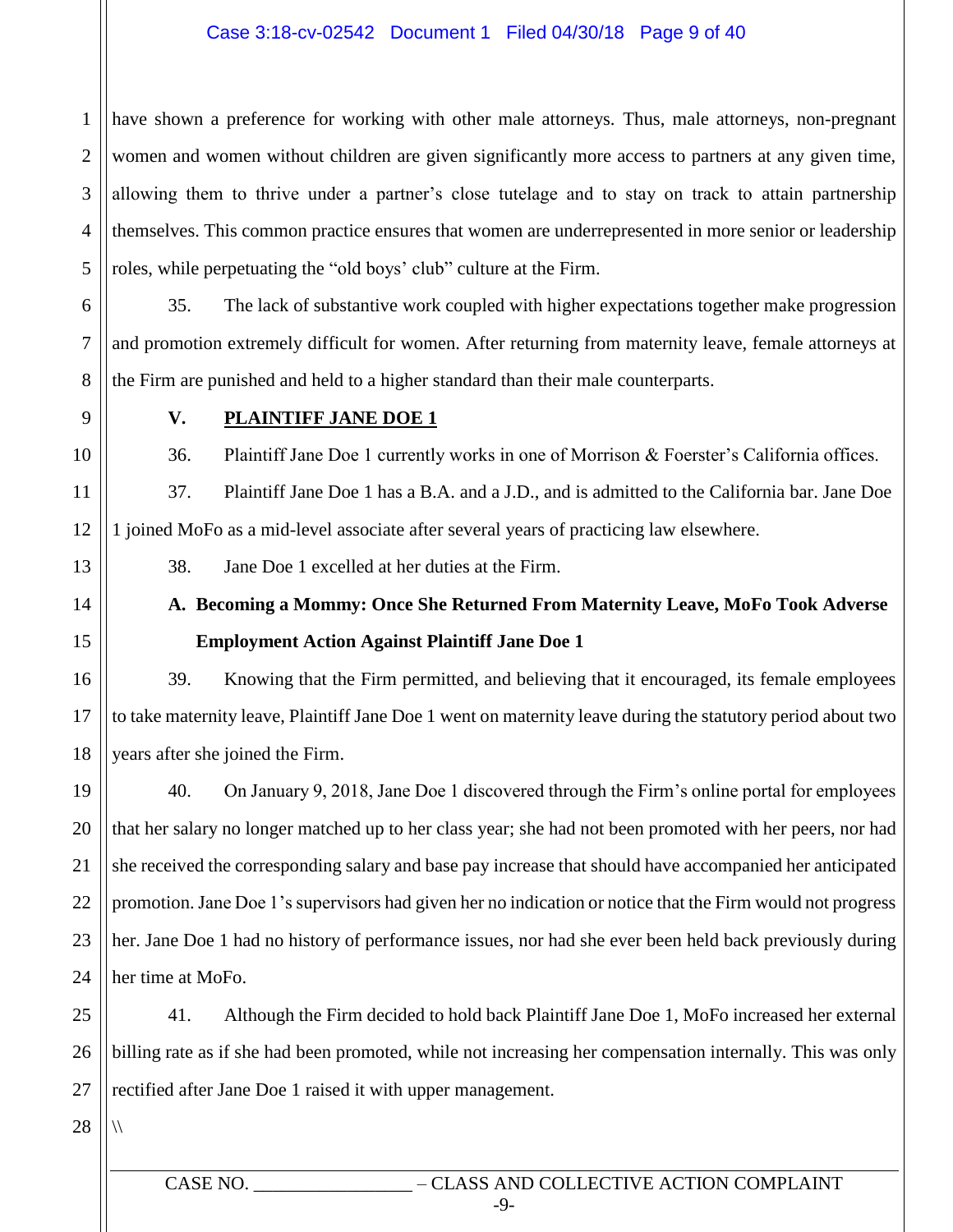#### Case 3:18-cv-02542 Document 1 Filed 04/30/18 Page 10 of 40

42. Upon information and belief, male colleagues, including two male eighth year associates in the same office, were advanced with Jane Doe 1's class year and received the corresponding pay increase. Upon information and belief, the key difference between the class members who progressed and Jane Doe 1 was Ms. Doe's status as a woman who had become pregnant and taken leave.

1

2

3

4

5

6

7

8

9

19

20

21

22

## **B. "Parents Tend Not to Do Well In This Group:" MoFo Discriminated Against Plaintiff Jane Doe 1 Due to Her Pregnancy, Leave-Taking and Maternity**

43. The Firm's decision to hold back Jane Doe 1 after she returned from maternity leave was not the first time the Firm discriminated against her due to her gender and pregnancy or her status as a mother.

10 11 12 13 14 15 16 17 18 44. On Plaintiff Jane Doe 1's first day at the Firm, one of her now supervising partners ("Partner 1") told her: "We didn't realize you were a parent when we extended you the offer," implying that Jane Doe 1 had concealed her motherhood during her interview process with the Firm. In fact, although it was not required as part of the hiring process, Jane Doe 1 had been clear with the Firm's Human Resources department that she was interviewing during her maternity leave and had told three Partners at the Firm that she had a child. Partner 1's comment made it clear from the start that Jane Doe 1 would face obstacles at the Firm because she was a mother, and only became clearer when the same partner warned: "**parents tend not to do well in this group.**" Ironically, Partner 1 was appointed by the Firm to be Jane Doe 1's partner mentor.

45. Partner 1 continued to show preferential treatment toward attorneys without children and routinely denied Jane Doe 1 opportunities to complete substantive work. For example, Partner 1 transitioned Jane Doe 1 off a deal and replaced her with another female associate who was not pregnant and did not have children, despite Jane Doe 1's excellent performance.

23 24 25 26 27 46. This kind of discriminatory conduct based on Plaintiff Jane Doe 1's gender, pregnancy, and maternity was not limited to Partner 1. During the Firm's holiday party, another supervising partner ("Partner 2") told Plaintiff Jane Doe 1 about a female associate who was "one of the best he had ever worked with." When Jane Doe 1 asked him what the attorney was doing now, he said that "she became a mommy."

28

 $\sqrt{}$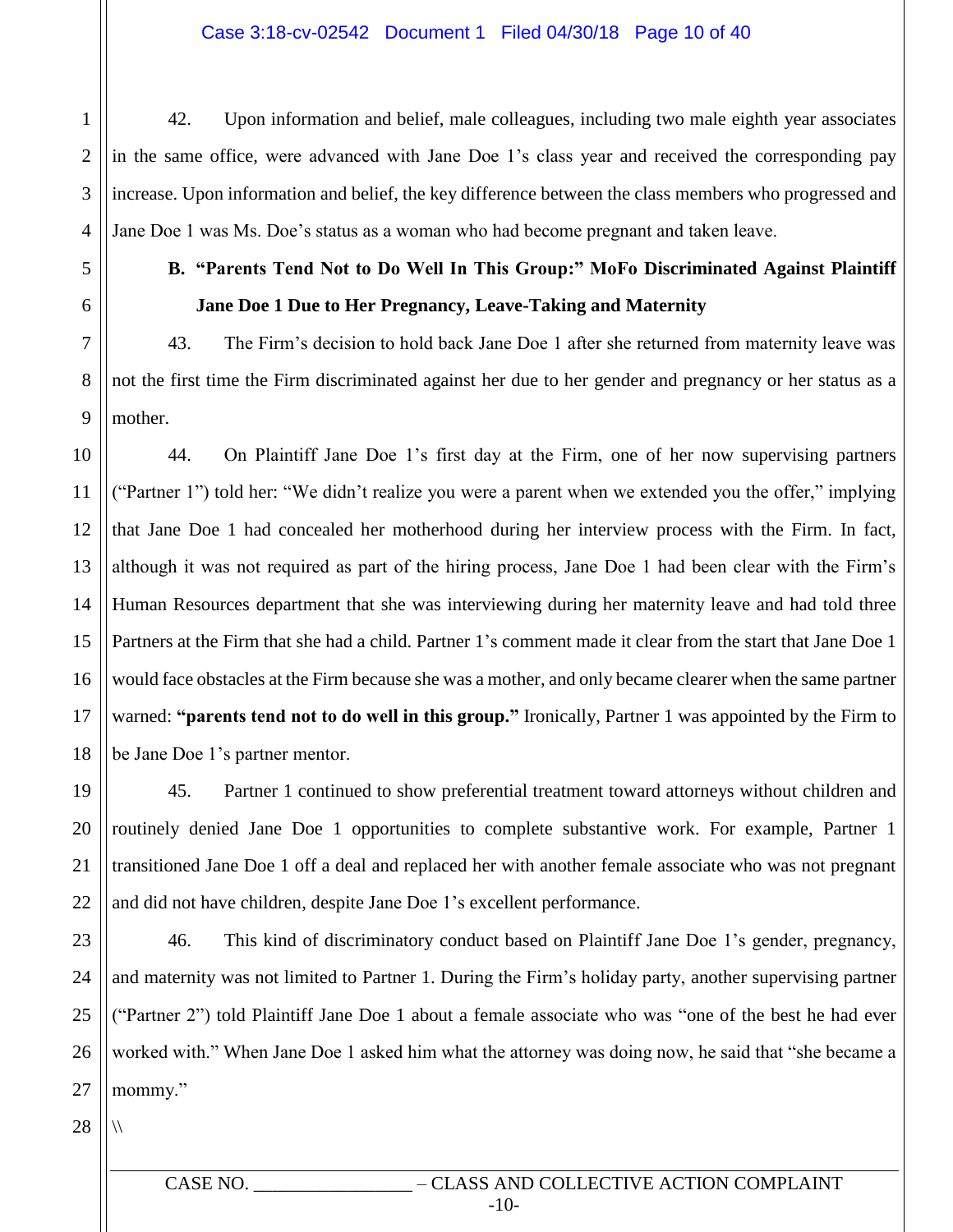## **C. MoFo Unfairly Evaluated Jane Doe 1's Performance Because of Her Gender, Pregnancy and Maternity**

47. When she returned from maternity leave, Jane Doe 1 repeatedly sought to discuss the ongoing deals and status of her practice group with Partner 1, but the Firm refused to discuss this with her.

48. The day she learned that her salary no longer matched up with her class year, January 9, 2018, Jane Doe 1 called Partner 1 to seek clarification about her promotion status. Partner 1 told Jane Doe 1 that she would not be progressing; instructed her to speak with Partner 2 during her performance review who "had a plan for her"; and faulted Jane Doe 1 for being on maternity leave when the performance reviews were conducted. Partner 1 ended the call by terminating their mentor-mentee relationship, and also informed Jane Doe 1 that Jane Doe 1 should no longer consider her a sponsoring Partner and to direct all future conversations to Partner 2.

49. Jane Doe 1 complained to a representative of the Firm's Attorney Development Group about the Firm's decision to hold her back one year and the termination of her mentor-mentee relationship.

50. The next day, Partner 1 told Plaintiff Jane Doe 1 that she was instructed to tell Jane Doe 1 that the decision to hold Jane Doe 1 back was not "performance-based," and referred Jane Doe 1 to Attorney Development for any further questions.

## **D. "Ramp Up" Your Efforts: Following Her Maternity Leave, MoFo Encouraged Jane Doe 1 to Leave the Firm**

51. Jane Doe 1 met with Partner 2 in person to conduct her performance review, with Partner 1 in attendance telephonically. In that review, Jane Doe 1 was told that she had been making good headway before her maternity leave, but would now, post-leave, have to "ramp up" her efforts. She was then advised to bill at least 2000 "substantive" hours before the end of 2018 —an unrealistic expectation considering that business in the group in their office had been slow.

52. In response to this unrealistic expectation, Jane Doe 1 asked for more work to ensure that she would be able to meet her higher billable hours target. Partner 1 then chided Jane Doe 1, indicating that she should "think of the team."

 $\sqrt{}$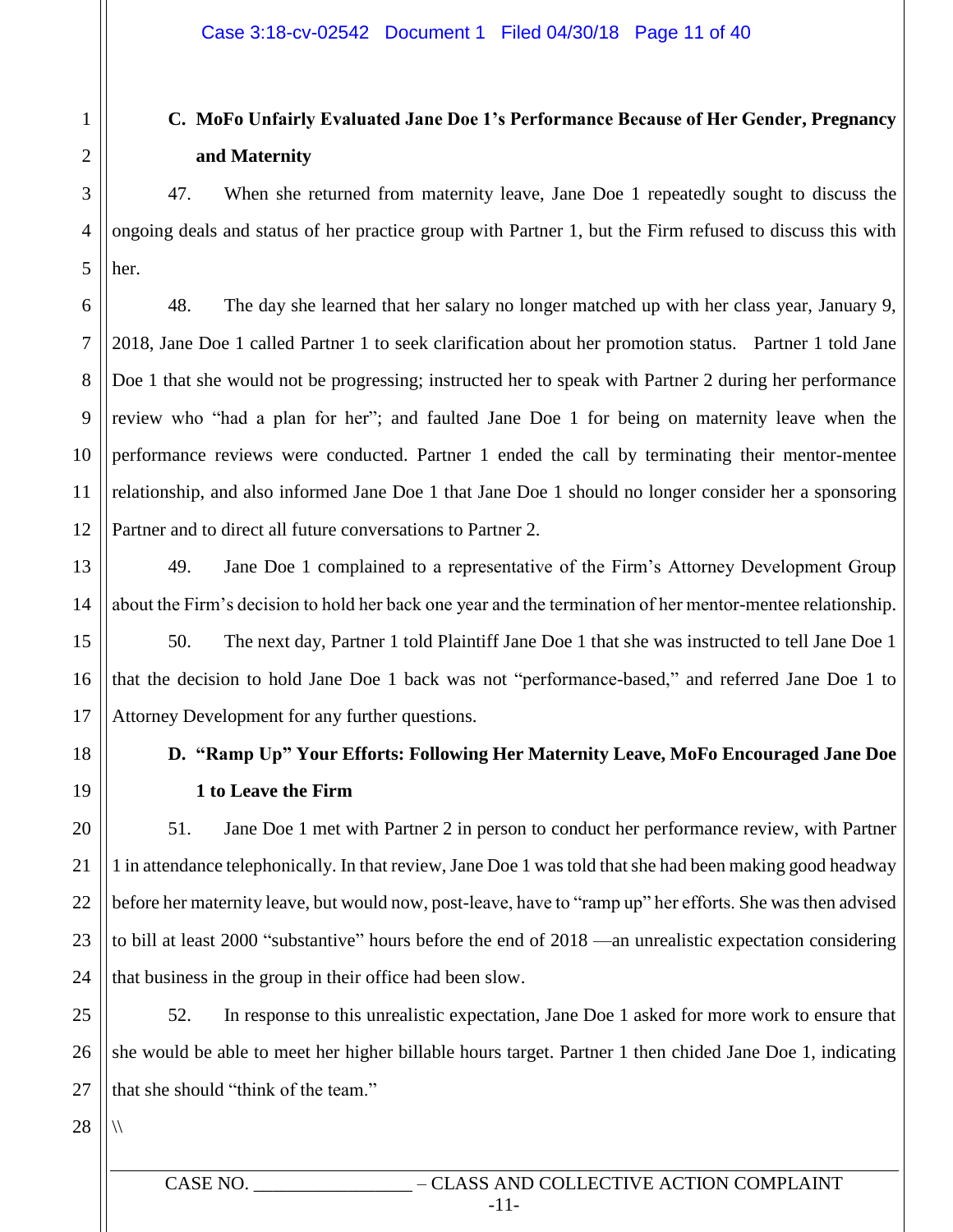#### Case 3:18-cv-02542 Document 1 Filed 04/30/18 Page 12 of 40

1 2 3 4 5 53. Jane Doe 1 has not received any substantive assignments from either of her supervising partners that would allow her to meet her hourly minimum requirements. Jane Doe 1's supervising partners instructed her to seek work from other partners but did not make introductions or help Jane Doe 1 obtain assignments. Jane Doe 1 reached out herself to seven different attorneys in five different MoFo offices, but to no avail.

6 7 8 9 10 11 54. Following Jane Doe 1's review, she reached out to the head of Attorney Development, who acknowledged that she was in a difficult position between Partner 1, who unambiguously cut her off from the group, and Partner 2, who requested that she bill 2000 hours without providing a viable means for her to do so. She also spoke with another member of Attorney Development, who told Jane Doe multiple times that, as a senior associate, she needed a plan to advance within the Firm, and acknowledged that the comments from her supervising partners indicated there was no such plan for her.

12 13 14 55. Jane Doe 1 has sought, but MoFo has failed to provide, any substantive guidance or development plan to meet the hours requirements imposed upon her in light of the dearth of work opportunities she faces. Instead, Jane Doe 1 is being pushed out.

15

16

19

20

21

#### **VI. PLAINTIFF JANE DOE 2**

56. Plaintiff Jane Doe 2 currently works in one of Morrison & Foerster's California offices.

17 18 57. Plaintiff Jane Doe 2 has a B.S. and a J.D., and is admitted to the California bar. Prior to law school, she had experience in the corporate sector and as a legal intern.

58. After working at MoFo as a summer associate during law school, Jane Doe 2 was offered a permanent position and joined the Firm full-time as an associate.

59. Since joining the Firm, Jane Doe 2 has excelled in her job duties at MoFo. She has been a committed attorney and involved in many firm initiatives.

23

24

22

## **A. Becoming a Mommy: Once She Returned From Maternity Leave, MoFo Took Adverse Employment Action Against Plaintiff Jane Doe 2**

25 26 60. Knowing that the Firm permitted, and believing that it encouraged, its female employees to take maternity leave, Plaintiff Jane Doe 2 went on maternity leave during the statutory period.

27 28 61. On January 9, 2018, Jane Doe 2 discovered through the Firm's online portal for employees that her salary no longer matched up to her class year; she had not been promoted with her peers, nor had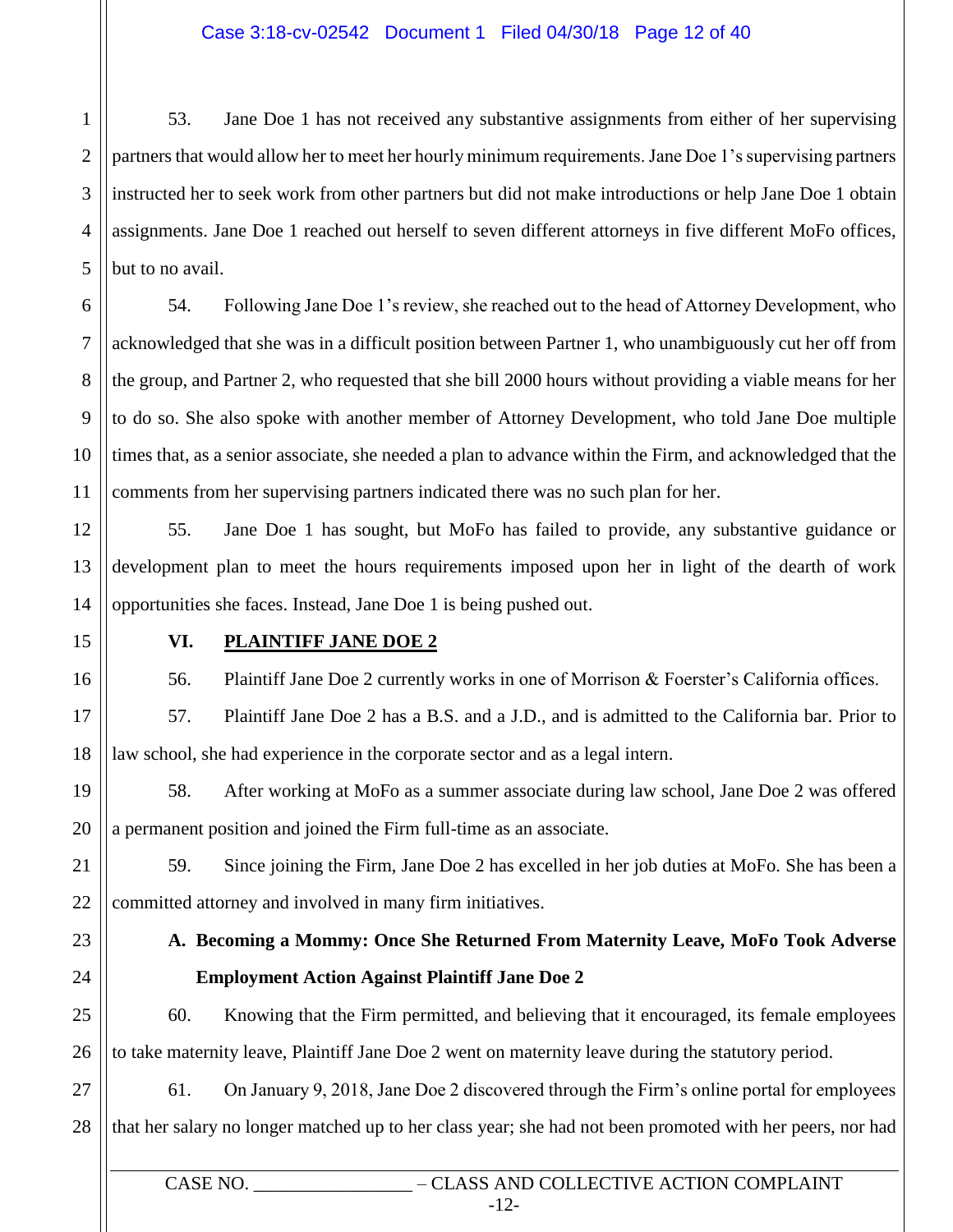#### Case 3:18-cv-02542 Document 1 Filed 04/30/18 Page 13 of 40

1 2 3 4 she received the corresponding salary and base pay increase that should have accompanied her anticipated promotion.Jane Doe 2's supervisors had given her no indication or notice that the Firm would not progress her. Jane Doe 2 had no history of performance issues nor had she ever been held back previously during her time at MoFo.

62. Although the Firm decided to hold back Plaintiff Jane Doe 2, MoFo increased her external billing rate as if she had been promoted, while not increasing her compensation internally. This was only rectified after Jane Doe 2's colleagues, Jane Doe 1 and Jane Doe 3, raised the issue with upper management.

63. Upon information and belief, within Jane Doe 2's office alone, four male colleagues in the same office were advanced with Jane Doe 2's class year and received the corresponding pay increase. Upon information and belief, the key difference between the male associates who progressed and Jane Doe 2 was Ms. Doe's status as a woman who had become pregnant and taken leave.

## **B. MoFo Unfairly Evaluated Plaintiff Jane Doe 2's Performance Based on Her Gender, Pregnancy and Maternity**

64. After learning through the Firm's online portal that she would not be advanced with her peers, Jane Doe 2 spoke to a representative of the Firm's Attorney Development Group about the Firm's decision to hold her back one year and in the manner in which she had discovered the decision.

65. Jane Doe 2's supervising partner ("Partner 3") stated during her review that there was some debate about "how to deal with [Jane Doe 2's] leave of absence" and indicated that he would have held her back regardless of her performance.

66. Throughout her tenure at MoFo, Jane Doe 2 has never had problems with her performance. In fact, she has been progressed and received a bonus every year since starting her employment at the Firm, until she took maternity leave.

## **C. The Firm Discriminated Against Jane Doe 2 Due to Her Gender, Favoring a More Junior Male Associate in Work and Development Opportunities**

67. The Firm's decision not to progress Jane Doe 2 after she returned from her maternity leave was not the first time it discriminated against her due to her gender, pregnancy, or maternity.

28

 $\sqrt{}$ 

5

6

7

8

9

10

11

12

13

14

15

16

17

18

19

20

21

22

23

24

25

26

27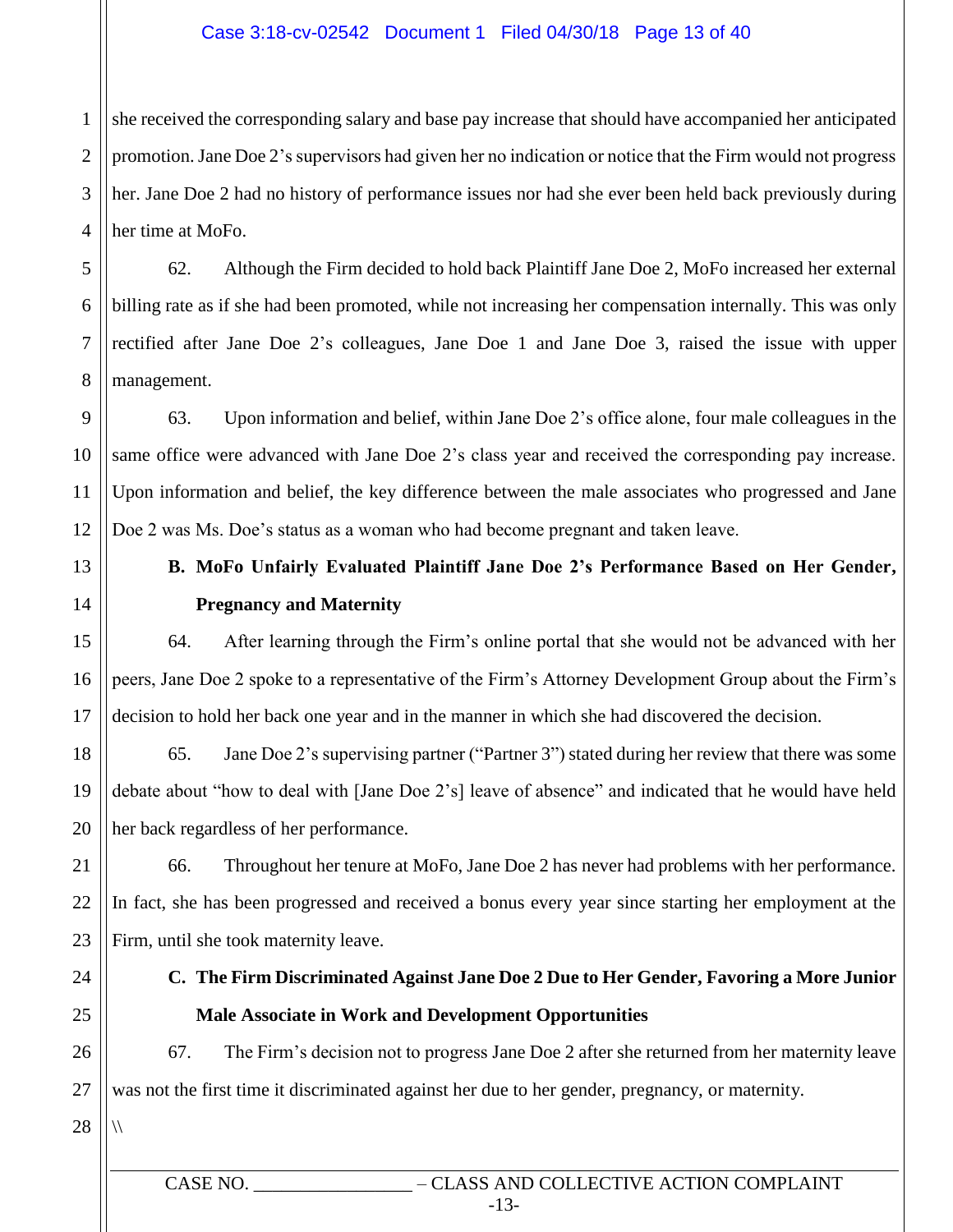1 2 3 68. Earlier in her tenure, Partner 3 encouraged Jane Doe 2 and other attorneys in the practice group to "wine and dine" a young male associate, a practice usually reserved for more senior attorneys. Once the male associate was hired, Partner 3 began working primarily with him.

69. Partner 3 prefers to work with male attorneys. This preference has had a discriminatory impact on the women in Jane Doe 2's practice group, who have had fewer opportunities for substantive work, client contact, and business development opportunities. As an example, male associates in the practice group have been flown to New York to meet and work with prominent partners and clients; MoFo has not offered the same experience to female associates in the group, even those more senior than the male associates in question.

4

#### **VII. PLAINTIFF JANE DOE 3**

70. Plaintiff Jane Doe 3 currently works in one of Morrison & Foerster's California offices.

71. Plaintiff Jane Doe 3 has a B.A. and a J.D., and is admitted to the California bar. Prior to joining the Firm, Jane Doe 3 had consulting experience.

72. Jane Doe 3 joined MoFo as an associate.

73. Since joining the Firm, Jane Doe 3 has excelled in her job duties.

**A. Becoming a Mommy: Once She Returned from Maternity Leave, MoFo Took Adverse Employment Action Against Plaintiff Jane Doe**

74. Knowing that the Firm permitted, and believing that it encouraged, its female employees to take maternity leave, Plaintiff Jane Doe 3 went on maternity leave during the statutory period.

75. On January 9, 2018, Jane Doe 3 discovered through the Firm's online portal for employees that her salary no longer matched up to her class year; she had not been promoted with her peers, nor had she received the corresponding salary and base pay increase that should have accompanied her anticipated promotion.Jane Doe 3's supervisors had given her no indication or notice that the Firm would not progress her. Jane Doe 3 had no history of performance issues nor had she ever been held back previously during her time at MoFo.

28 76. Although Firm decided to hold back Plaintiff Jane Doe 3 from progressing, MoFo increased her external billing rate as if she had been promoted, while not increasing her compensation internally. This was only rectified after Jane Doe 3 raised it with upper management.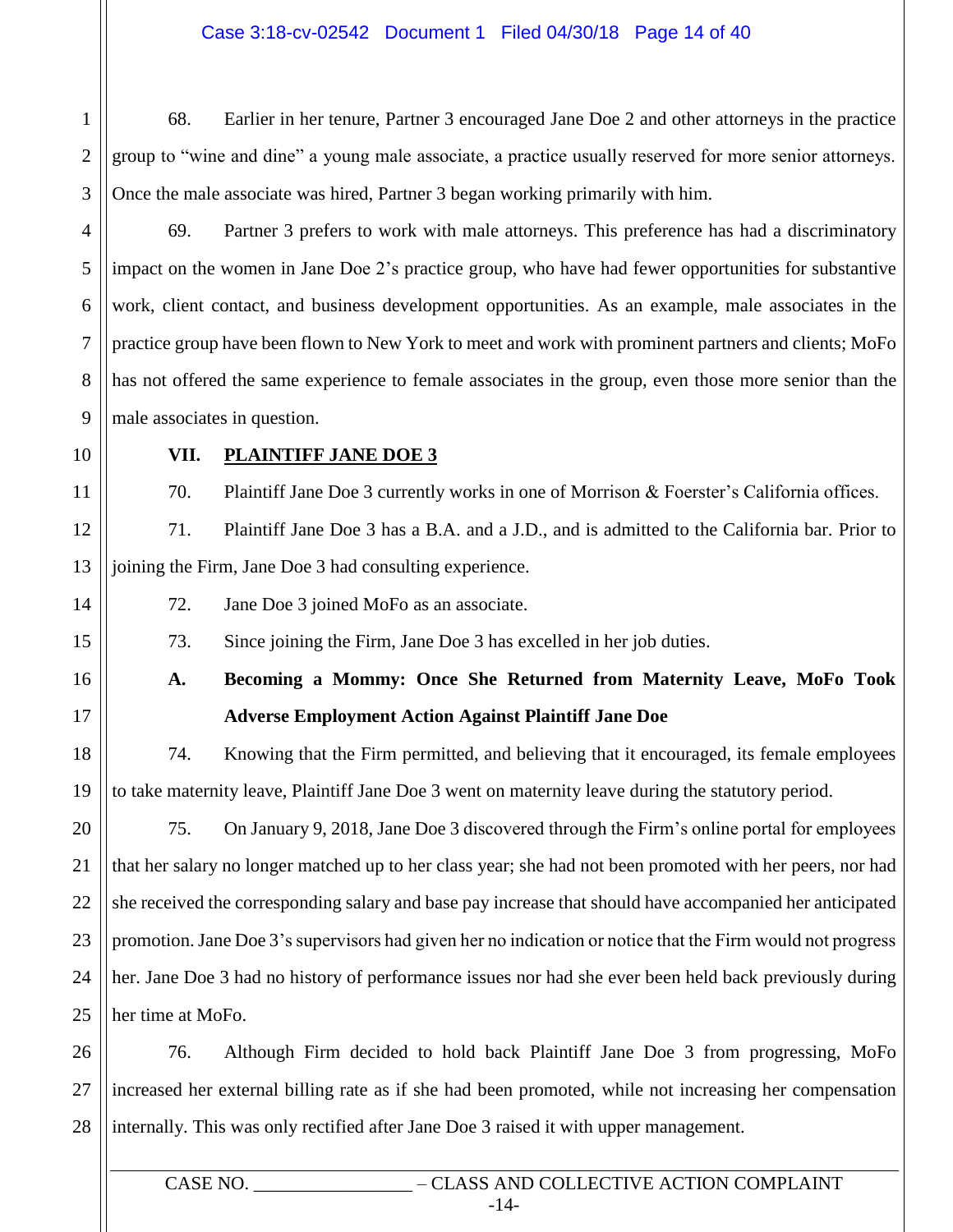#### Case 3:18-cv-02542 Document 1 Filed 04/30/18 Page 15 of 40

77. Upon information and belief, male colleagues, including a male associate in the same office, were advanced with Jane Doe 3's class year and received the corresponding pay increase. Upon information and belief, the key difference between the male associate who progressed and Jane Doe 3 was Ms. Doe's status as a woman who had become pregnant and taken leave.

1

**B. "Work Really Hard to Prove That You Are Committed:" Following Plaintiff Jane Doe 3's Maternity Leave, the Firm Stereotyped Her and Subjected Her to Higher Expectations Due to Her Pregnancy and Maternity**

78. The Firm's decision to hold Jane Doe 3 back was not the first time the Firm discriminated against her due to her gender, pregnancy or maternity.

79. Before she had returned from maternity leave, Jane Doe 3 sought a flexible work schedule in which she would return to her position full-time but would work from home part of the week. Although the Firm nominally "offers" new mothers flexible schedules for up to a year following their return from maternity leave, Jane Doe 3's proposal was rejected. It was made clear to her that she had to choose one of only three options: 1) return to the Firm full-time in the office; 2) work part-time at a fraction of her salary; or 3) quit.

80. Jane Doe 3's supervising partner ("Partner 3") suggested that if Jane Doe 3 chose to go part-time, it would be interpreted as a lack of interest in her career and in becoming partner, especially in combination with "being out," a reference to her taking protected maternity leave. Partner 3 went on to say that she would have to "work really hard to prove that [she was] committed and to get the best, most interesting work." He told her it was "difficult to progress if you are on part-time after being out."

## **C. You Cannot Progress Because of Your Leave: The Firm Unfairly Evaluated Jane Doe 3's Performance Because of Her Gender, Pregnancy and Maternity**

81. During her January 11, 2018 performance review, Partner 3 made it clear to Jane Doe 3 that MoFo did not promote her because she had become a mother. Partner 3 noted that Jane Doe 3 had not progressed because she had taken leave.

82. Jane Doe 3 billed nearly 100 hours more than the minimum needed to be considered for progression following maternity leave. Even though Jane Doe 3 took maternity leave, she performed better in every metric than she had the prior year, a year during which she received a promotion.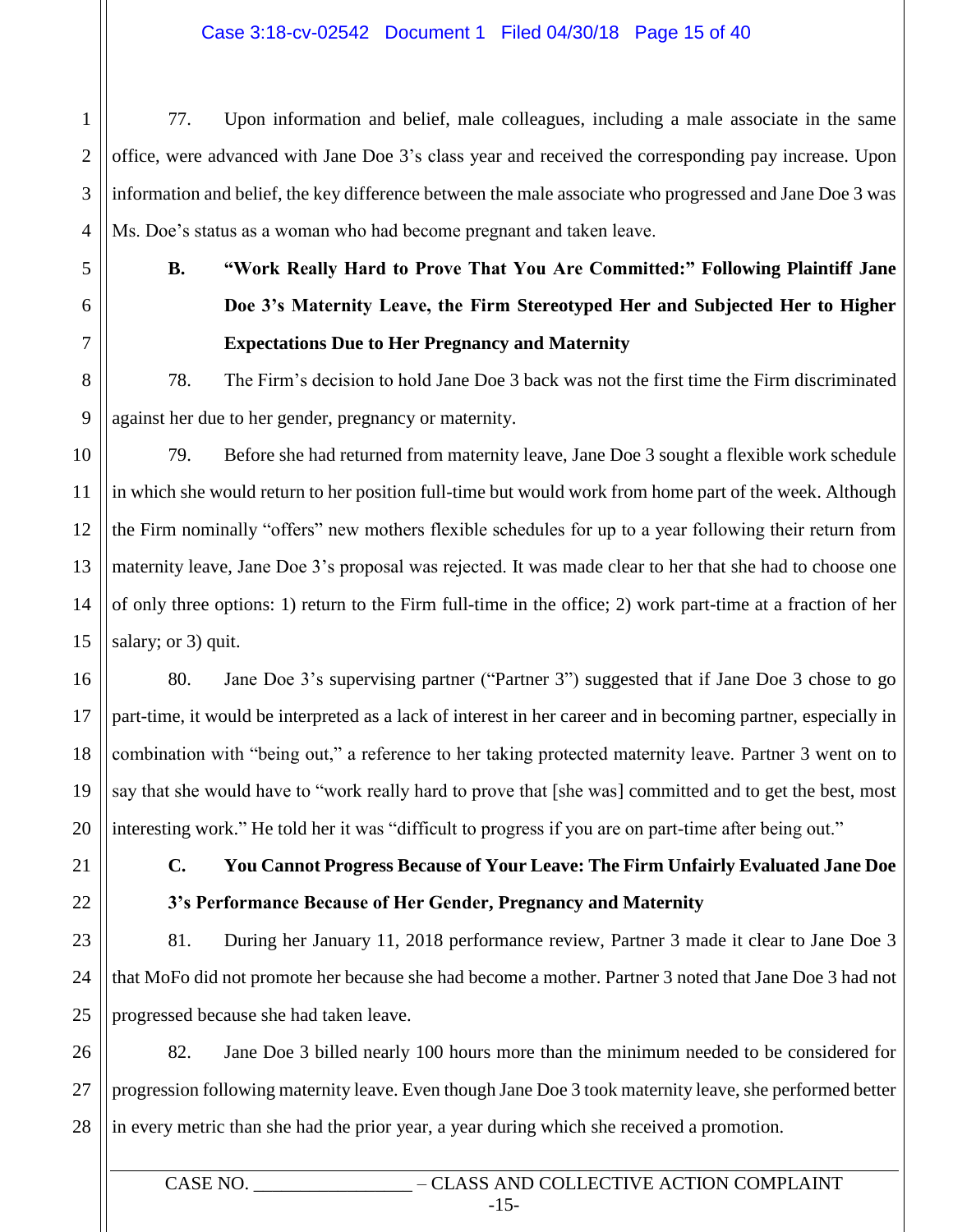83. Jane Doe 3's written review contained stellar feedback from other partners and associates with whom she worked throughout 2017.

84. Upon information and belief, male colleagues who have taken leave or had children have not been held back from progression.

## **D. The Firm Discriminated Against Jane Doe 3 Due to Her Gender, Favoring a Similarly Situated Male Colleague in Work and Development Opportunities**

85. During Jane Doe 3's tenure at the Firm, even prior to her maternity leave, Partner 3 had showed preferential treatment towards her similarly situated male colleague, who is repeatedly assigned more substantive work than Jane Doe 3 and her other female peers. In stark contrast, Jane Doe 3 has not had nearly the same degree of access to MoFo senior partners and management during her time with the Firm.

86. The inequitable assignment of substantive work and access to influential partners has negatively impacted Jane Doe 3 and other female attorneys who are pregnant or have children. The Firm's favoritism towards male attorneys has impeded Jane Doe 3's future at the Firm and has diminished her chances of becoming a partner.

1

2

3

4

5

6

7

8

9

10

11

12

13

14

15

16

17

#### **CLASS AND COLLECTIVE ALLEGATIONS**

18 87. Plaintiffs incorporate allegations from the previous paragraphs of the Complaint alleging class-based discrimination against female attorneys and mothers.

19 20 21 22 23 24 25 26 27 28 88. Plaintiffs represent a class consisting of all female attorneys at the Firm who have or will be employed by MoFo in the United States from June 28, 2017 to the date of judgment, as well as subclasses of all female attorneys who have been or will be employed by MoFo: (a) in the United States, and who have been or will become pregnant or a mother, and/or take maternity leave between June 28, 2017 and the date of judgment (the "pregnancy class"); (b) in California from April 24, 2017 to the date of judgment (the "California subclass"); (c) in California and who have been or will become pregnant or a mother, and/or take maternity leave between April 24, 2017 and the date of judgment (the "California pregnancy class"); (d) in California from April 30, 2015 to the date of judgment (the "CEPA subclass"); and (e) in California from April 30, 2014 to the date judgment (the "California Unfair Competition" subclass).

> CASE NO.  $-CLASS AND COLLECTIVE ACTION COMPLAINT$ -16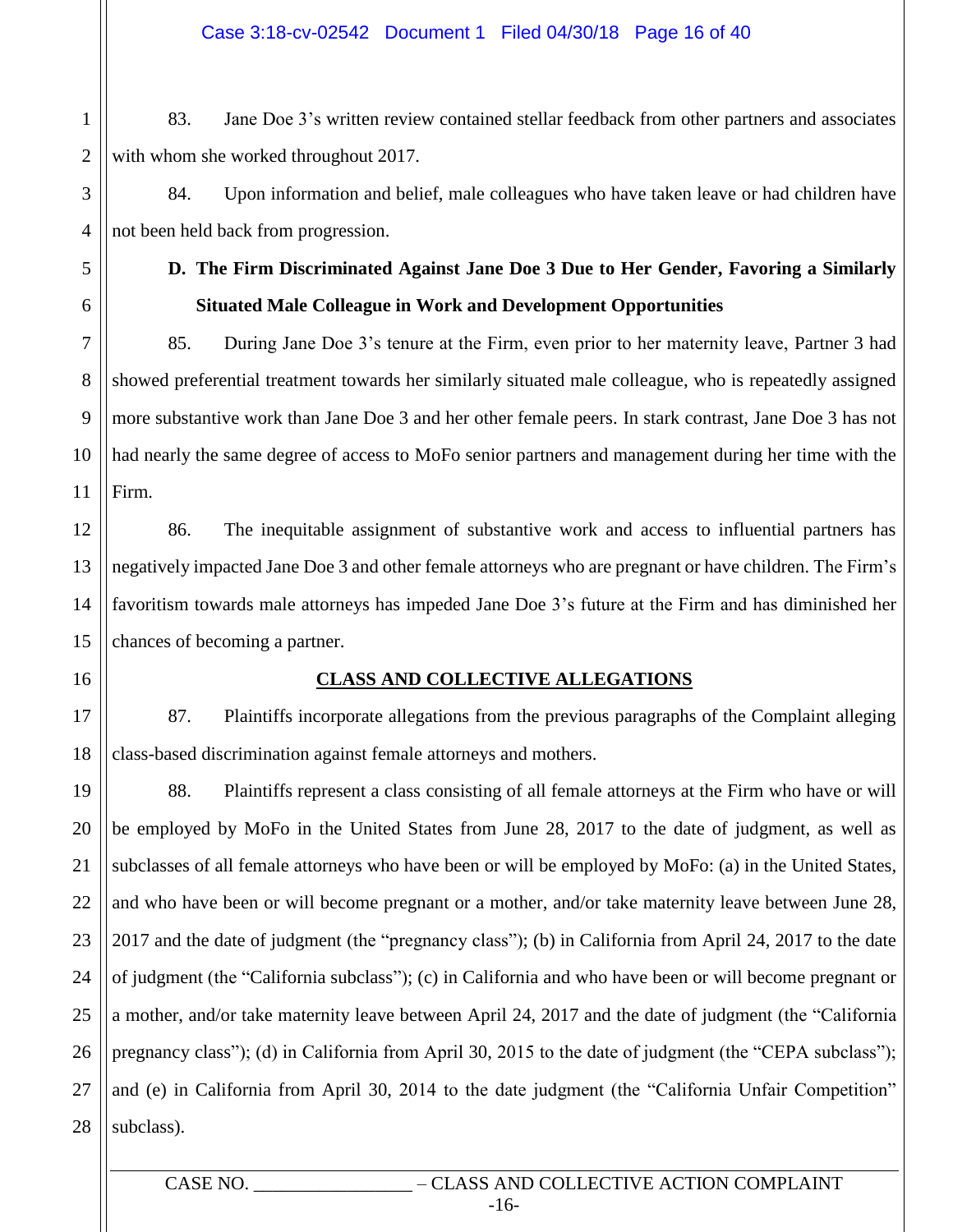1 2 89. Plaintiffs also seek to represent a collective of female attorneys employed by MoFo from April 2015 to the date of judgment (a) who were not compensated equally to male attorneys who had substantially similar job classifications, functions, titles, and/or duties, (b) who were not compensated equally to male attorneys who performed substantially similar work and/or (c) who were denied equal compensation to similarly situated male attorneys by being held back to lower pay levels than male attorneys who performed substantially similar work and had substantially similar experience.

## **VIII. CLASS ALLEGATIONS UNDER RULE 23 OF THE FEDERAL RULES OF CIVIL PROCEDURE**

90. MoFo tolerates and cultivates a work environment that discriminates against female attorneys, in particular those who are pregnant or take maternity leave.

91. Female attorneys, pregnant attorneys, and mothers are subjected to continuing unlawful disparate treatment in pay and promotions. Moreover, the Firm's policies and procedures have an ongoing disparate impact on female attorneys and mothers.

92. The Firm maintains policies and methods of setting compensation that promote genderbased inequities in compensation, and policies and methods for promotion that lead to gender-based unequal promotion. The Firm's discriminatory policies, practices, and procedures include a system where women who become pregnant and take maternity leave are denied opportunities for advancement in the Firm's hierarchy, as well as the higher pay afforded to their male colleagues. Specifically, the Firm maintains a pay system that includes a lock-step pay scale, under which women who are pregnant or take maternity leave are routinely held back, resulting in pay differentials between men and women and less frequent promotions for mothers. MoFo circumvents the pay scale by holding mothers back a year and this results in lower pay for women who continue to do the same work as their male colleagues with similar levels of experience.

93. The Firm's nationwide practices, policies, and procedures result in lower compensation for female attorneys than similarly situated male attorneys.

94. In general, the policies, practices, and procedures that govern the pay and promotions of female attorneys lack the sufficient standards, quality controls, implementation metrics, transparency, and oversight to ensure equal opportunity at the Firm.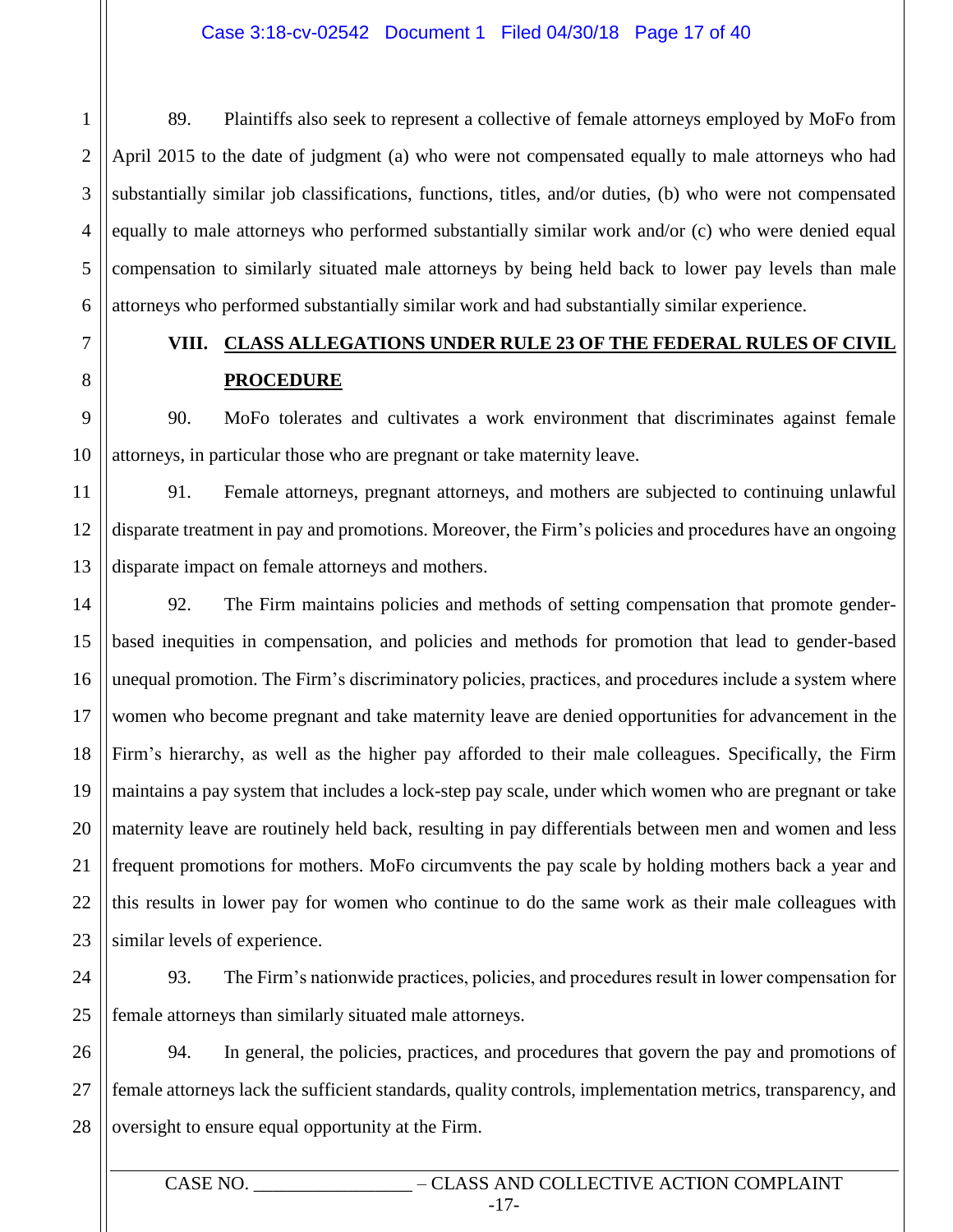#### Case 3:18-cv-02542 Document 1 Filed 04/30/18 Page 18 of 40

1 2 3 95. Because the Firm's management does not provide sufficient oversight or safety measures to protect against intentional and overt discrimination or the disparate impact of facially neutral policies and procedures, female attorneys suffering from discrimination are without recourse. Whatever complaint and compliance policies may existlack meaningful controls, standards, implementation metrics, and means of redress such that upper management may ignore, disregard, minimize, cover up, mishandle or otherwise fail to properly respond to evidence of discrimination in the workplace.

96. The Firm's policies, practices, and procedures are not valid, job-related, or justified by business necessity. Alternative, objective, and more valid procedures are available to the Firm that would avoid such a disparate impact on female attorneys. The Firm has failed or refused to use such alternative procedures.

97. Upon information and belief, the Firm's discriminatory employment practices, policies, and procedures are centrally established and implemented at the highest levels of the Firm.

98. Upon information and belief, the Firm's employment policies, practices, and procedures are not unique or limited to any office or practice group; rather, they apply uniformly and systematically to Attorneys throughout the Firm, occurring as a pattern and practice throughout all office locations and practice groups.

99. Because of the Firm's systemic pattern and practice of gender and pregnancy discrimination, the Plaintiffs and members of the proposed Class have suffered harm including lost compensation, back pay, employment benefits, and emotional distress.

100. The Plaintiffs and members of the Class have no plain, adequate, or complete remedy at law to redress the rampant and pervasive wrongs alleged herein, and this suit is their only means of securing adequate relief. The Plaintiffs and members of the Class have suffered and are now suffering irreparable injury from the Firm's ongoing, unlawful policies, practices, and procedures set forth herein, and they will continue to suffer unless those policies, practices, and procedures are enjoined by this Court.

#### **A. Rule 23 Class Definition**

101. The proposed Rule 23 Class consists of all female attorneys who are, have been, or will be employed by the Firm in the United States from June 28, 2017 until the date of judgment. Upon information and belief, there are more than 40 members of the proposed Class.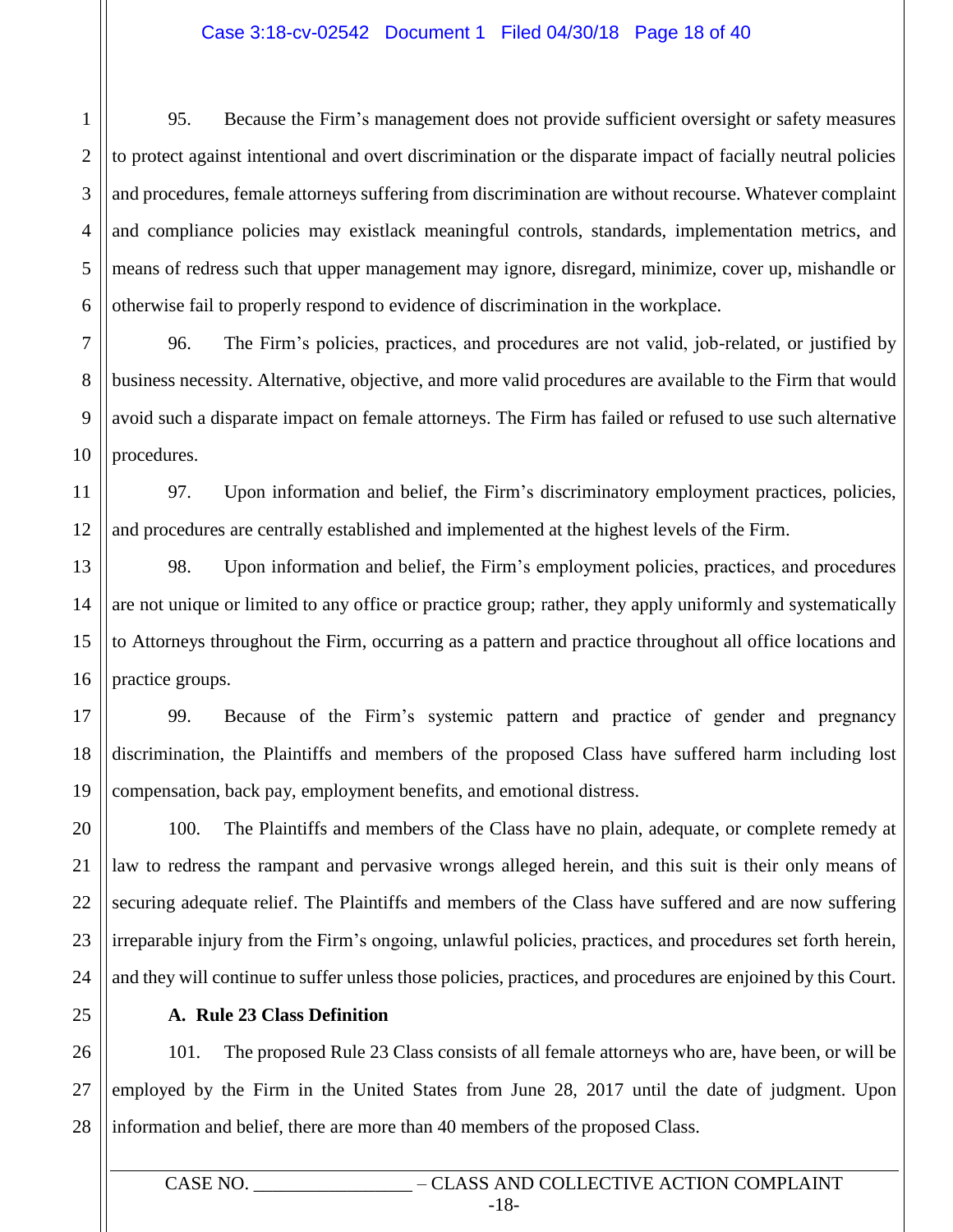#### Case 3:18-cv-02542 Document 1 Filed 04/30/18 Page 19 of 40

1 2 3 4 5 6 7 8 9 102. Plaintiffs also seek to represent subclasses of female attorneys who are, have been or will be employed at the Firm in: (a) in the United States, and who have been or will become pregnant or a mother, and/or take maternity leave between June 28, 2017 and the date of judgment (the "pregnancy class"); (b) in California from April 24, 2017 to the date of judgment (the "California subclass"); (c) in California and who have been or will become pregnant or a mother, and/or take maternity leave between April 24, 2017 and the date of judgment (the "California pregnancy class"); (d) in California from April 30, 2015 to the date of judgment (the "CEPA subclass"); and (e) in California from April 30, 2014 to the date judgment (the "California Unfair Competition" subclass). Upon information and belief, there are more than 40 members of each of these subclasses.

10

103. Plaintiffs are each members of the Class and subclasses.

11 12 104. The systemic gender and pregnancy discrimination described in this Complaint has been, and is, continuing in nature.

13 14 105. Plaintiffs reserve the right to amend the class definitions based on discovery or legal developments.

15

17

#### **B. Efficiency of Class Prosecution of Class Claims**

16 18 106. Certification of the proposed classes and sub-classes is the most efficient and economical means of resolving the questions of law and fact that are common to the claims of the Plaintiffs and the Class.

19 20 21 22 23 24 25 107. The individual claims of Plaintiffs, as Class Representatives, require resolution of the common questions concerning whether the Firm has engaged in a pattern and/or practice of gender discrimination against its female attorneys, particularly against women who are pregnant, or have children, and whether its policies or practices have an adverse effect on the Class. Class Representatives seek remedies to eliminate the adverse effects of such discrimination in their own lives, careers, and working conditions and in the lives, careers, and working conditions of the Class members, and to prevent the Firm's continued gender discrimination.

26 27 28 108. The Class Representatives have standing to seek such relief because of the adverse effect that such discrimination has on them individually and on female attorneys generally. MoFo caused Plaintiffs' injuries through its discriminatory practices, policies, and procedures and through the disparate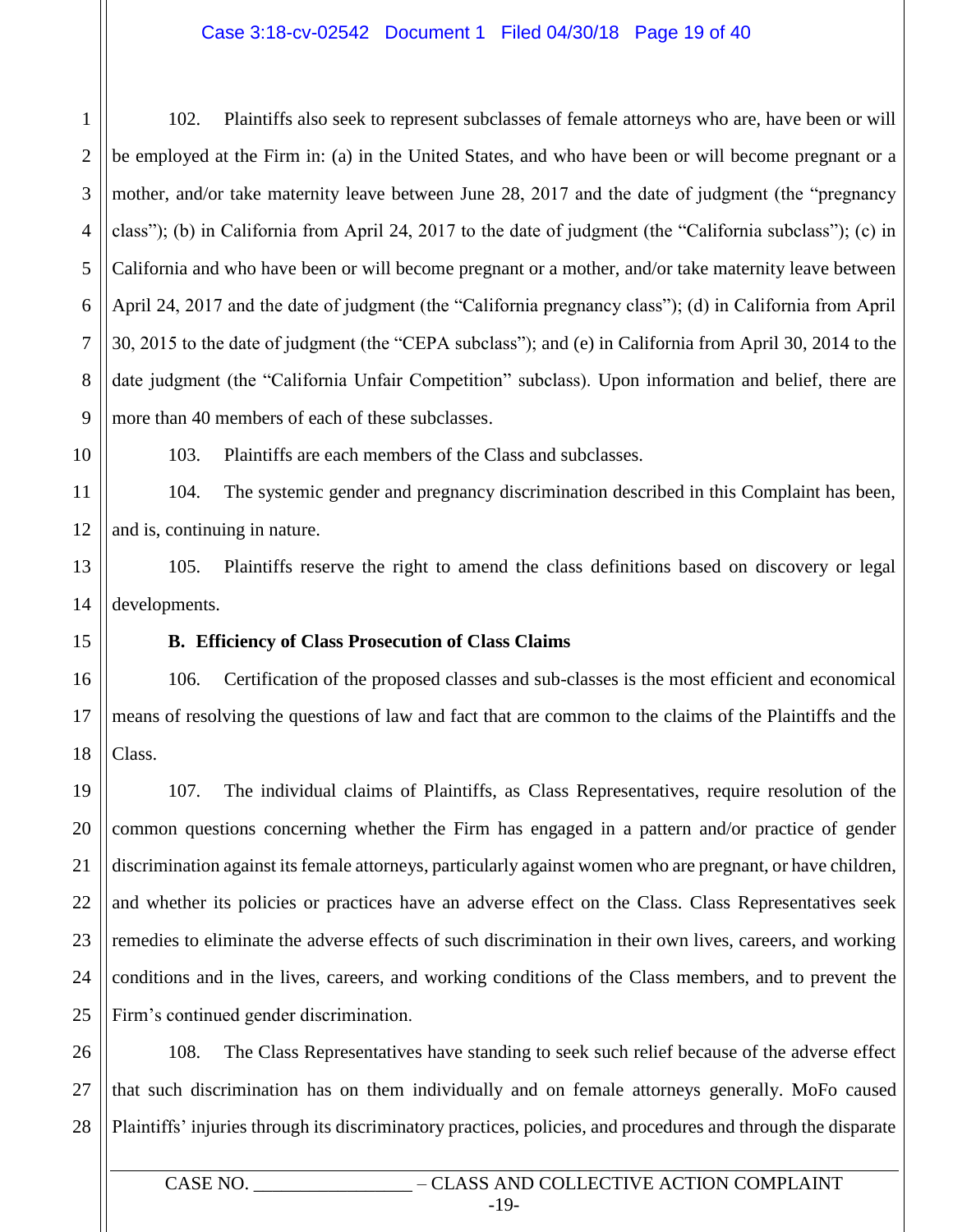#### Case 3:18-cv-02542 Document 1 Filed 04/30/18 Page 20 of 40

1 2 3 4 5 impact its policies, practices, and procedures have on female and/or pregnant attorneys. These injuries are redressable through systemic relief, such as equitable and injunctive relief and other remedies sought in this action. In addition, proper relief for Plaintiffs' individual discrimination claims can include promotion and increased compensation. Plaintiffs have a personal interest in the policies, practices, and procedures implemented at the Firm.

6 7 8 9 109. To obtain relief for themselves and the Class members, the Class Representatives will first establish the existence of systemic gender discrimination as the premise for the relief they seek. Without class certification, the same evidence and issues would be subject to relitigation in a multitude of individual lawsuits with an attendant risk of inconsistent adjudications and conflicting obligations.

110. Certification of the proposed Class is the most reasonable and efficient means of presenting the evidence and arguments necessary to resolve such questions for the Class Representatives, the Class members and the Firm.

10

11

12

13

17

18

#### **C. Numerosity and Impracticability of Joinder**

14 15 16 111. The Class that the Class Representatives seek to represent is so numerous that joinder of all members is impracticable. In addition, joinder is impractical as the attorneys are physically based in different locations throughout the United States and California. Fear of retaliation on the part of the Firm's female attorneys is also likely to undermine the possibility of joinder.

#### **D. Common Questions of Law and Fact**

19 20 21 112. The prosecution of the claims of the Class Representatives will require the adjudication of numerous questions of law and fact common to their individual claims and those of the Class they seek to represent.

22 23 24 25 26 27 28 113. The common issues of law include, *inter alia*: (a) whether MoFo has engaged in unlawful, systemic gender discrimination in its work assignment, promotion, and compensation policies, practices, and procedures; (b) whether the failure to institute adequate standards, quality controls, implementation metrics or oversight of those policies, practices, and procedures violates Title VII, the FEHA, or the CEPA, and/or other statutes; (c) whether the lack of transparency and opportunities for redress in those systems violates Title VII, the FEHA, the CEPA, and/or other statutes; (d) a determination of the proper standard for proving whether MoFo's employment policies had a disparate impact on the Class and Sub-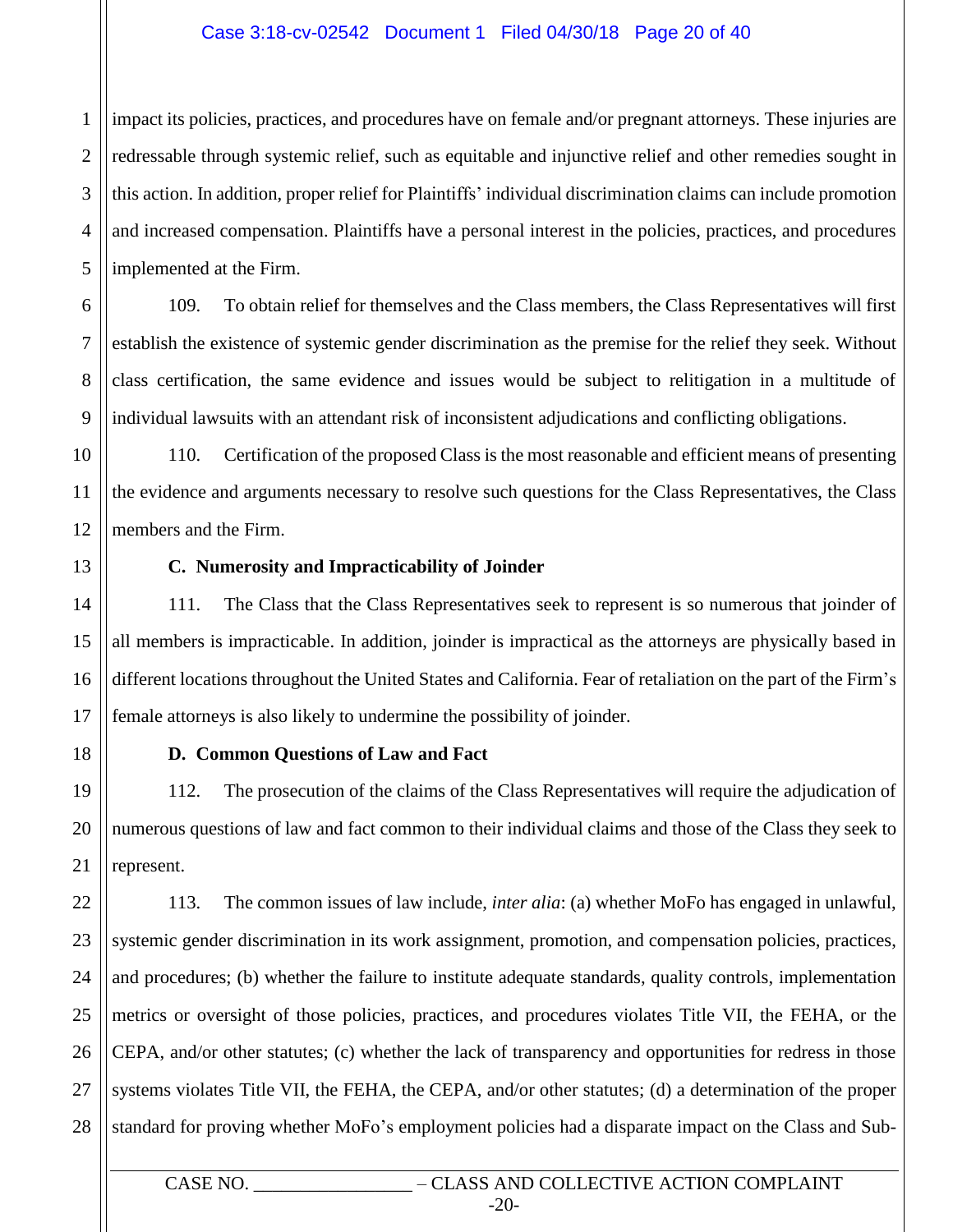1 2 3 4 5 Classes; (e) a determination of the proper standards for proving a pattern or practice of discrimination by the Firm against its female attorneys, and under the disparate treatment theory of liability for attorneys; (f) whether MoFo's failure to prevent, investigate, or properly respond to evidence and complaints of discrimination in the workplace violates Title VII and other statutes; and (g) whether the Firm is liable for continuing systemic violations of Title VII and other statutes.

6 7 8 9 10 11 12 13 14 15 16 17 18 19 20 114. The common questions of fact include, *inter alia*: whether the Firm has: (a) intentionally held back female attorneys who have children on its pay scale because they took maternity leave; (b) used a compensation system that lacks appropriate standards, implementation metrics, quality controls, transparency, and opportunities for redress; (c) relied on compensation criteria that perpetuate discrimination, such as basing salaries on prior salaries or on whether that person was pregnant or took maternity leave; (d) compensated female attorneys less than similarly-situated male attorneys in base salary, bonuses, and/or promotions; (e) allocated Firm resources, including mentoring time, billable assignments, and development opportunities in ways that undermined and/or frustrated the work and the advancement of female attorneys, especially those who are pregnant or have children; (f) minimized, ignored, or covered-up evidence of gender and pregnancy discrimination in the workplace and/or otherwise mishandled the investigation of and response to complaints of discrimination; (g) cultivated an indifference to evidence of discrimination in the workplace or otherwise minimized, ignored, mishandled, or covered up evidence of or complaints of gender discrimination; and (h) otherwise discriminated against female attorneys, especially those who are pregnant or have children, in the terms and conditions of employment.

21 22 23 24 25 26 115. Upon information and belief, the Firm's employment policies, practices, and procedures are not unique or limited to any office or practice group; rather, they apply uniformly and systematically to attorneys throughout the Firm, occurring as a pattern and practice throughout all office locations and practice groups. They thus affect the Class Representatives and Class members in the same ways regardless of the office location or practice group in which they work. Discrimination in compensation occurs as a pattern and practice throughout the Firm's offices and practice groups.

27

#### **E. Typicality of Claims and Relief Sought**

28

116. The Class Representatives' claims are typical of the claims of the proposed Class. The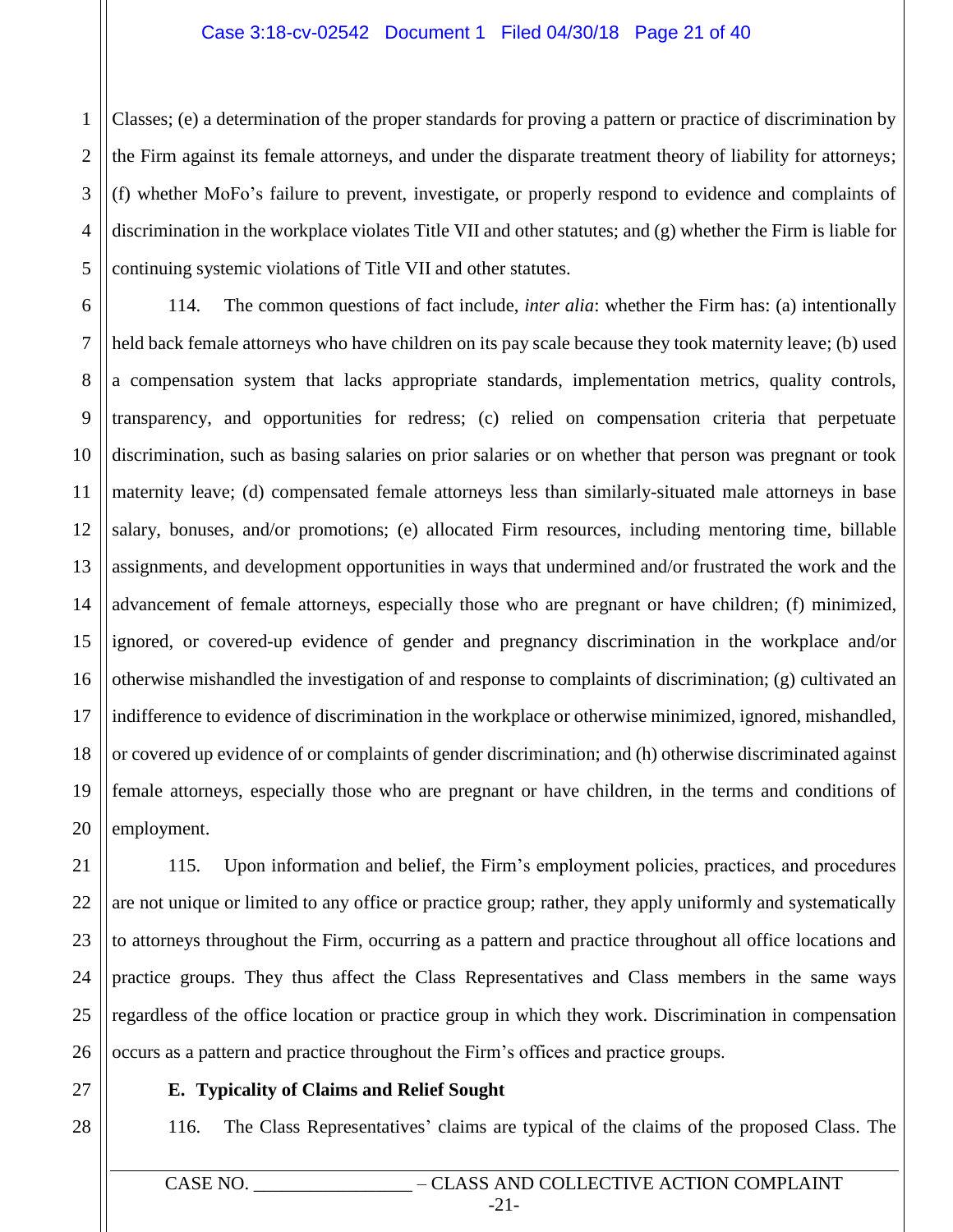1 Class Representatives possess and assert each of the claims they assert on behalf of the proposed Class. They pursue the same factual and legal theories and seek similar relief.

117. Like members of the proposed Class and Sub-Classes, the Class Representatives are female attorneys who were employees of the Firm during the liability period and who were pregnant, had children, and took maternity leave during the liability period.

118. Differential treatment between male and female attorneys occurs as a pattern and practice throughout all office and practice groups of the Firm. The Firm discriminates against female attorneys, especially those who are pregnant or have children, in compensation and promotion and subjects them to a work culture predominated by men. This differential treatment has affected the Class Representatives and the Class members in the same or similar ways.

119. The Firm has failed to respond adequately or appropriately to evidence and complaints of discrimination. The Class Representatives and Class members have been affected in the same or similar ways by the Firm's failure to implement adequate procedures to detect, monitor, and correct this pattern and practice of discrimination.

120. The Firm has failed to create adequate procedures to ensure its executive leadership complies with equal employment opportunity laws regarding each of the policies, practices, and procedures referenced in this Complaint, and the Firm has failed to discipline adequately others in Firm leadership when they violate anti-discrimination laws. These failures have affected the Class Representatives and the Class members in the same or similar ways.

121. The relief necessary to remedy the claims of the Class Representatives is the same as that necessary to remedy the claims of the proposed Class members.

122. The Class Representative seeks the following relief for their individual claims and for the claims of the members of the proposed Classes: (a) a declaratory judgment that the Firm has engaged in systemic gender and pregnancy discrimination against female attorneys by (i) denying promotions to female attorneys who are pregnant, have children, or take maternity leave and on the basis of gender, (ii) paying female attorneys and those who are pregnant, have children, or take maternity leave less than their male counterparts in base compensation and/or bonuses, in a way that is not consistent with a legitimate lock-step system, (iii) failing to investigate or respond to evidence of discrimination in the workplace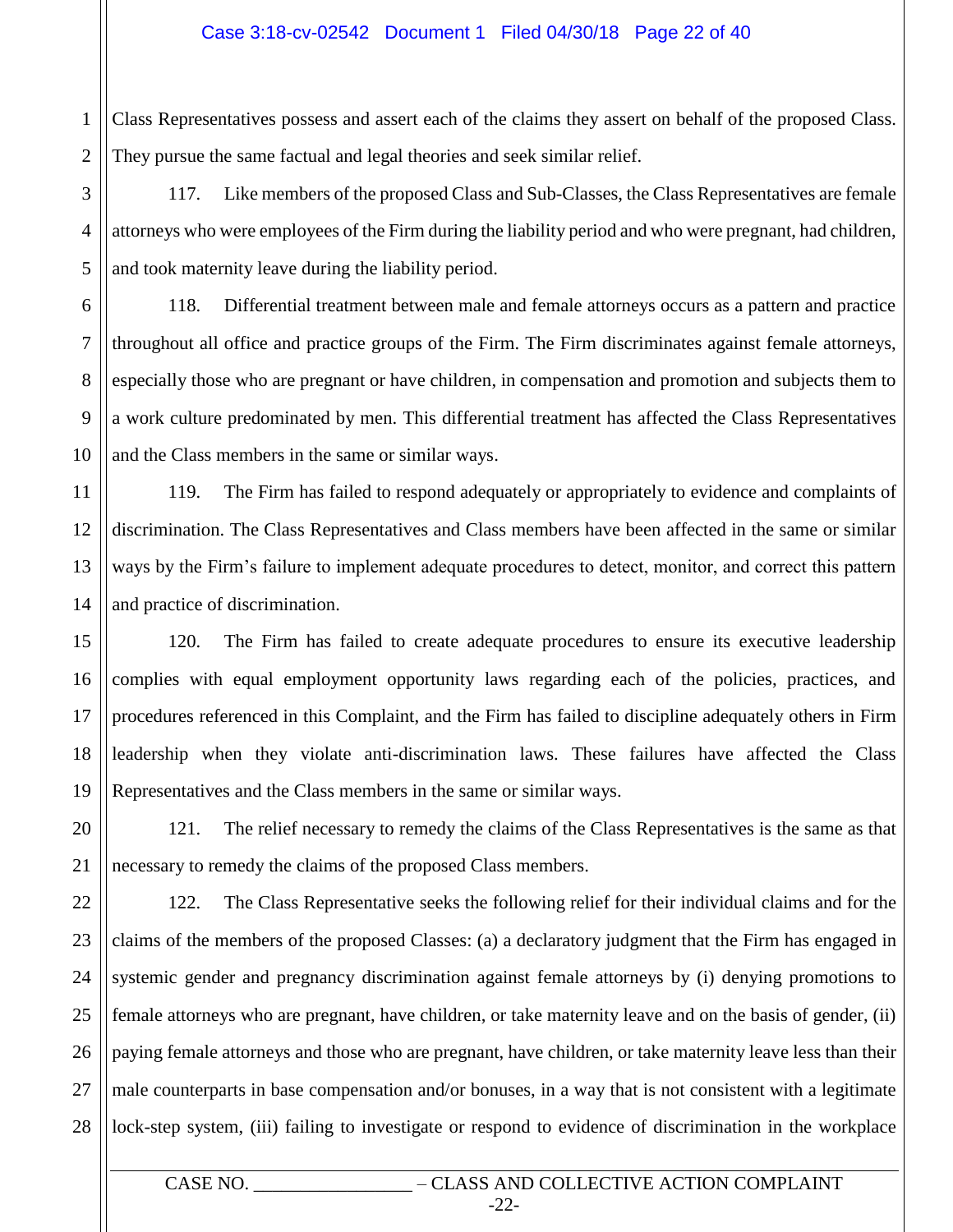#### Case 3:18-cv-02542 Document 1 Filed 04/30/18 Page 23 of 40

1 2 3 4 5 6 7 8 9 10 against female attorneys, especially those who are pregnant or have children, and (iv) otherwise exposing female attorneys, especially those who are pregnant or have children, to differential treatment; (b) a permanent injunction against such continuing discriminatory conduct; (c) injunctive relief that effects a restructuring of the Firm's policies, practices, and procedures for promoting and awarding compensation to female attorneys; (d) equitable relief that effects a restructuring of the Firm compensation system so female attorneys receive the compensation they would have been paid in the absence of the Firm's discrimination; (e) back pay, front pay, reinstatement, and other equitable remedies necessary to make female attorneys whole from the Firm's past discrimination; (f) compensatory damages; (g) punitive damages to deter the Firm from engaging in similar discriminatory practices in the future; and (h) attorneys' fees, costs, and expenses.

#### **F. Adequacy of Representation**

123. The Class Representatives' interests are coextensive with those of the members of the proposed Class. The Class Representatives seek to remedy the Firm's discriminatory policies, practices, and procedures so female attorneys, and those who are pregnant, have children, or take maternity leave, will not receive disparate pay and differential treatment.

16 17 124. The Class Representatives are willing and able to represent the proposed Class fairly and vigorously as they pursue their similar individual claims in this action.

125. The Class Representatives have retained counsel sufficiently qualified, experienced, and able to conduct this litigation and to meet the time and fiscal demands required to litigate an employment discrimination class action of this size and complexity. The combined interests, experience, and resources of the Class Representatives and their counsel to litigate competently the individual and class claims at issue in this case clearly satisfy the adequacy of representation requirement of Federal Rule of Civil Procedure  $23(a)(4)$ .

24

11

12

13

14

15

18

19

20

21

22

23

#### **G. Requirements of Rule 23(b)(2)**

25 26 27 28 126. The Firm has acted on grounds generally applicable to the Class Representatives and the proposed Class by adopting and following systemic policies, practices, and procedures that discriminate on the basis of gender, pregnancy, and maternity. Gender discrimination is the Firm's standard operating procedure rather than a sporadic occurrence.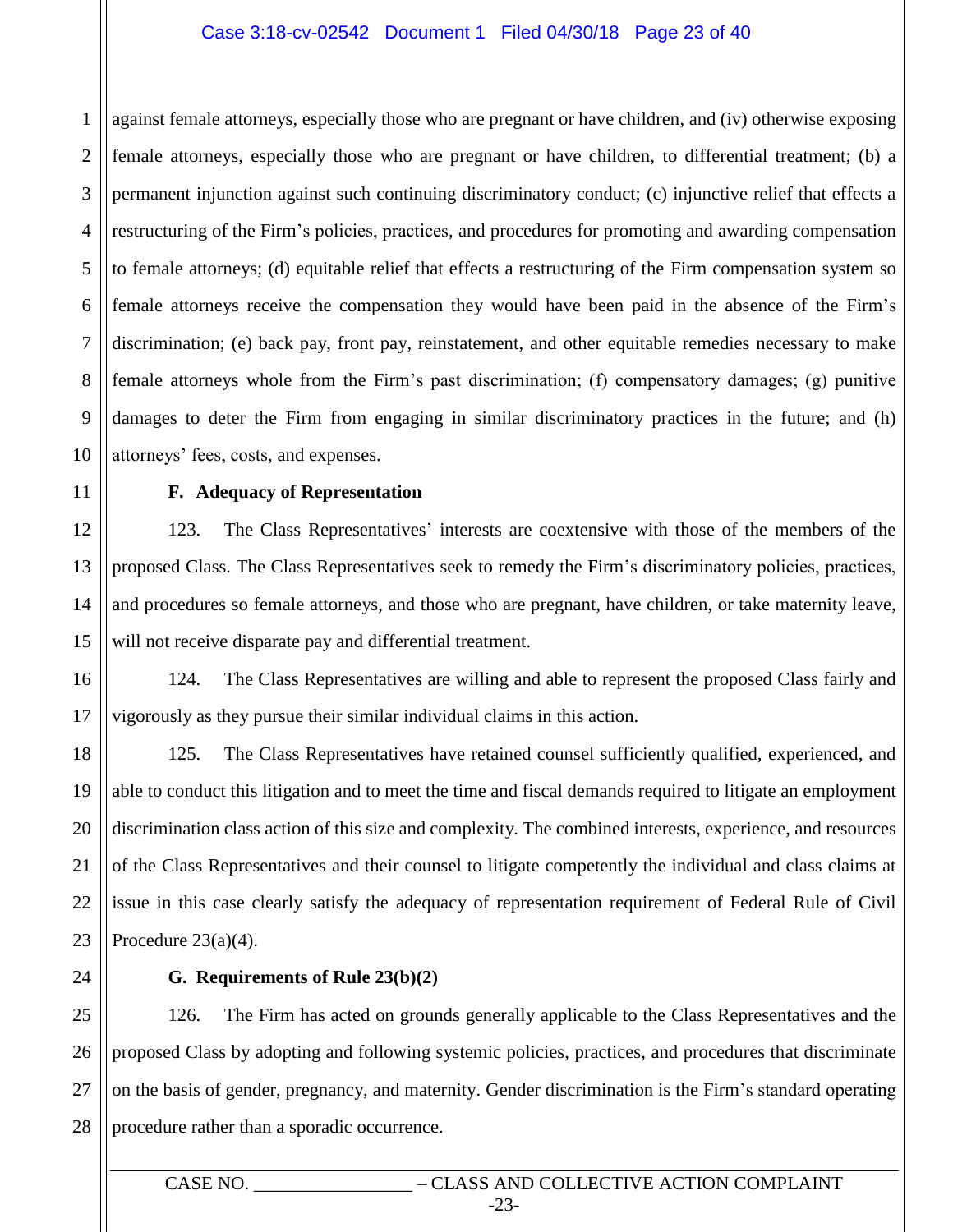#### Case 3:18-cv-02542 Document 1 Filed 04/30/18 Page 24 of 40

1 127. The Firm has also acted or refused to act on grounds generally applicable to the Class Representatives and the proposed Class by, *inter alia*: (a) using a promotion system that systematically intentionally, or knowingly disadvantages women, pregnant women, and mothers; (b) systematically, intentionally, or knowingly denying promotions for women, pregnant women, and mothers in favor of similarly situated males; (c) using a compensation system and promotion system that lacks meaningful or appropriate standards, implementation metrics, quality controls, transparency and opportunities for redress; (d) compensating women, pregnant women, and mothers less than similarly situated males in salary and/or bonuses; (e) systematically, intentionally, or knowingly compensating women, pregnant women, and mothers less than similarly situated male attorneys, including less base salary and/or bonus pay; (f) minimizing, ignoring, or covering up evidence of gender, pregnancy, and maternity discrimination in the workplace and/or otherwise mishandling the investigation of and response to complaints of discrimination; (g) cultivating an indifference to evidence of discrimination in the workplace or otherwise minimizing, ignoring, mishandling, or covering up evidence of or complaints of gender, pregnancy, and maternity discrimination; and (h) otherwise discriminating against women, pregnant women, and mothers in the terms and conditions of employment as attorneys.

128. The Firm's policies, practices, and procedures with respect to compensation have led to gender, pregnancy, and maternity discrimination and stratification. The systemic means of accomplishing such gender-based stratification include, but are not limited to, the Firm's policies, practices, and procedures for awarding base compensation, bonus pay, and promotions to female attorneys and those who are pregnant or have children. These practices and procedures all suffer from a lack of: transparency; adequate quality standards, and controls; sufficient implementation metrics; and opportunities for redress or challenge. As a result, female attorneys and attorneys who are pregnant or who have children are compensated within a system that is insufficiently designed, articulated, explained or implemented to consistently, reliably or fairly manage or reward them.

129. The Firm's systemic discrimination and refusals to act on nondiscriminatory grounds justify the requested injunctive and declaratory relief with respect to the Class as a whole.

130. Injunctive, declaratory, and affirmative relief are a predominant form of relief sought in this case. Entitlement to declaratory, injunctive, and affirmative relief flows directly and automatically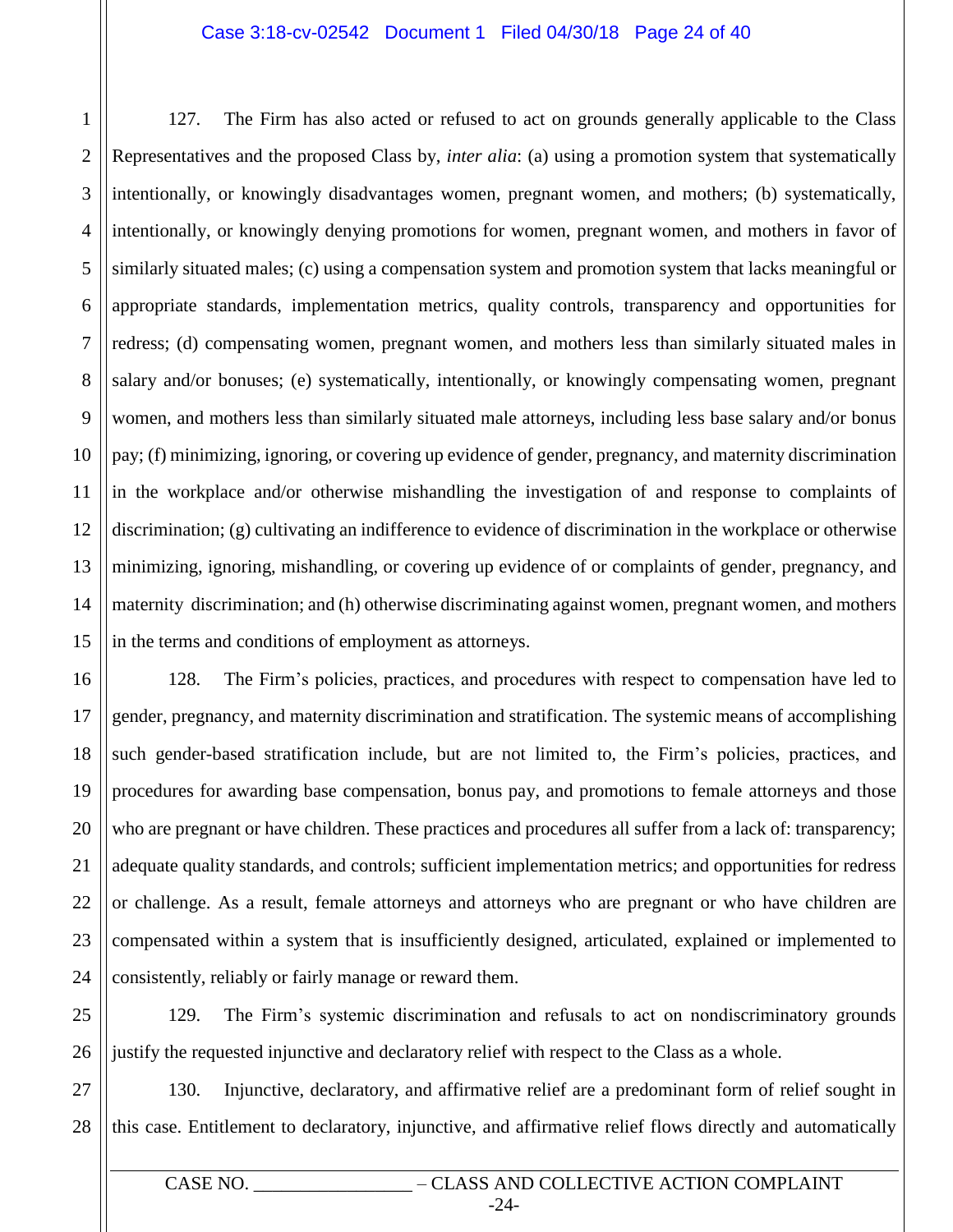#### Case 3:18-cv-02542 Document 1 Filed 04/30/18 Page 25 of 40

1 2 from proof of the Firm's systemic gender discrimination. In turn, entitlement to declaratory, injunctive, and affirmative relief forms the factual and legal predicate for recovery by the Class Representatives and Class members of monetary and non-monetary remedies for individual losses caused by the systemic discrimination, as well as their recovery of compensatory and punitive damages.

#### **H. Requirements of Rule 23(b)(3)**

131. The common issues of fact and law affecting the claims of the Class Representatives and proposed Class members—including, but not limited to, the common issues identified above predominate over any issues affecting only individual claims. The common issues include whether the Firm has engaged in gender, pregnancy, and maternity discrimination against female attorneys by paying and promoting female attorneys, particularly those who take maternity leave, less than their male counterparts.

132. A class action is superior to other available means for fairly and efficiently adjudicating the claims of the Class Representatives and members of the proposed Class.

133. By virtue of the pattern and practice of discrimination at the Firm, the Class Representatives and Class members are eligible for monetary remedies for losses caused by the systemic discrimination, including back pay, front pay, reinstatement, compensatory damages and other relief.

134. Additionally, or in the alternative, the Court may grant "partial" or "issue" certification under Rules 23(c)(4). Resolution of common questions of fact and law would materially advance the litigation for all Class members.

### **IX. COLLECTIVE ALLEGATIONS UNDER THE EQUAL PAY ACT**

135. Plaintiffs incorporate all allegations of the Complaint alleging class-based discrimination. 136. Plaintiffs bring collective claims under the Equal Pay Act pursuant to Section 16(b) of the Fair Labor Standards Act (FLSA), 29 U.S.C. § 216(b), on behalf of all members of the EPA Collective Action. The EPA Action includes female attorneys (a) who were not compensated equally to male attorneys who had substantially similar job classifications, functions, titles, and/or duties, (b) who were not compensated equally to male attorneys who performed substantially similar work, and/or (c) who were denied equal compensation to similarly situated male attorneys by being held back to lesser pay levels than male attorneys who performed substantially similar work and had substantially similar experience.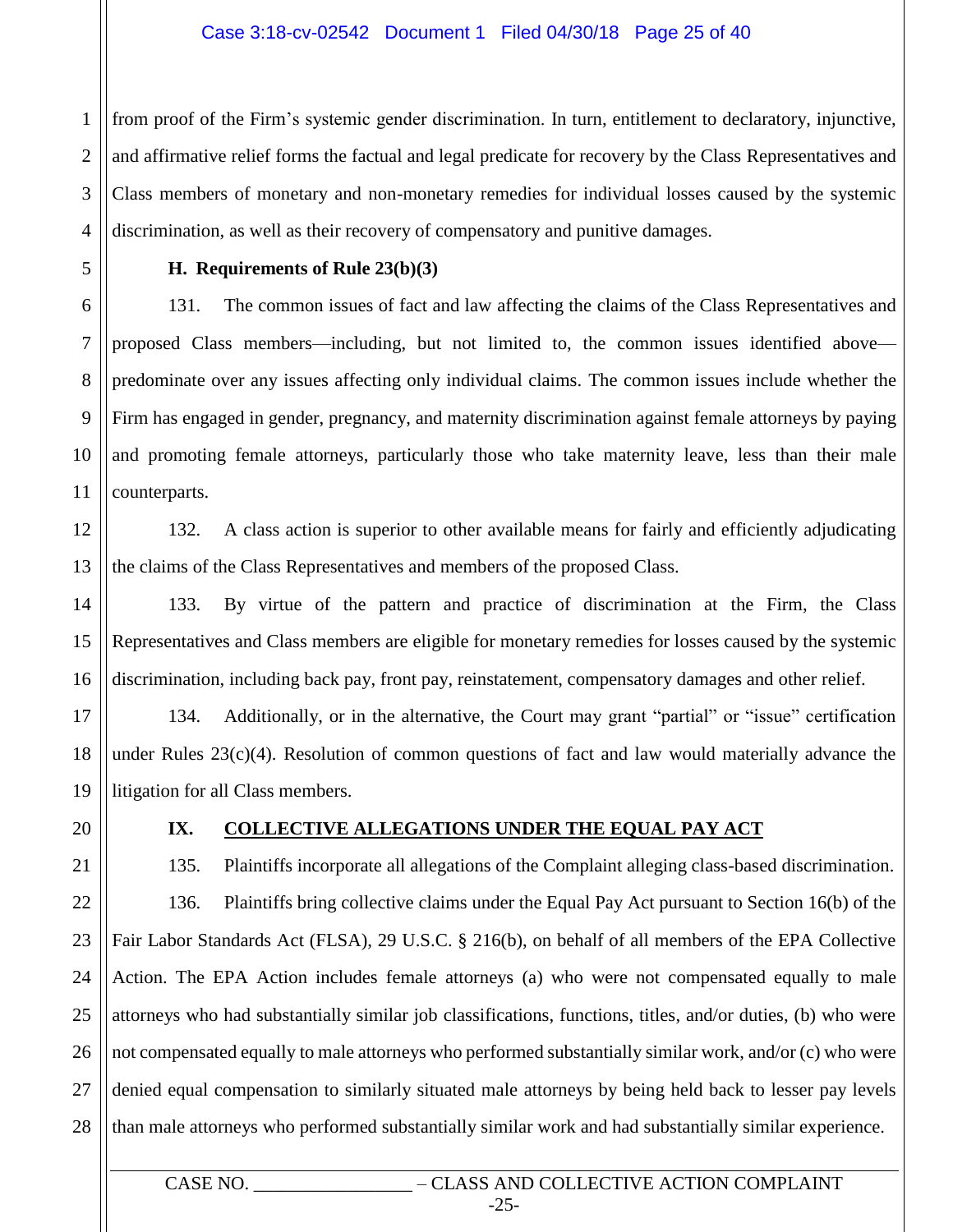#### Case 3:18-cv-02542 Document 1 Filed 04/30/18 Page 26 of 40

1 2 137. Plaintiffs and the Collective Action members are similarly situated with respect to their claims that the Firm paid and promoted them less than their male counterparts.

138. There is a common nexus of fact and law suggesting that Plaintiffs and the Collective Action members were discriminated against in the same manner. Questions at issue in the case include:

3

4

5

6

7

8

9

10

11

12

17

18

19

20

21

22

23

(a) Whether the Firm unlawfully awarded less in base pay to female attorneys than to similarly-qualified male attorneys;

(b) Whether the Firm unlawfully awarded less in bonuses to female attorneys than similarly-qualified male attorneys;

(c) Whether the Firm unlawfully assigned and continues to assign attorneys into positions with lesser pay and other compensation than similarly-qualified male attorneys;

(d) Whether the Firm's resulting failure to compensate female attorneys on a par with comparable male attorneys was willful within the meaning of the EPA.

13 14 15 16 139. Counts for violations of the EPA may be brought and maintained as an "opt-in" collective action pursuant to 29 U.S.C. § 216(b), for all claims asserted by the EPA Collective Action Plaintiffs who opt-in to this action because the claims of the Plaintiff are similar to the claims of the EPA Collective Action Class.

140. Plaintiffs and the EPA Collective Action Plaintiffs (a) are similarly situated; (b) have substantially similar job classifications, functions, titles, and/or duties; and (c) are subject to the Firm's common policy and practice of gender discrimination in failing to compensate female attorneys commensurate with compensation given to male attorneys who perform substantially equal work.

#### **X. COUNTS**

#### **CLASS AND COLLECTIVE COUNTS**

#### **COUNT 1**

24 25 26 27 28 **VIOLATION OF TITLE VII OF THE CIVIL RIGHTS ACT OF 1964, 42 U.S.C. § 2000(e)** *et seq.***,** *as amended by the* **PREGNANCY DISCRIMINATION ACT OF 1978 PREGNANCY AND MATERNITY (SEX PLUS) DISCRIMINATION On Behalf of Class Representatives and all Pregnancy Subclass Members** 141. Plaintiffs re-allege and incorporate each and every allegation in this Complaint.

> CASE NO.  $-CLASS AND COLLECTIVE ACTION COMPLAINT$ -26-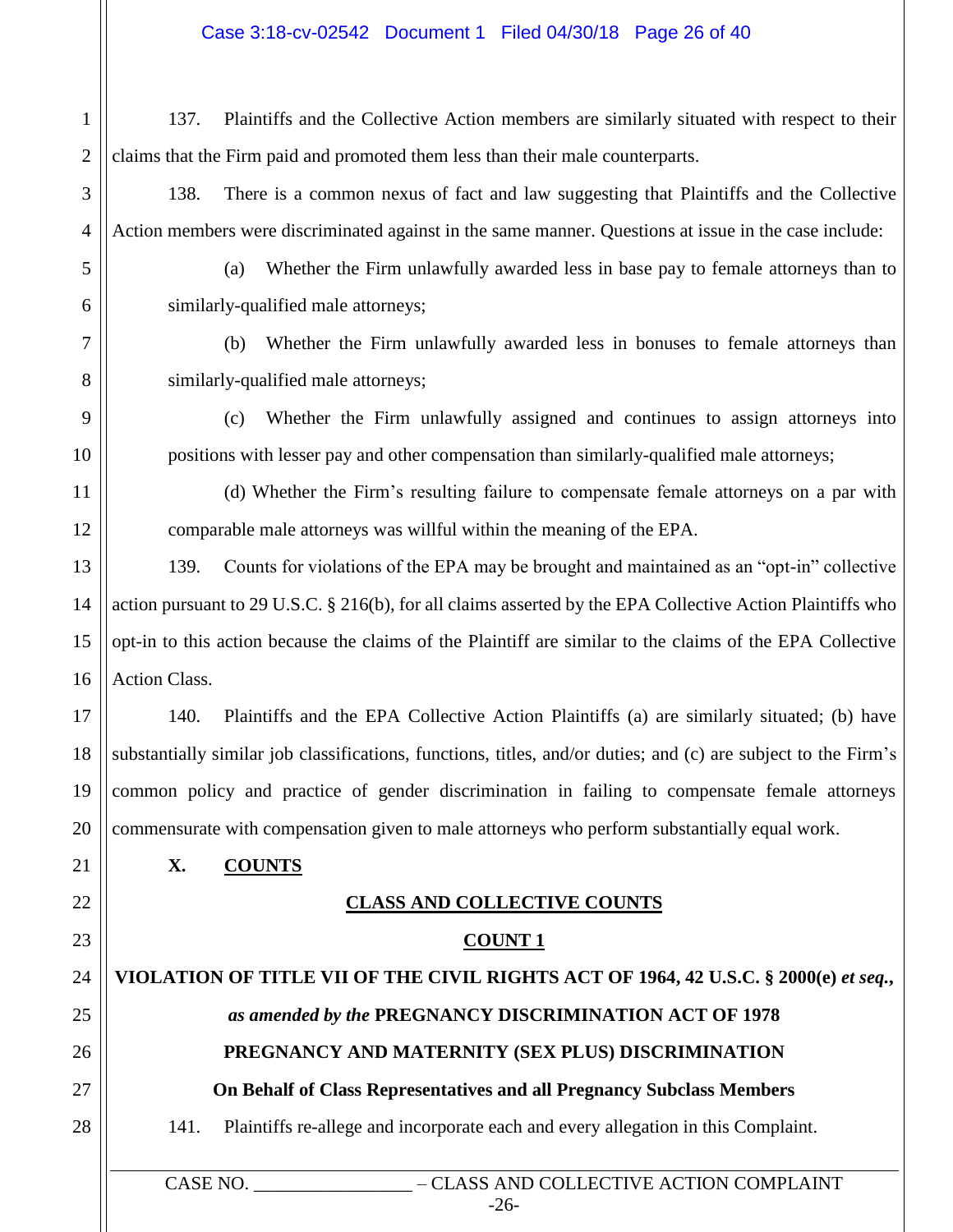142. This Count is brought on behalf of the Class Representatives and all members of the Pregnancy subclass.

143. MoFo has discriminated against Class Representatives and all members of the subclass in violation of Title VII by subjecting them to different treatment on the basis of their gender, including pregnancy and maternity. The members of the Class have been disparately impacted and disparately treated as a result of MoFo's wrongful conduct and its policies, practices, and procedures.

144. MoFo has discriminated against the subclass members by treating them differently from and less preferably than similarly situated male employees and female employees who are not pregnant and who do not have children, and by subjecting them to differential and substandard terms and conditions of employment including but not limited to discriminatory denials of fair compensation, discriminatory denials of promotional opportunities, and discriminatory treatment with respect to leave, work responsibilities, and other terms and conditions of employment in violation of Title VII.

145. MoFo's conduct has been intentional, deliberate, willful, malicious, reckless, and conducted in callous disregard of the rights of Class Representatives and the members of the proposed subclass, entitling the Class Representatives and the members of the subclass to punitive damages.

146. As a result of MoFo's conduct alleged in this Complaint, Class Representatives and the members of the subclass have suffered and continue to suffer harm, including but not limited to lost earnings, lost benefits, and other financial loss, as well as humiliation, embarrassment, emotional and physical distress, and mental anguish.

147. By reason of MoFo's discrimination, Class Representatives and members of the Sub-Class are entitled to all legal and equitable remedies available for violations of Title VII, including an award of punitive damages.

148. Attorneys' fees should be awarded under 42 U.S.C. § 2000e-5(k).

#### **COUNT 2**

## **VIOLATION OF TITLE VII OF THE CIVIL RIGHTS ACT OF 1964, 42 U.S.C. § 2000(e)** *et seq.* **GENDER DISCRIMINATION**

**On Behalf of Class Representatives and all Class Members**

149. Plaintiffs re-allege and incorporate each and every allegation in this Complaint.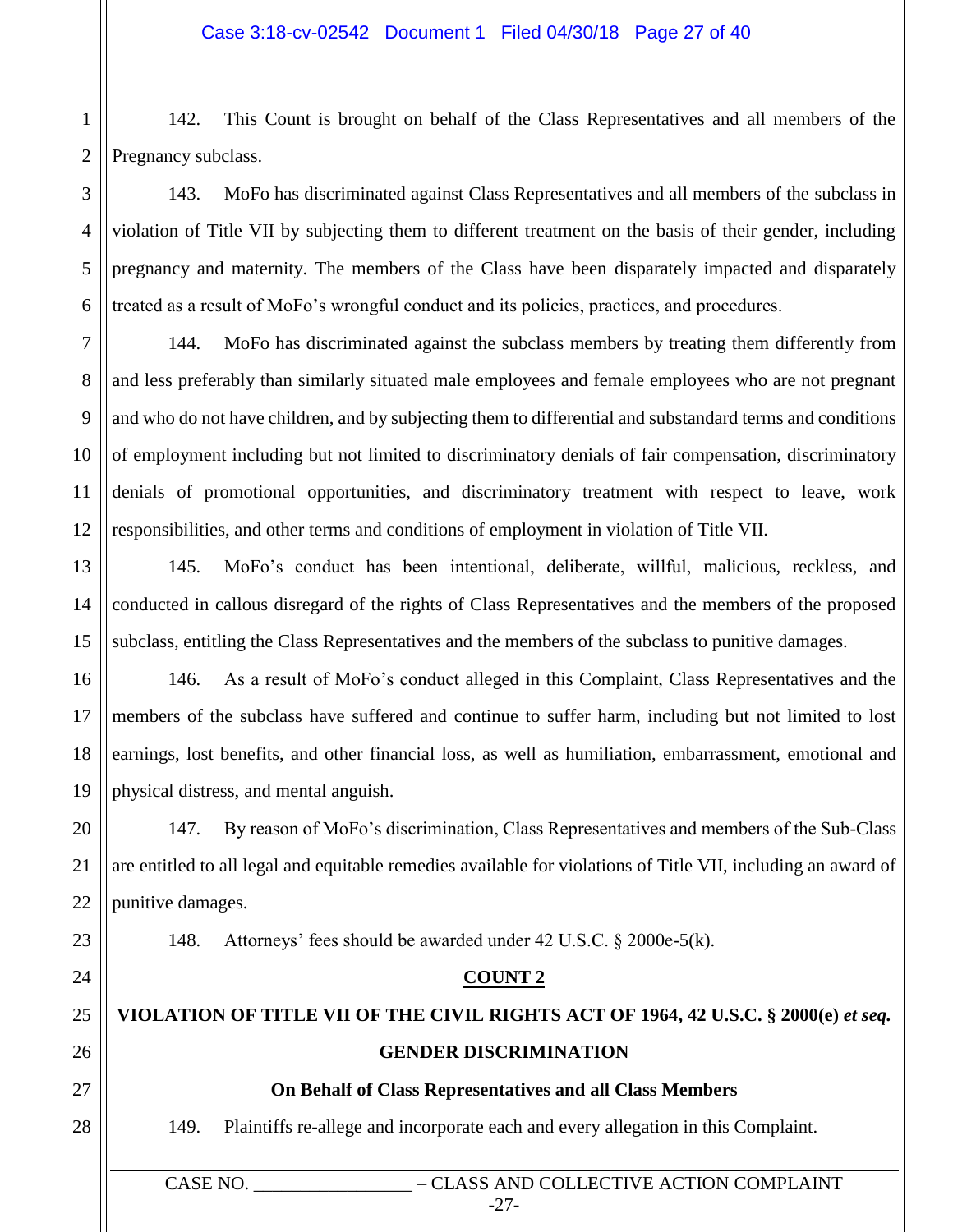150. This Count is brought on behalf of the Class Representatives and all members of the Class. 151. MoFo, an employer of Class Representatives and Class Members within the meaning of Title VII, has discriminated against the Class Representatives and the Class Members in violation of Title VII by subjecting them to different treatment on the basis of their gender, including by engaging in intentional disparate treatment, and by maintaining uniform policies and practices that have an adverse, disparate impact on them.

152. MoFo has engaged in an intentional, company-wide and systemic policy, pattern, and/or practice of discrimination against Class Representatives and the Class by, among other things: maintaining a discriminatory system of determining compensation; maintaining a discriminatory system for promotions; discriminating against Class Representatives and Class members in pay and promotions; discriminatory denials of development opportunities; and other forms of discrimination.

153. These foregoing common policies, practices, and/or procedures have produced an unjustified disparate impact on Class Representatives and the Class with respect to the terms and conditions of their employment.

154. As a result of this disparate treatment and disparate impact discrimination, MoFo has treated Class Representatives and the Class differently from and less preferentially than similarly-situated male employees with respect to pay and promotions.

155. MoFo has failed to prevent, to respond to, to investigate adequately, and/or to appropriately resolve this gender discrimination.

156. MoFo's conduct has been intentional, deliberate, willful, malicious, reckless, and conducted in callous disregard of the rights of the Class Representatives and the Class, entitling the Class Representatives and all members of the Class to punitive damages.

157. By reason of the continuous nature of MoFo's discriminatory conduct, which persisted throughout the employment of the Class Representatives and the Class, the Class Representative and all members of the class are entitled to application of the continuing violations doctrine to all violations alleged herein.

27 28 158. By reason of MoFo's discrimination, the Class Representatives and the Class are entitled to all legal and equitable remedies available for violations of Title VII.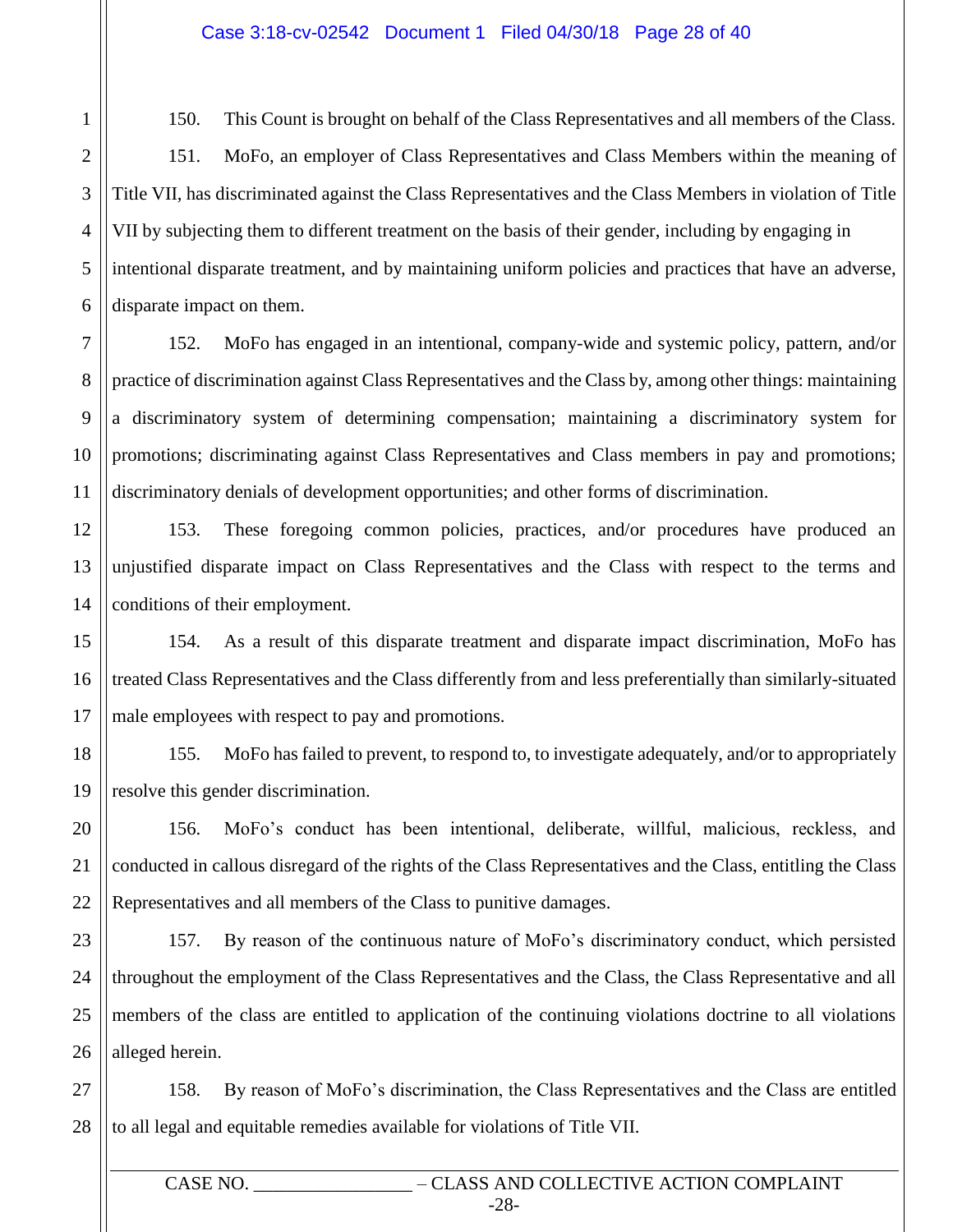1 159. As a result of MoFo's conduct alleged in this Complaint, the Class Representatives and the Class have suffered and continue to suffer harm, including but not limited to lost earnings, lost benefits and other financial loss, including interest.

160. As a further result of MoFo's unlawful conduct, the Class Representatives and the Class have suffered and continue to suffer, inter alia, impairment to their name and reputation, humiliation, embarrassment, emotional and physical distress, and mental anguish. Class Representative and the Class are entitled to recover damages for such injuries from MoFo under Title VII.

161. Attorneys' fees and costs should be awarded under 42 U.S.C. § 2000e-5(k).

#### **COUNT 3**

#### **VIOLATION OF CALIFORNIA FAIR EMPLOYMENT AND HOUSING ACT,**

**Cal. Gov. Code § 12940,** *et seq***.**

### **PREGNANCY AND MATERNITY (SEX PLUS) DISCRIMINATION**

#### **On behalf of Plaintiffs and the California Pregnancy Subclass Members**

162. Plaintiffs re-allege and incorporate each and every allegation in this Complaint.

163. This Count is brought on behalf of Plaintiffs in their individual and representative capacities, and all members of the California subclass.

164. MoFo has discriminated against Plaintiffs and the California subclass in violation of the FEHA by subjecting them to different treatment because and on the basis of their gender, in particular their pregnancy and maternity, including by engaging in intentional disparate treatment, and by maintaining uniform policies and practices that have an adverse, disparate impact on them.

165. MoFo has engaged in an intentional, company-wide and system policy, pattern, and/or practice of discrimination against plaintiffs and the California subclass by, among other things: maintaining a discriminatory system for promotions, maintaining a discriminatory system for promotions, unwarrantedly suppressing pay, promotions, and professional development for women who are pregnant or have children, and other forms of discrimination.

166. These foregoing common policies, practices, and/or procedures have produced an unjustified disparate impact on Plaintiffs and the members of the California subclass with respect to the terms and conditions of their employment.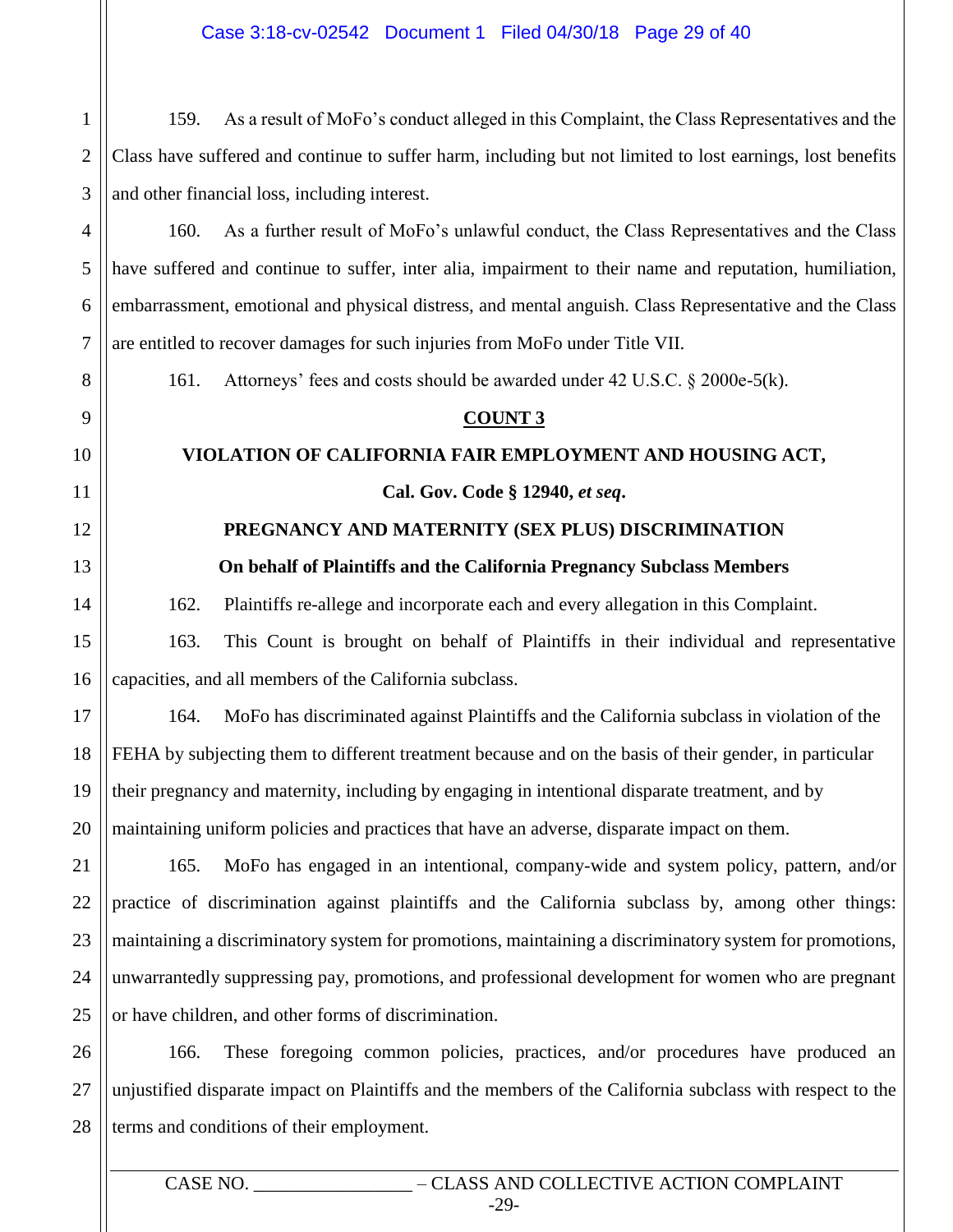1 2 3 4 167. As a result of this disparate treatment and disparate impact discrimination, MoFo has treated Plaintiffs and California subclass differently from and less preferentially than similarly-situated male attorneys and female attorneys who are not pregnant or do not have children, with respect to pay and promotions.

168. MoFo has failed to prevent, respond to, adequately investigate, and/or appropriately resolve this gender discrimination.

169. MoFo's conduct has been intentional, deliberate, willful, malicious, reckless, and conducted in callous disregard of the rights of the Class Representatives and all members of the California Pregnancy subclass, entitling the Class Representatives and all members of the California Pregnancy subclass to punitive damages.

11 12 13 14 170. As a result of MoFo's conduct alleged in this Complaint, Class Representatives and the California Pregnancy subclass have suffered and continue to suffer harm, including but not limited to, lost earnings, lost benefits, lost future employment opportunities, and other financial loss, as well as noneconomic damages.

15 16 17 171. By reason of the continuous nature of MoFo's discriminatory conduct, which persisted throughout the employment of the Class Representatives and the members of the California Pregnancy subclass, the continuing violations doctrine applies to all violations alleged herein.

172. By reason of MoFo's discrimination, Class Representatives and the members of the California Pregnancy subclass are entitled to all legal and equitable remedies available for violations of the FEHA, including reinstatement and an award of compensatory and punitive damages.

173. Attorneys' fees should be awarded under Cal. Gov't Code § 12940.

#### **COUNT 4**

## **VIOLATION OF CALIFORNIA FAIR EMPLOYMENT AND HOUSING ACT,**

**Cal. Gov. Code § 12940,** *et seq***.**

### **GENDER DISCRIMINATION**

### **On behalf of Plaintiffs and the California Subclass Members**

174. Plaintiffs re-allege and incorporate each and every allegation in this Complaint.

28

 $\sqrt{}$ 

5

6

7

8

9

10

18

19

20

21

22

23

24

25

26

27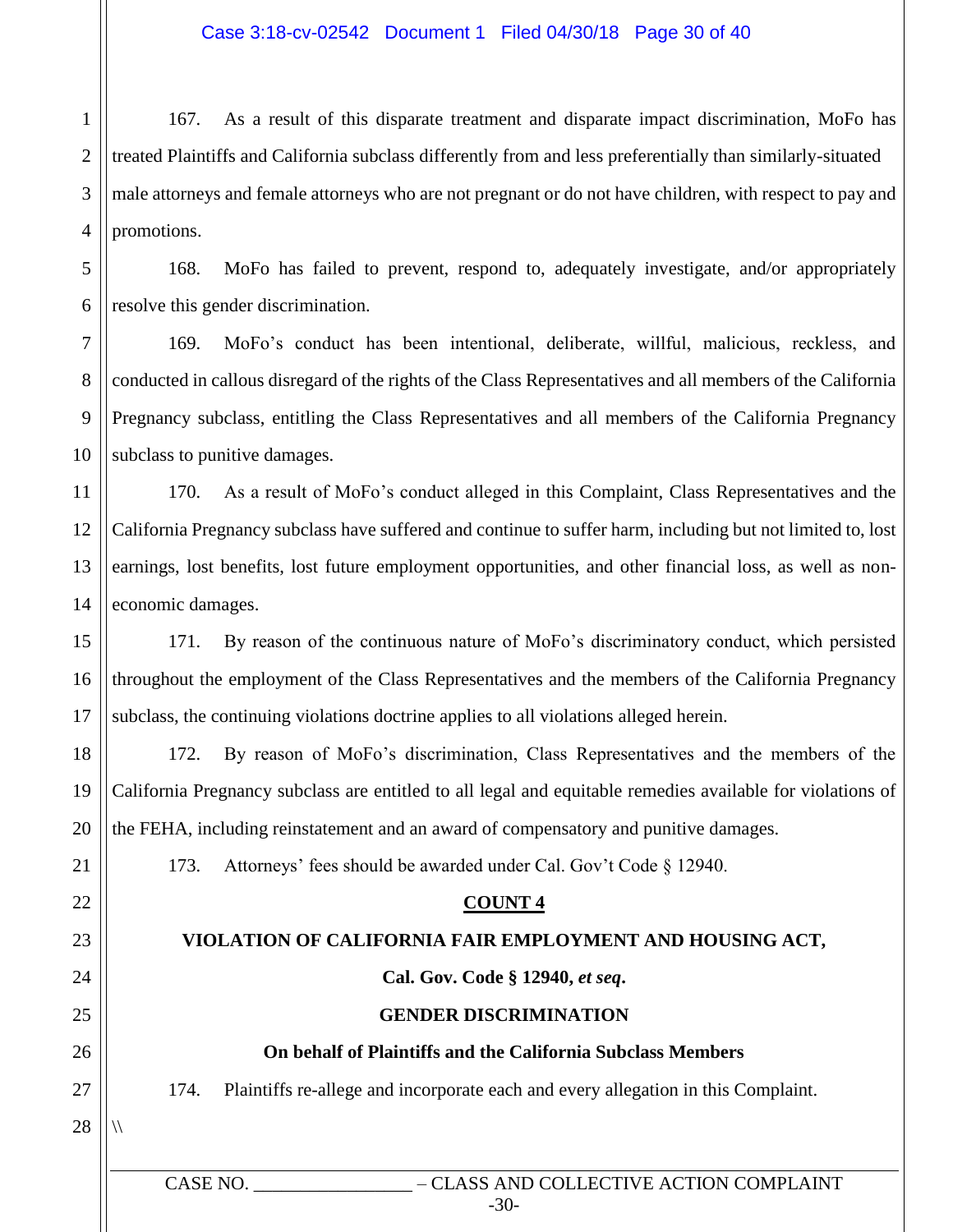1 2 175. This Count is brought on behalf of Plaintiffs in their individual and representative capacities, and all members of the California subclass.

176. MoFo has discriminated against Plaintiffs and the California subclass in violation of the California Fair Employment and Housing Act (the "FEHA"), Cal. Gov. Code § 12940, et seq., by subjecting them to different treatment because and on the basis of their gender (including pregnancy), by engaging in intentional disparate treatment, and by maintaining uniform policies and practices that have an adverse, disparate impact on them.

177. MoFo has engaged in an intentional, company-wide, and systemic policy, pattern, and/or practice of discrimination against Plaintiffs and the California subclass by, among other things: maintaining a discriminatory system for promotions, maintaining a discriminatory system for promotions, unwarrantedly suppressing pay, promotions, and professional development for women, and other forms of discrimination.

178. These foregoing common policies, practices, and/or procedures have produced an unjustified disparate impact on Plaintiffs and the members of the California subclass with respect to the terms and conditions of their employment.

179. As a result of this disparate treatment and disparate impact discrimination, MoFo has treated Plaintiffs and California subclass differently from and less preferentially than similarly-situated male attorneys with respect to pay and promotions.

180. MoFo has failed to prevent, respond to, adequately investigate, and/or appropriately resolve this gender discrimination.

181. MoFo's conduct has been intentional, deliberate, willful, malicious, reckless, and conducted in callous disregard of the rights of the Class Representatives and all members of the California subclass, entitling the Class Representatives and all members of the California subclass to punitive damages.

182. As a result of MoFo's conduct alleged in this Complaint, Class Representatives and the California subclass have suffered and continue to suffer harm, including but not limited to, lost earnings, lost benefits, lost future employment opportunities, and other financial loss, as well as non-economic damages.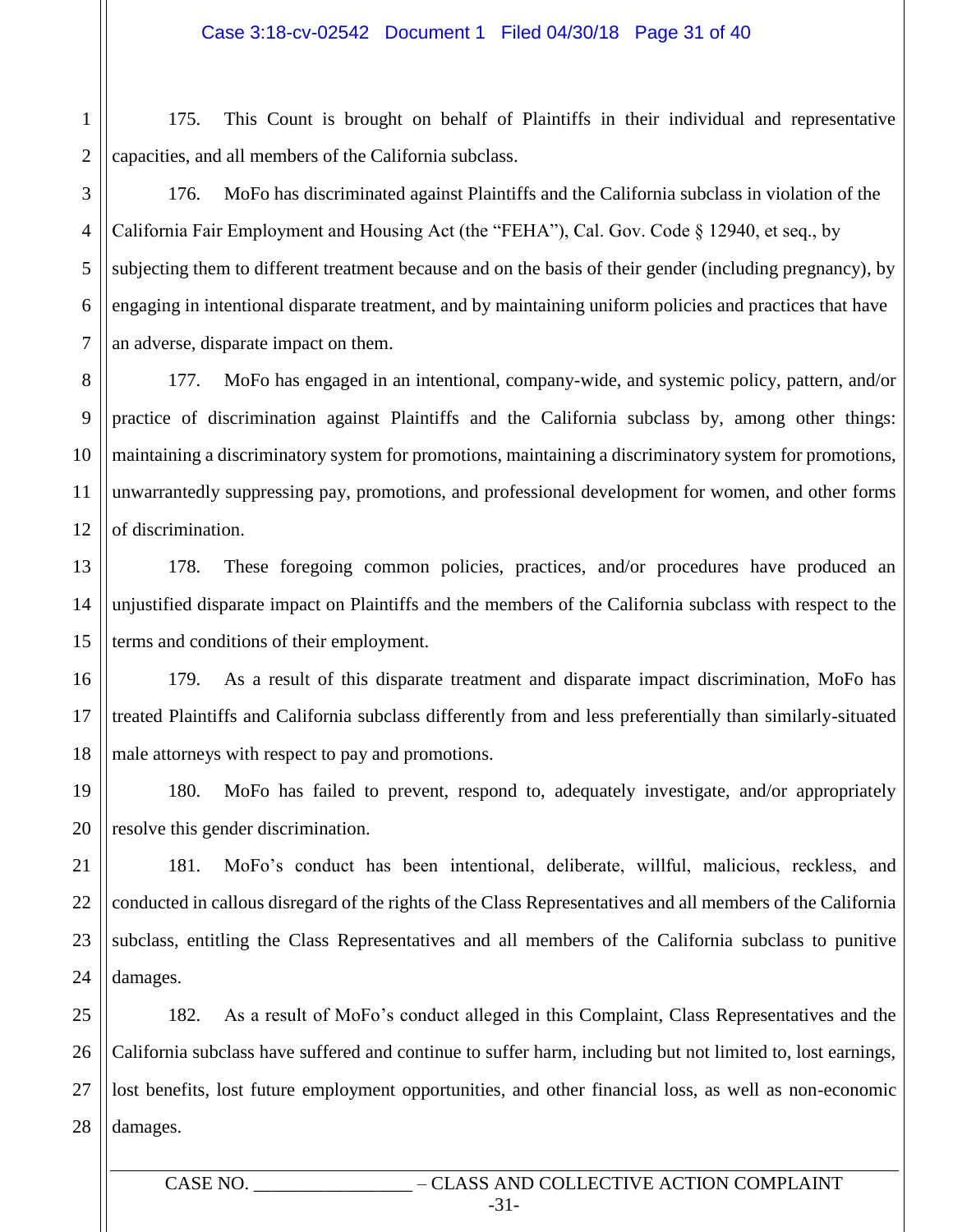2 3 183. By reason of the continuous nature of MoFo's discriminatory conduct, which persisted throughout the employment of the Class Representatives and the members of the California subclass, the continuing violations doctrine applies to all violations alleged herein.

184. By reason of MoFo's discrimination, Class Representatives and the members of the California subclass are entitled to all legal and equitable remedies available for violations of the FEHA, including reinstatement and an award of compensatory and punitive damages.

185. Attorneys' fees should be awarded under Cal. Gov't Code § 12940.

#### **COUNT 5**

## **VIOLATION OF THE FAMILY AND MEDICAL LEAVE ACT, 29 U.S.C § 2601** *et seq.* **DISCRIMINATION, INTERFERENCE AND RETALIATION**

#### **On behalf of Plaintiffs and the Pregnancy Subclass**

186. Plaintiffs re-allege and incorporate each and every allegation in this Complaint.

187. This Count is brought on behalf of Plaintiffs in their individual and representative capacities, and all members of the Pregnancy subclass.

15 16 18 19 188. Under the FMLA, an employee must be restored by the employer to the same position held by the employee when the leave commenced, or to an equivalent position with equivalent employment benefits, pay, and other terms and conditions of employment. Further, an employer cannot use the taking of FMLA leave as a "negative factor" in employment actions such as hiring, promotions, or disciplinary actions. Plaintiffs took approved FMLA leave for maternity leave.

189. MoFo interfered with the taking of protected maternity leave by Class Representatives and subclass members and discriminated against them for the taking of such leave, in violation of the FMLA.

190. MoFo interfered with the taking of protected maternity leave by Class Representatives and subclass members and discriminated against them for taking such leave by using the taking of FMLA leave as a negative factor in employment actions, including, inter alia, failing to promote them, denying them career-advancement opportunities and work opportunities, making inaccurate statements harmful to their professional careers, and creating an environment hostile to pregnancy and the taking of statutorily protected maternity leave.

28

 $\sqrt{}$ 

1

4

5

6

7

8

9

10

11

12

13

14

17

20

21

22

23

24

25

26

27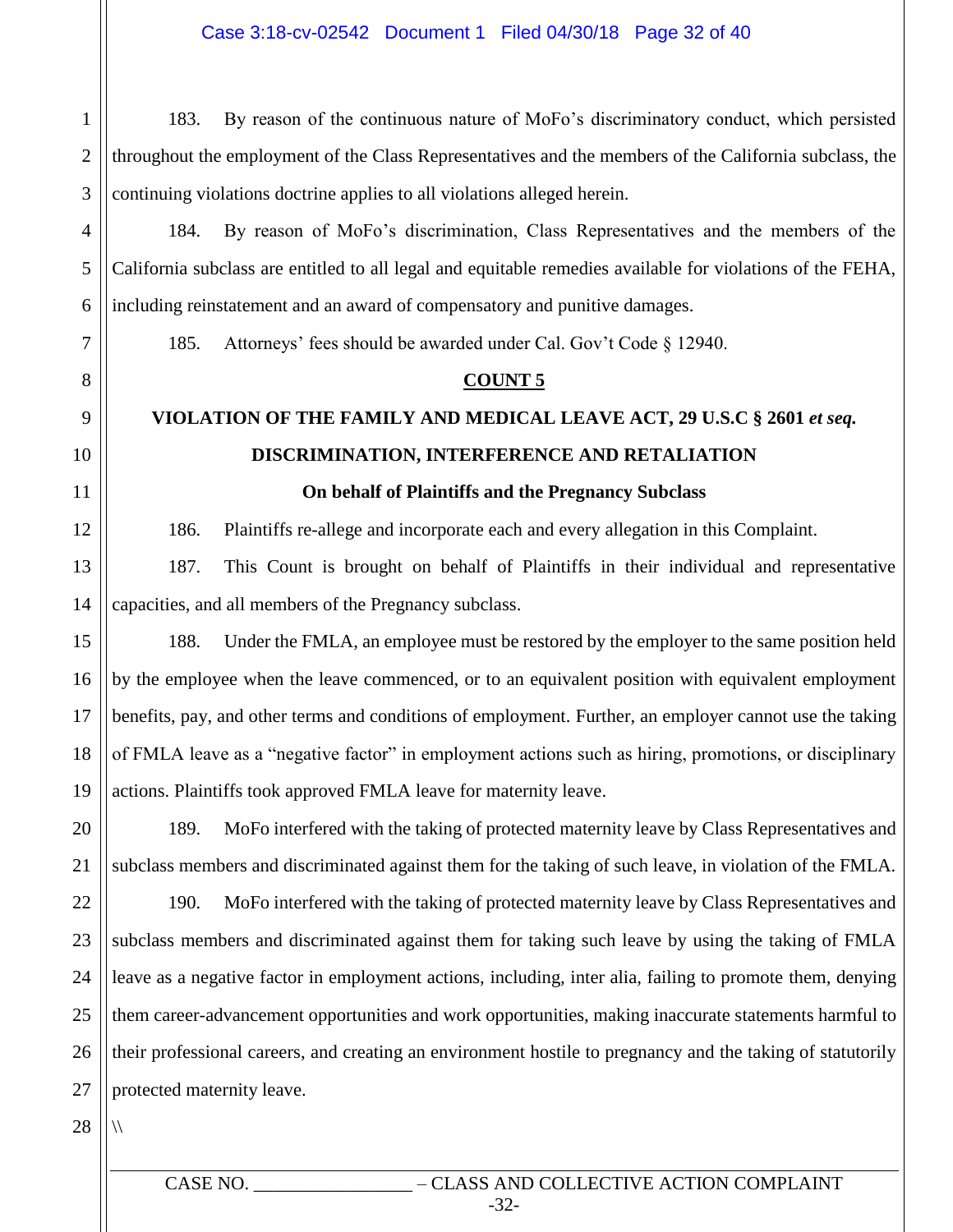191. MoFo acted willfully, intentionally, and with reckless disregard for Class Representatives' rights under the FMLA.

192. As a direct and proximate result of MoFo's actions, Class Representatives suffered injury and monetary damages, including but not limited to, past and future loss of income, benefits, promotion and promotional opportunities, expenses, and costs and are entitled to all legal and equitable remedies available.

193. By reason of MoFo's discrimination, Class Representatives and Class members are entitled to all legal and equitable remedies available for violations of the FMLA, including an award of liquidated damages for all willful violations, prejudgment interest, attorneys' fees, costs, and other compensation pursuant to 29 U.S.C. § 2617.

#### **COUNT 6**

## **VIOLATION OF THE CALIFORNIA FAMILY RIGHTS ACT, Cal. Gov. Code § 12945.2**

# **DISCRIMINATION, INTERFERENCE AND RETALIATION**

#### **On behalf of Plaintiffs and the California Pregnancy Subclass**

194. Plaintiffs re-allege and incorporate each and every allegation in this Complaint.

195. This Count is brought on behalf of Plaintiffs in their individual and representative capacities, and all members of the California Pregnancy subclass.

196. Under the California Family Rights Act ("CFRA"), an employee must be restored by the employer to the same position held by the employee when the leave commenced, or to an equivalent position with equivalent employment benefits, pay, and other terms and conditions of employment. Further, an employer cannot use the taking of CFRA leave as a "negative factor" in employment actions such as hiring, promotions, or disciplinary actions. Plaintiffs took approved CFRA leave for maternity leave and bonding leave.

197. MoFo interfered with the taking of protected maternity and bonding leave by Class Representatives and subclass members and discriminated against them for the taking of such leave, in violation of the CFRA.

198. MoFo interfered with the taking of protected maternity and bonding leave by Class Representatives and subclass members and discriminated against them for taking such leave by using the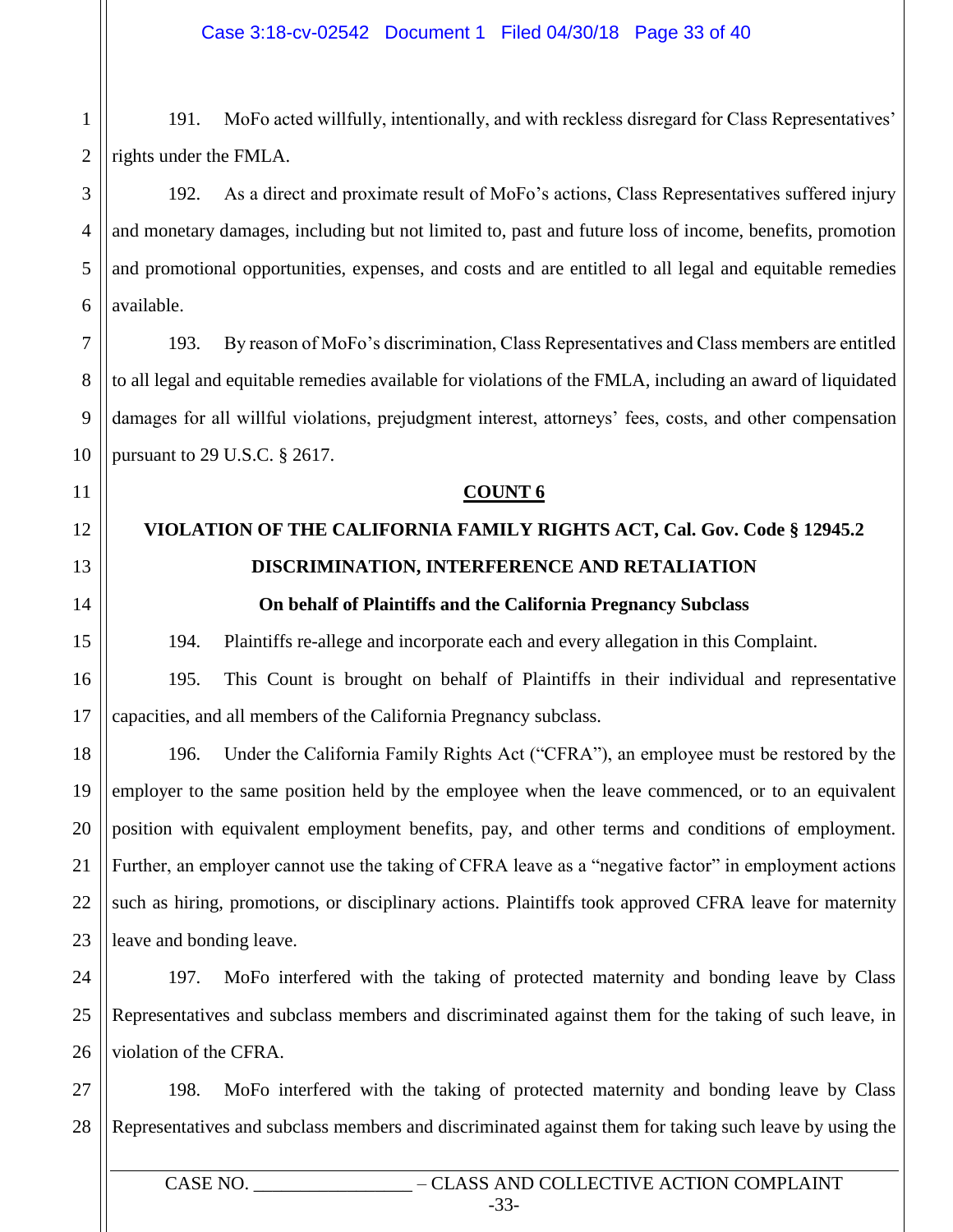#### Case 3:18-cv-02542 Document 1 Filed 04/30/18 Page 34 of 40

1 2 3 4 taking of CFRA leave as a negative factor in employment actions, including, inter alia, failing to promote them, denying them career-advancement opportunities and work opportunities, making inaccurate statements harmful to their professional careers, and creating an environment hostile to pregnancy and the taking of statutorily protected maternity leave.

5 6 199. MoFo acted willfully, intentionally, and with reckless disregard for Class Representatives' rights under the CFRA.

200. As a direct and proximate result of MoFo's actions, Class Representatives suffered injury and monetary damages, including but not limited to, past and future loss of income, benefits, promotion and promotional opportunities, expenses, and costs and are entitled to all legal and equitable remedies available.

12 13 201. By reason of MoFo's discrimination, Class Representatives and Class members are entitled to all legal and equitable remedies available for violations of the CFRA, including an award of liquidated damages for all willful violations, prejudgment interest, attorneys' fees, costs, and other compensation.

#### **COUNT 7**

## **VIOLATION OF THE FAIR LABOR STANDARDS ACT OF 1938,** *as amended by* **THE EQUAL PAY ACT OF 1963, 29 U.S.C. § 216(b)**

#### **DENIAL OF EQUAL PAY FOR EQUAL WORK**

#### **On Behalf of Class Representatives and the EPA Collective Action Plaintiffs**

202. Plaintiffs re-allege and incorporate each and every allegation in this Complaint.

20 21 203. This Count is brought on behalf of Plaintiffs and the EPA Collective Action, including all EPA Collective Action Plaintiffs who "opt-in" to this action.

22 23 24 25 26 204. MoFo has discriminated against Plaintiffs and all EPA Collective Action Plaintiffs within the meaning of the Equal Pay Act of 1963 in violation of the Fair Labor Standards Act of 1938, 29 U.S.C. §§ 206, et seq., as amended by the EPA, by providing them with a lower rate of pay than similarly situated male colleagues on the basis of their gender, female, even though Plaintiffs and all others similarly situated performed similar duties requiring the same skill, effort, and responsibility as their male counterparts.

27

 $\sqrt{ }$ 

 $\sqrt{}$ 

7

8

9

10

11

14

15

16

17

18

19

28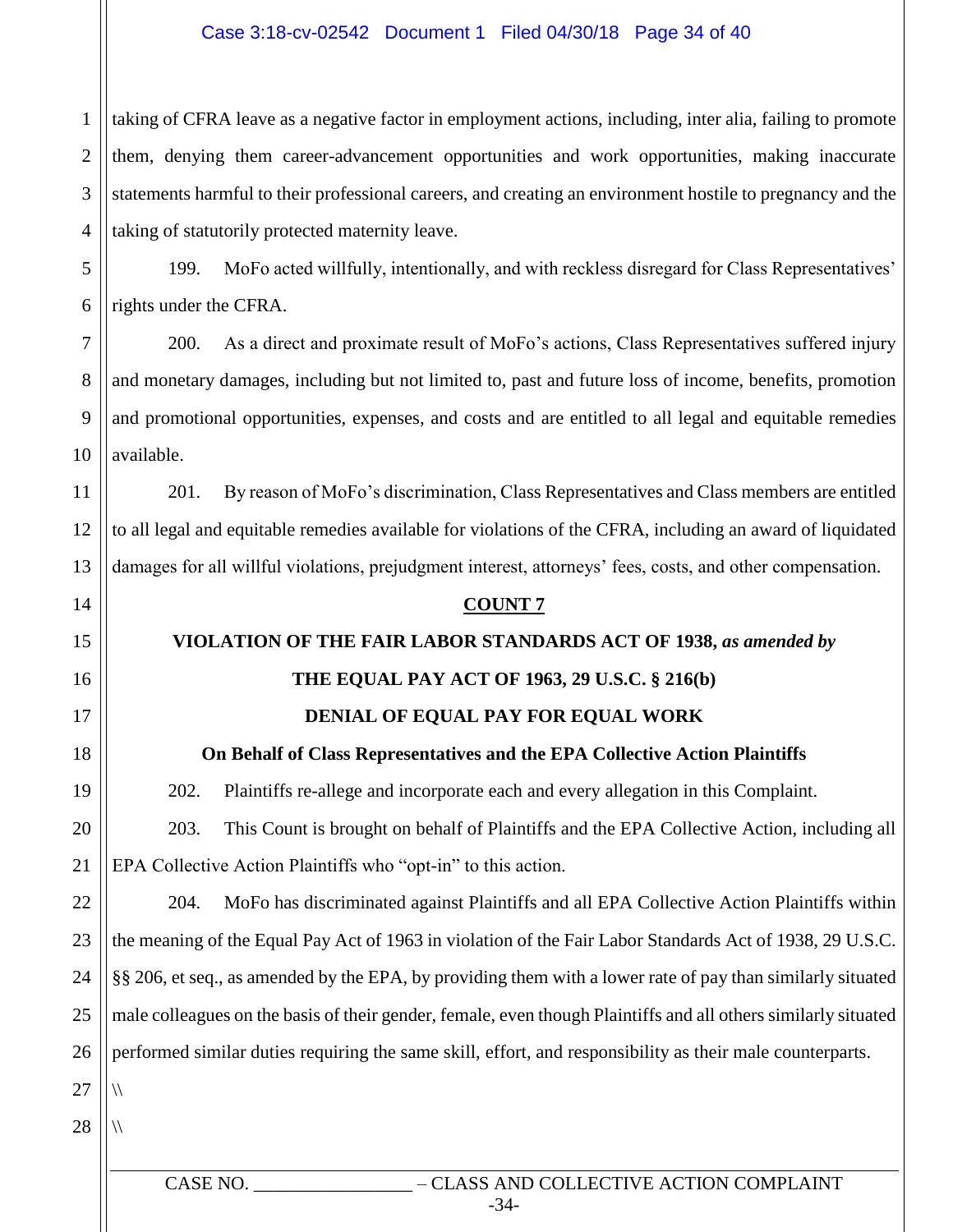1

2

4

5

8

9

10

11

12

13

14

15

17

18

19

20

21

22

23

24

25

26

3 205. Plaintiffs, all EPA Collective Action Plaintiffs, and similarly situated male attorneys all perform similar job duties and functions. Plaintiffs, all EPA Collective Action Plaintiffs, and similarly situated male attorneys all performed jobs that required equal skill, effort, and responsibility.

206. MoFo discriminated against Plaintiffs and all EPA Collective Action Plaintiffs by subjecting them to discriminatory pay in violation of the Equal Pay Act.

6 7 207. The differential in pay between male and female attorneys was not due to a legitimate seniority, merit, quantity or quality of production, or a factor other than sex, but was due to gender.

208. MoFo caused, attempted to cause, contributed to or caused the continuation of pay discrimination based on gender, in violation of the EPA. The foregoing conduct constitutes a willful violation of the EPA within the meaning of 29 U.S.C. § 255(a). Because MoFo has willfully violated the EPA, a three-year statute of limitations applies to such violations, pursuant to 29 U.S.C. § 255.

209. As a result of MoFo's conduct as alleged in this Complaint, Plaintiffs and all EPA Collective Action Plaintiffs have suffered and continue to suffer harm, including but not limited to: lost earnings, lost benefits and other financial loss, as well as humiliation, embarrassment, emotional and physical distress, and mental anguish.

16 210. By reason of MoFo's discrimination, Plaintiffs and all EPA Collective Action Plaintiffs are entitled to all legal and equitable remedies available for violations of the EPA, including liquidated damages, interest, and other compensation pursuant to 29 U.S.C. § 216(b).

211. Attorneys' fees should be awarded under 29 U.S.C. §216(b).

#### **COUNT 8**

**VIOLATION OF THE CALIFORNIA EQUAL PAY ACT,** *as amended by* **THE CALIFORNIA FAIR PAY ACT, Cal. Lab. Code § 1197.5,** *et seq***. ; CALIFORNIA EQUAL PAY ACT, Cal. Lab. Code § 1197.5 (West 2015) (amended 2015)**

## **DENIAL OF EQUAL PAY FOR EQUAL & SUBSTANTIALLY SIMILAR WORK**

## **On behalf of Plaintiffs and the CEPA Subclass**

212. Plaintiffs re-allege and incorporate each and every allegation in this Complaint.

27 28 213. This Count is brought on behalf of Plaintiffs in their individual and representative capacities, and all members of the CEPA subclass.

CASE NO.  $-CLASS AND COLLECTIVE ACTION COMPLAINT$ -35-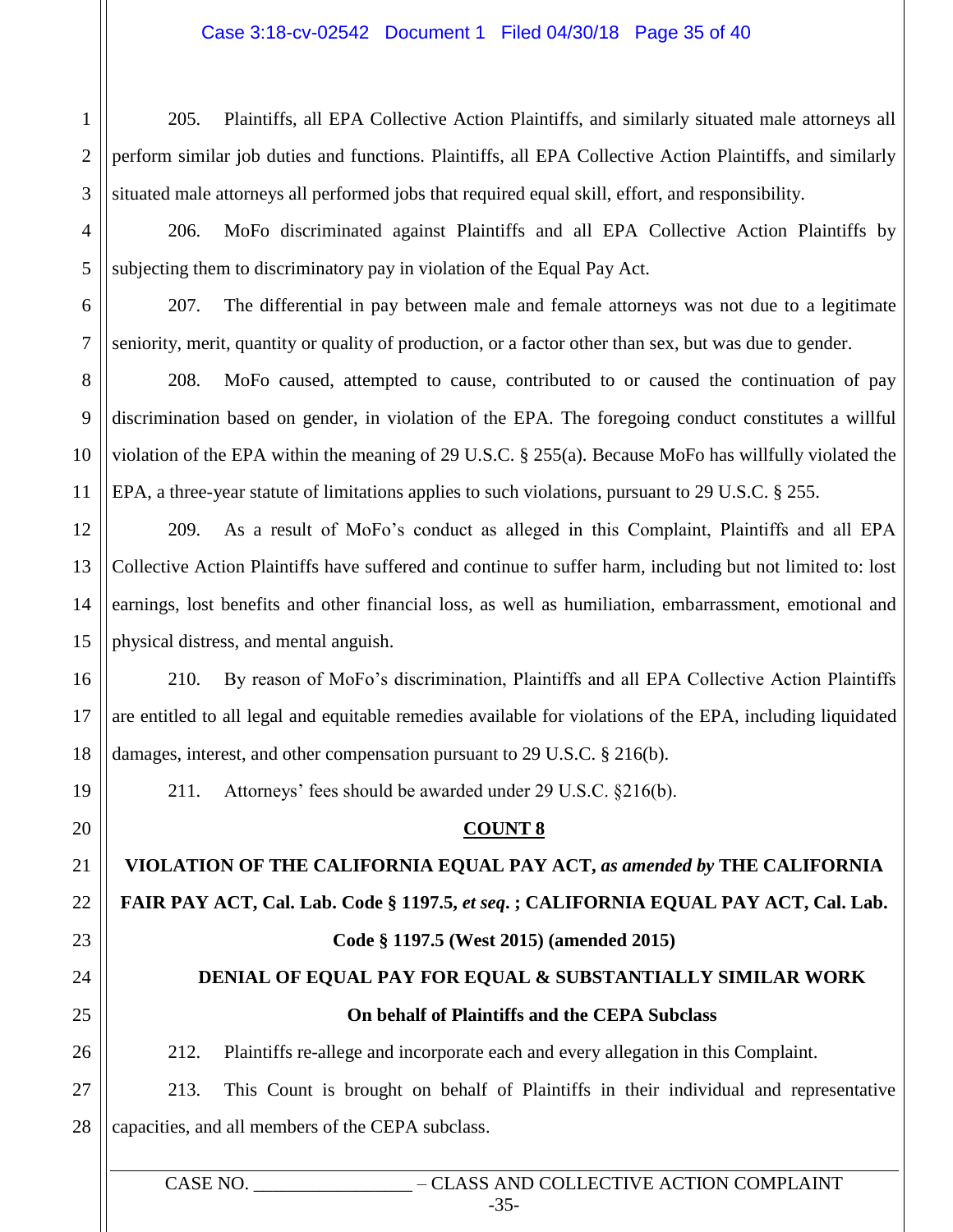214. MoFo has discriminated against the Plaintiffs and all members of the CEPA subclass in violation of the California Equal Pay Act, Cal. Lab. Code § 1197.5 (West 2015) (amended 2015), et seq. MoFo has paid Class Representative and members of the CEPA subclass less than similarly-situated male attorneys in the same establishment performing equal work on jobs the performance of which requires equal skill, effort, and responsibility, and which are performed under similar working conditions.

6 8 9 10 215. MoFo has discriminated against the Plaintiffs and the CEPA subclass in violation of the California Equal Pay Act, Cal. Lab. Code § 1197.5 *et seq.* MoFo has paid Class Representatives and members of the class less than similarly situated male attorneys performing substantially equal work, when viewed as a composite of skill, effort, and responsibility, and performed under similar working conditions.

11 12 13 216. MoFo subjected Class Representatives and the members of the CEPA subclass to common discriminatory pay policies, including: maintaining a discriminatory system of determining compensation; maintaining a discriminatory system for promotions; and other forms of discrimination affecting pay.

14 15 16 17 18 217. The differential in pay between male and female attorneys was not due to seniority, merit, or the quantity or quality of production, a bona fide factor other than sex, such as education, training, or experience, but was due to gender. In the alternative, to the extent that MoFo relied upon one or more of these factors, said factor(s) were not reasonably applied and did/do not account for the entire wage differential.

19 20 21 22 23 218. The foregoing conduct constitutes a willful violation of the California Equal Pay Act, Cal. Lab. Code §1197.5 *et seq*., as amended by the California Fair Pay Act. Therefore, a three-year statute of limitations applies to such violations, pursuant to California Equal Pay Act, Cal. Lab. Code § 1197.5(h), *et seq*., and California Equal Pay Act, as amended by the California Fair Pay Act, Cal. Lab. Code § 1197.5(h).

24 25 26 27 219. As a result of MoFo's conduct alleged in this Complaint and/or MoFo's willful, knowing, and intentional discrimination, the CEPA subclass members have suffered and will continue to suffer harm, including but not limited to lost earnings, lost benefits, and other financial loss, as well as noneconomic damages.

28

1

2

3

4

5

7

220. Plaintiffs and the CEPA subclass are therefore entitled to all legal and equitable remedies,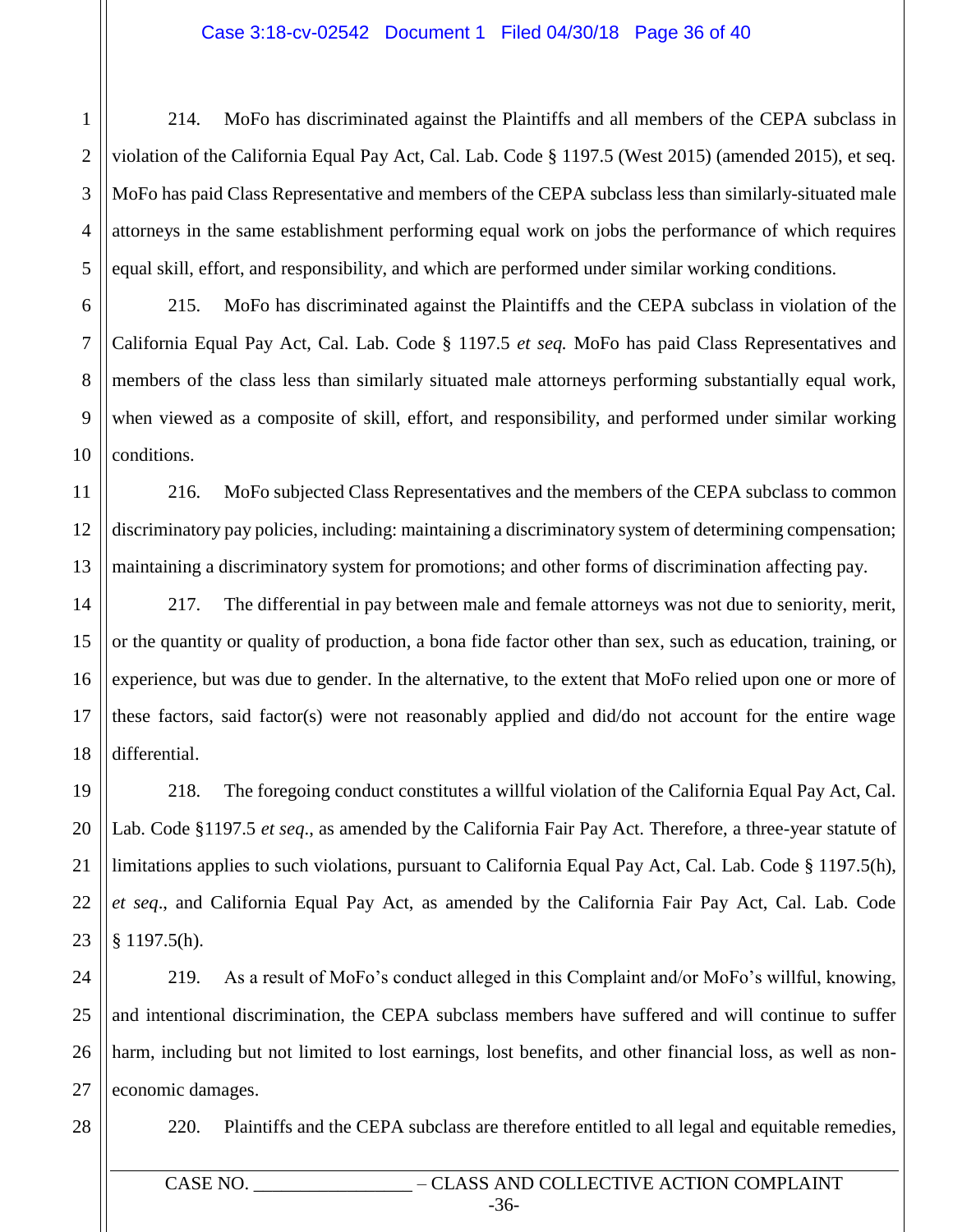#### Case 3:18-cv-02542 Document 1 Filed 04/30/18 Page 37 of 40

including doubled compensatory awards for all willful violations.

221. Attorneys' fees should be awarded under California Labor Code  $\S 1197.5(g)$ .

#### **COUNT 9**

#### **VIOLATION OF CALIFORNIA BUSINESS AND**

#### **PROFESSIONS CODE, Cal. Bus. & Prof. Code § 17200** *et seq.*

#### **UNFAIR COMPETITION**

#### **On behalf of Plaintiffs and the California Unfair Competition Subclass**

222. Plaintiffs re-allege and incorporate each and every allegation in this Complaint.

9 10 223. This Count is brought on behalf of Plaintiffs in their individual and representative capacities, and all members of the California Unfair Competition subclass.

224. MoFo is a "person" as defined under California Business & Professions Code § 17201.

12 13 14 15 16 17 225. MoFo's willful failure to pay women equally, to promote women equally, and otherwise to offer women equal employment opportunities as alleged above, constitutes unlawful, unfair and/or fraudulent activity prohibited by California Business and Professions Code § 17200. As a result of its unlawful, unfair and/or fraudulent acts, MoFo reaped and continues to reap unfair benefits and illegal profits at the expense of Plaintiffs and the California Unfair Competition subclass. MoFo should be enjoined from this activity.

18

19

20

21

22

23

24

25

26

27

28

 $\sqrt{}$ 

1

2

3

4

5

6

7

8

11

226. Accordingly, Plaintiff and the California Unfair Competition subclass members are entitled to restitution with interest and other equitable relief, pursuant to Business & Professions Code § 17203.

**PRAYER FOR RELIEF**

Wherefore, Plaintiffs, on their own behalf and on behalf of the Class, Subclasses, and EPA Collective Action, request the following relief:

a. Acceptance of jurisdiction of this case;

b. Certification of this case as a class action under Federal Rule of Civil Procedure 23, on behalf of the proposed Plaintiff Class and Subclasses, designation of the proposed Class Representatives as representatives of this Class and Subclasses, and designation of Plaintiffs' counsel of record as Class Counsel;

CASE NO.  $-CLASS AND COLLECTIVE ACTION COMPLAINT$ -37-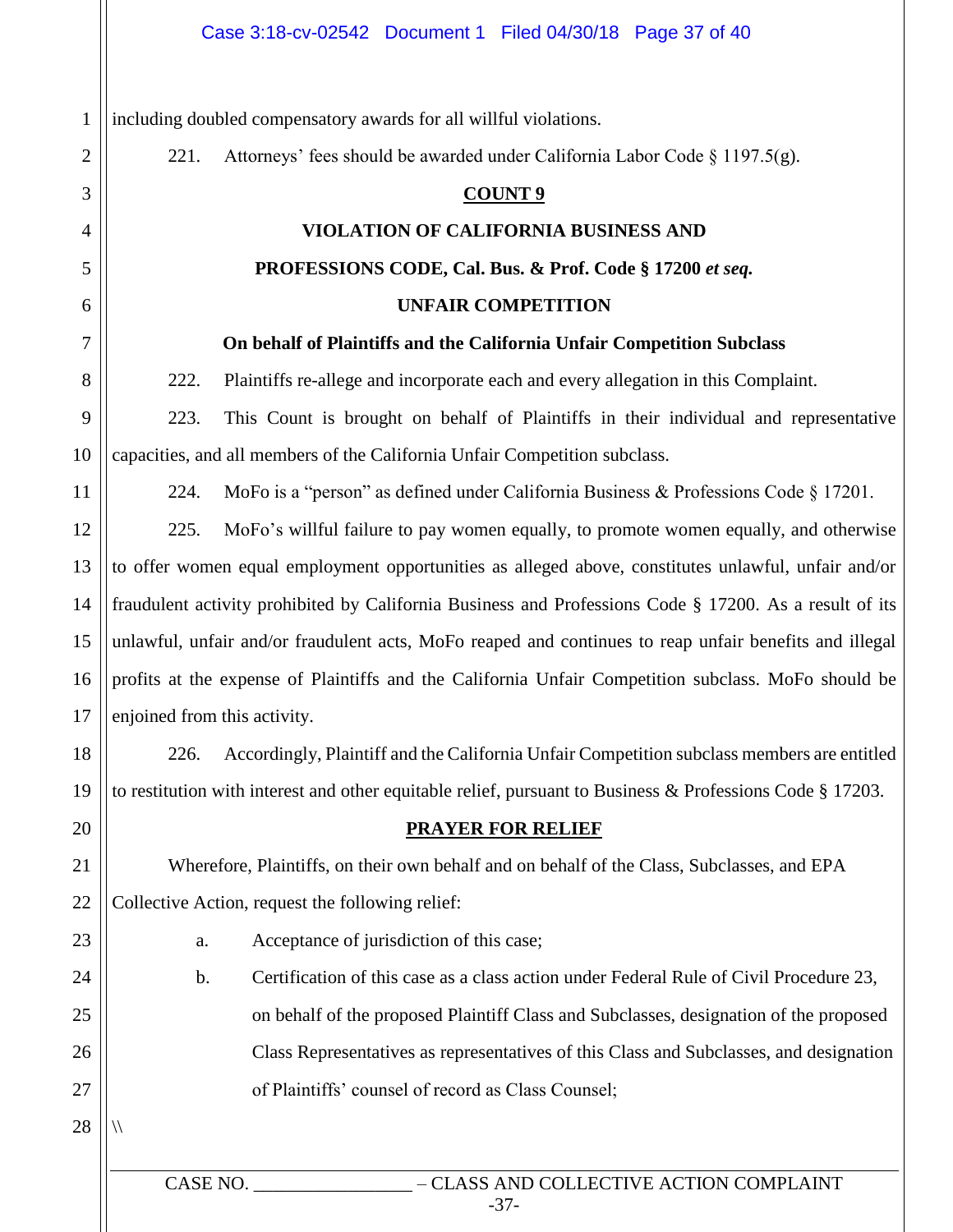| 1              | $\mathbf{c}$ .                                    | Designation of this action as a collective action on behalf of the proposed EPA                       |  |  |  |
|----------------|---------------------------------------------------|-------------------------------------------------------------------------------------------------------|--|--|--|
| $\overline{2}$ | Collective Plaintiffs (asserting EPA claims) and: |                                                                                                       |  |  |  |
| 3              |                                                   | $\mathbf{i}$ .<br>promptly issuing notice pursuant to 29 U.S.C. $\S$ 216(b) to all similarly situated |  |  |  |
| $\overline{4}$ |                                                   | members of the EPA Opt-In Class, which (a) apprises them of the pendency of                           |  |  |  |
| 5              |                                                   | this action and (b) permits them to assert timely EPA claims in this action by                        |  |  |  |
| 6              |                                                   | filing individual Consent to Sue forms pursuant to 29 U.S.C. § 216(b); and                            |  |  |  |
| 7              |                                                   | ii.<br>tolling the statute of limitations on the claims of all members of the EPA Opt-In              |  |  |  |
| 8              |                                                   | Class from the date the original Complaint was filed until the Class members are                      |  |  |  |
| 9              |                                                   | provided with reasonable notice of the pendency of this action and a fair                             |  |  |  |
| 10             |                                                   | opportunity to exercise their right to opt in as Plaintiffs;                                          |  |  |  |
| 11             | d.                                                | Designation of Plaintiffs as representatives of the EPA Collective Action;                            |  |  |  |
| 12             | e.                                                | A declaratory judgment that the practices complained of therein are unlawful and                      |  |  |  |
| 13             |                                                   | violate, among other laws, 42 U.S.C. § 2000(e) et seq., as amended; 29 U.S.C.                         |  |  |  |
| 14             |                                                   | § 2601, et seq.; 29 U.S.C. § 206, et seq.; Cal. Gov. Code § 12940 et seq.; Cal. Gov.                  |  |  |  |
| 15             |                                                   | Code § 12945.2; Cal. Labor Code section 1197.5 et seq.; and Cal. Bus. & Prof. Code                    |  |  |  |
| 16             |                                                   | § 17200 et seq.                                                                                       |  |  |  |
| 17             | f.                                                | A permanent injunction against MoFo and its partners, officers, owners, agents,                       |  |  |  |
| 18             |                                                   | successors, employees, representatives and any and all persons acting in concert with                 |  |  |  |
| 19             |                                                   | them, from engaging in any further unlawful practices, policies, customs and usages                   |  |  |  |
| 20             |                                                   | set forth therein;                                                                                    |  |  |  |
| 21             | g.                                                | An Order requiring the Firm to initiate and implement programs that (i) remedy the                    |  |  |  |
| 22             |                                                   | hostile work environment at Morrison & Foerster; (ii) ensure prompt, remedial action                  |  |  |  |
| 23             |                                                   | regarding all claims of gender, pregnancy, and maternity discrimination; and (iii)                    |  |  |  |
| 24             |                                                   | eliminate the continuing effects of the discrimination and retaliatory practices                      |  |  |  |
| 25             |                                                   | described therein;                                                                                    |  |  |  |
| 26             | h.                                                | An Order requiring MoFo to initiate and implement systems for compensating female                     |  |  |  |
| 27             |                                                   | attorneys in a non-discriminatory manner;                                                             |  |  |  |
| 28             |                                                   |                                                                                                       |  |  |  |
|                | CASE NO.                                          | - CLASS AND COLLECTIVE ACTION COMPLAINT                                                               |  |  |  |
|                |                                                   |                                                                                                       |  |  |  |

-38-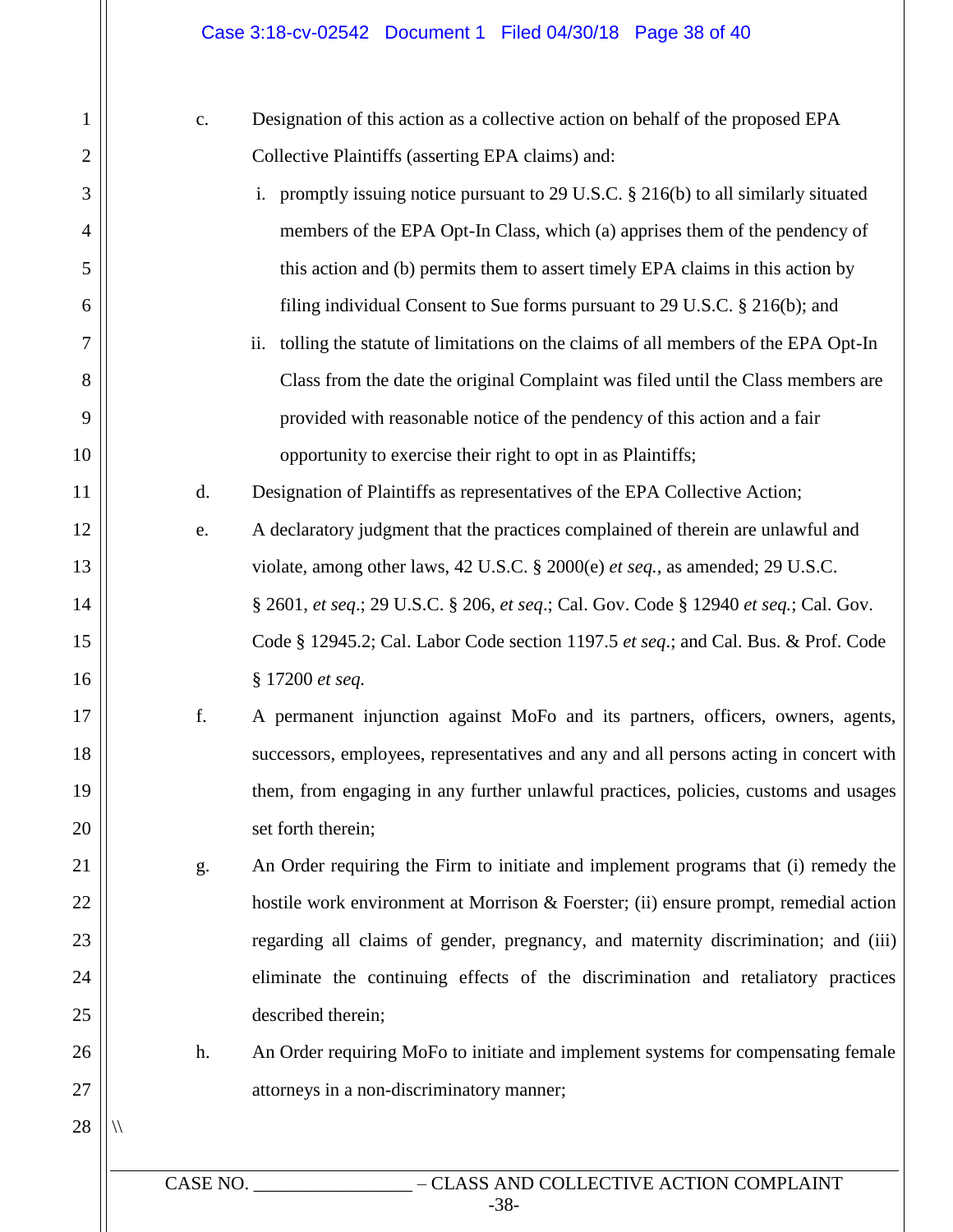## Case 3:18-cv-02542 Document 1 Filed 04/30/18 Page 39 of 40

| 1  | i.                           | An Order directing MoFo to adjust the compensation for Class Representatives and the         |  |  |  |  |
|----|------------------------------|----------------------------------------------------------------------------------------------|--|--|--|--|
| 2  |                              | Class members to the level that they would be enjoying but for the MoFo's                    |  |  |  |  |
| 3  |                              | discriminatory policies, practices, and procedures;                                          |  |  |  |  |
| 4  | j.                           | An award of back pay, front pay, lost benefits, preferential rights to jobs, and other       |  |  |  |  |
| 5  |                              | damages for lost compensation and job benefits suffered by the Plaintiffs, Members of        |  |  |  |  |
| 6  |                              | the Classes, and Members of the EPA Collective Action, in an amount not less than            |  |  |  |  |
| 7  |                              | \$25,000,000;                                                                                |  |  |  |  |
| 8  | k.                           | An award of nominal, liquidated, and compensatory damages to Plaintiffs and                  |  |  |  |  |
| 9  |                              | Members of the Classes, in an amount not less than \$25,000,000;                             |  |  |  |  |
| 10 | $\mathbf{l}$ .               | Award punitive damages to Plaintiffs and Members of the Classes, in an amount not            |  |  |  |  |
| 11 |                              | less than \$50,000,000;                                                                      |  |  |  |  |
| 12 | m.                           | An award of penalties available under applicable laws, including waiting time                |  |  |  |  |
| 13 |                              | penalties;                                                                                   |  |  |  |  |
| 14 | n.                           | An award of litigation costs and expenses, including reasonable attorneys' fees to the       |  |  |  |  |
| 15 |                              | Plaintiffs;                                                                                  |  |  |  |  |
| 16 | 0.                           | An award of pre-judgment and post-judgment interest; and                                     |  |  |  |  |
| 17 | p.                           | Such other and further relief as the Court may deem just and proper.                         |  |  |  |  |
| 18 | <b>DEMAND FOR JURY TRIAL</b> |                                                                                              |  |  |  |  |
| 19 |                              | Plaintiffs demand a trial by jury of all issues triable of right to a jury.                  |  |  |  |  |
| 20 |                              |                                                                                              |  |  |  |  |
| 21 | Dated: April 30, 2018        | Respectfully Submitted,                                                                      |  |  |  |  |
| 22 |                              | /s/Jill Sullivan Sanford                                                                     |  |  |  |  |
| 23 |                              | David W. Sanford (Pro Hac Vice forthcoming)<br>Deborah K. Marcuse (Pro Hac Vice forthcoming) |  |  |  |  |
| 24 |                              | Ed Chapin (CA Bar No. 53287)<br>Jill Sullivan Sanford (CA Bar No. 185757)                    |  |  |  |  |
| 25 |                              | Aimee Krause Stewart (Pro Hac Vice forthcoming)                                              |  |  |  |  |
| 26 |                              | Danielle Fuschetti (CA Bar No. 294065)<br>SANFORD HEISLER SHARP, LLP                         |  |  |  |  |
| 27 |                              |                                                                                              |  |  |  |  |
| 28 |                              | Attorneys for Plaintiffs and the Class                                                       |  |  |  |  |
|    |                              |                                                                                              |  |  |  |  |
|    | CASE NO.                     | - CLASS AND COLLECTIVE ACTION COMPLAINT<br>$-39-$                                            |  |  |  |  |